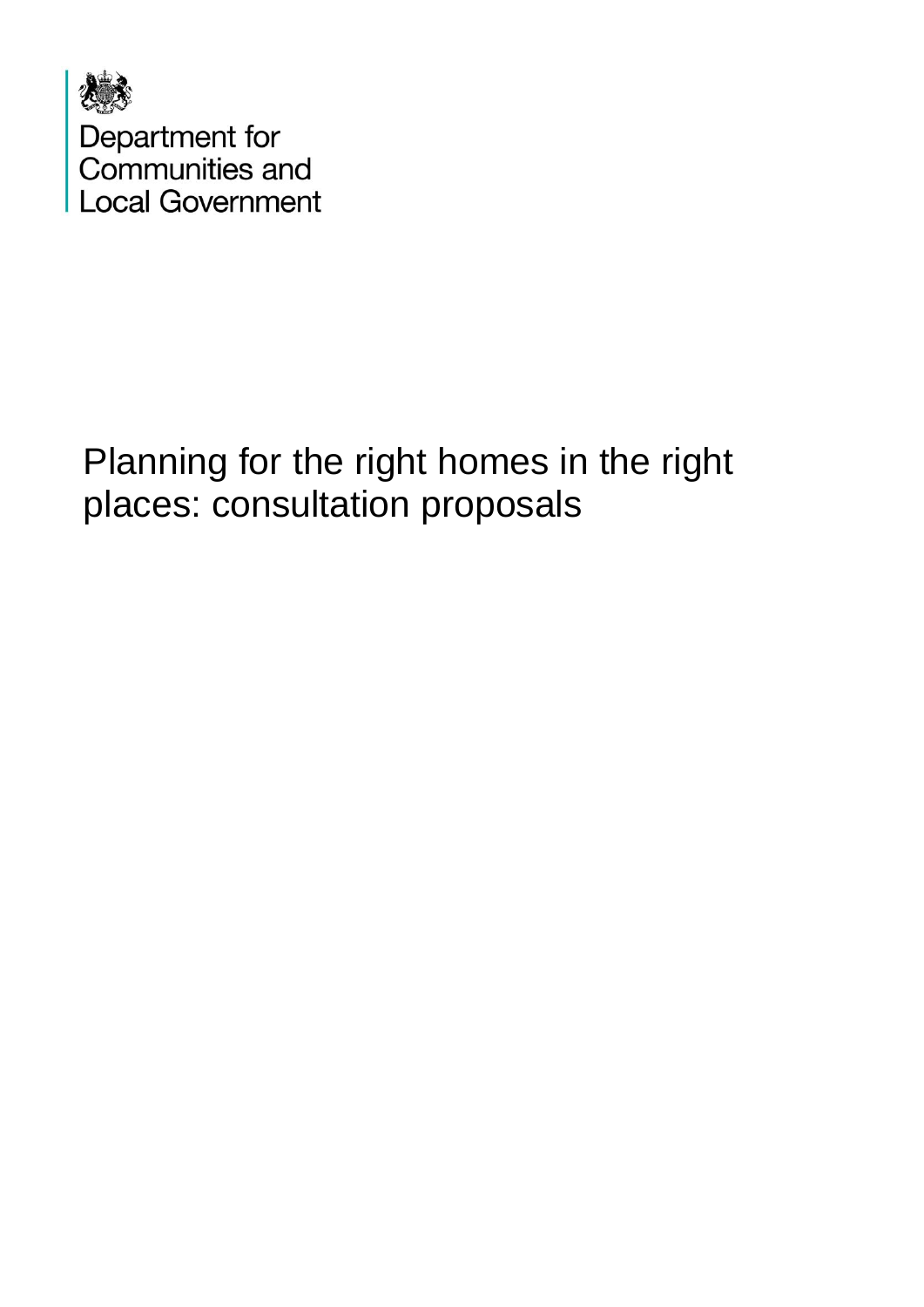

*© Crown copyright, 2017*

*Copyright in the typographical arrangement rests with the Crown.*

You may re-use this information (not including logos) free of charge in any format or medium, under the terms of the Open Government Licence. To view this licence[,http://www.nationalarchives.gov.uk/doc/open-government-licence/version/3/](http://www.nationalarchives.gov.uk/doc/open-government-licence/version/3/) or write to the Information Policy Team, The National Archives, Kew, London TW9 4DU, or email: [psi@nationalarchives.gsi.gov.uk.](mailto:psi@nationalarchives.gsi.gov.uk)

This document/publication is also available on our website at [www.gov.uk/dclg](http://www.gov.uk/dclg)

If you have any enquiries regarding this document/publication, complete the form at <http://forms.communities.gov.uk/> or write to us at:

Department for Communities and Local Government Fry Building 2 Marsham Street London SW1P 4DF Telephone: 030 3444 0000

For all our latest news and updates follow us on Twitter: @CommunitiesUK

September 2017

ISBN: 978-1-4098-5086-1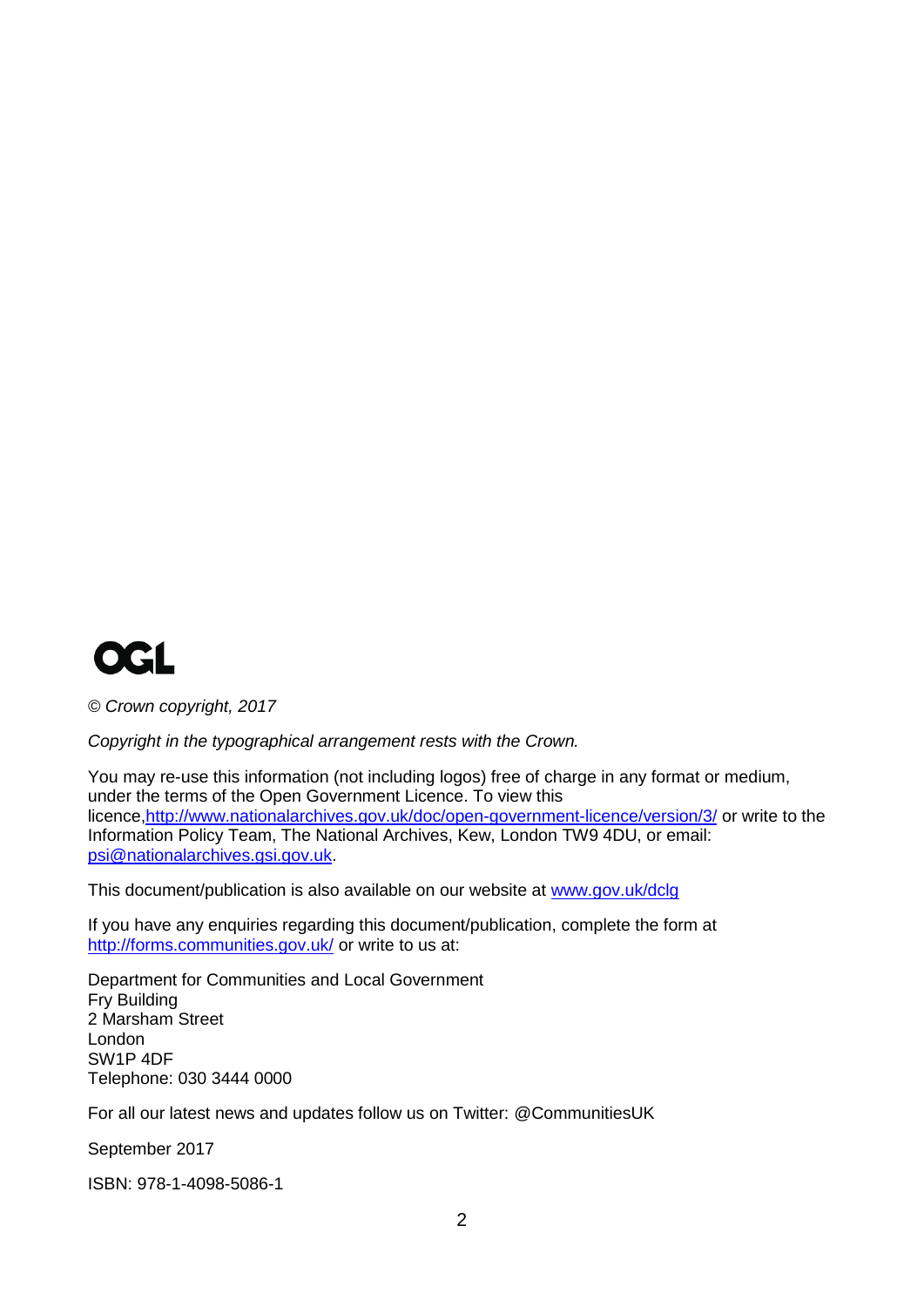# **Contents**

| Scope of the consultation                               | $\mathbf{2}$            |
|---------------------------------------------------------|-------------------------|
| <b>Foreword</b>                                         | $\overline{\mathbf{4}}$ |
| <b>Introduction</b>                                     | $6\phantom{1}$          |
| Proposed approach to calculating the local housing need | 8                       |
| <b>Statement of common ground</b>                       | 21                      |
| Planning for a mix of housing needs                     | 29                      |
| <b>Neighbourhood Planning</b>                           | 31                      |
| Proposed approach to viability assessment               | 33                      |
| <b>Planning fees</b>                                    | 38                      |
| <b>Other issues</b>                                     | 40                      |
| <b>About this consultation</b>                          | 42                      |
| <b>Consultation response proforma</b>                   | 43                      |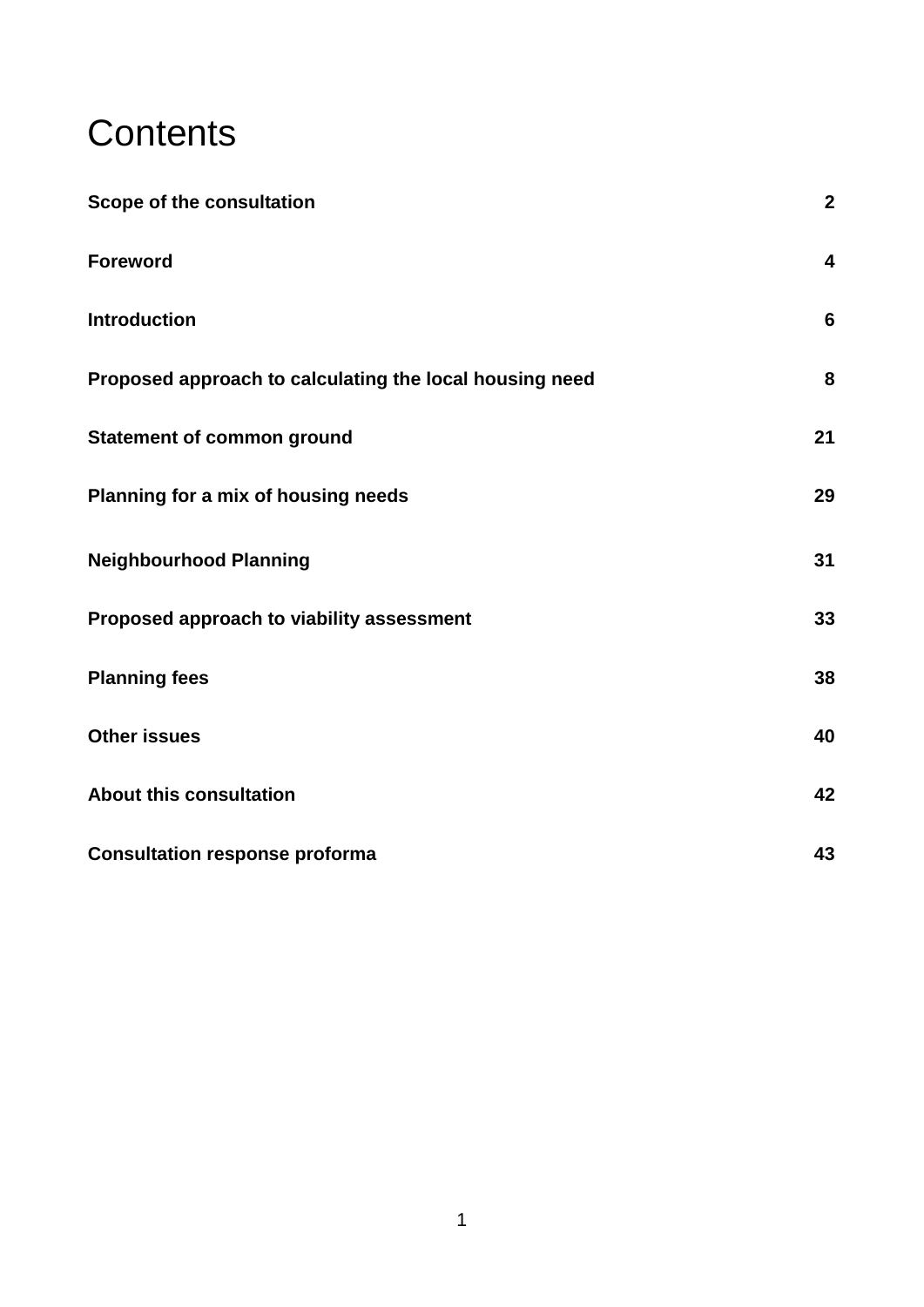# <span id="page-3-0"></span>Scope of the consultation

| Topic of this<br>consultation: | This consultation seeks views on a number of changes to<br>planning policy and legislation. Some of these changes were<br>foreshadowed in the housing White Paper available at:<br>https://www.gov.uk/government/publications/fixing-our-broken-<br>housing-market |
|--------------------------------|--------------------------------------------------------------------------------------------------------------------------------------------------------------------------------------------------------------------------------------------------------------------|
| Scope of this<br>consultation: | The Department for Communities and Local Government is<br>consulting on new planning proposals which will involve<br>amendments to the National Planning Policy Framework and<br>regulations.                                                                      |
| Geographical                   | These proposals relate to England only.                                                                                                                                                                                                                            |
| scope:                         |                                                                                                                                                                                                                                                                    |
| Impact                         | N/A                                                                                                                                                                                                                                                                |
| Assessment:                    |                                                                                                                                                                                                                                                                    |

# Basic Information

| To:               | This consultation is open to everyone. We are keen to hear<br>from a wide range of interested parties from across the public<br>and private sectors, as well as from the general public.                                                                                                                                                                                                                                                                   |
|-------------------|------------------------------------------------------------------------------------------------------------------------------------------------------------------------------------------------------------------------------------------------------------------------------------------------------------------------------------------------------------------------------------------------------------------------------------------------------------|
| Body/bodies       | Department for Communities and Local Government                                                                                                                                                                                                                                                                                                                                                                                                            |
| responsible for   |                                                                                                                                                                                                                                                                                                                                                                                                                                                            |
| the consultation: |                                                                                                                                                                                                                                                                                                                                                                                                                                                            |
| Duration:         | This consultation will begin on Thursday 14 September and will<br>run for 8 weeks until Thursday 9 November 2017. All responses<br>should be received by no later than 23.45 on 9 November.                                                                                                                                                                                                                                                                |
| Enquiries:        | For any enquiries about the consultation please contact:                                                                                                                                                                                                                                                                                                                                                                                                   |
|                   | planningpolicyconsultation@communities.gsi.gov.uk                                                                                                                                                                                                                                                                                                                                                                                                          |
| How to respond:   | Consultation responses should be submitted by online survey:<br>https://www.surveymonkey.co.uk/r/planningforhomes                                                                                                                                                                                                                                                                                                                                          |
|                   | Consultations on planning policy receive a high level of interest<br>across many sectors. Use of the online survey greatly assists<br>us in our analysis of the responses, enabling more efficient and<br>effective consideration of the issues raised for each question.                                                                                                                                                                                  |
|                   | We have listened to concerns raised about the use of an online<br>survey in the past and have made a number of adjustments to<br>the survey ahead of this consultation. The online survey will<br>allow respondents to: select the sections they wish to answer,<br>without having to go through the whole survey; save and return<br>to the survey later; and submit additional information or<br>evidence to support your response to this consultation. |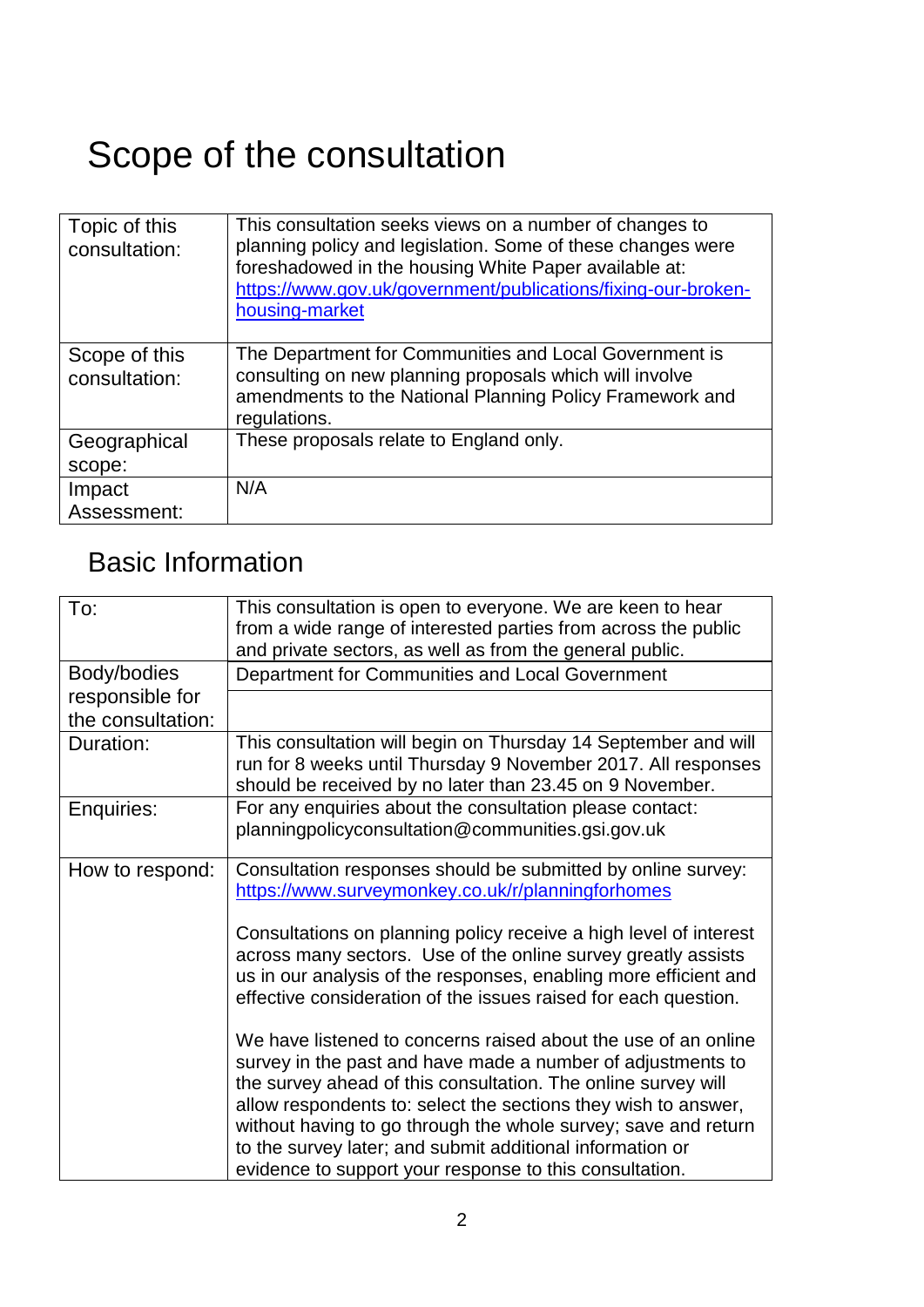| Further advice on how to use these new features is available on<br>the home page of the online survey.                                                                                                                                                                                                                                                                                                                                       |
|----------------------------------------------------------------------------------------------------------------------------------------------------------------------------------------------------------------------------------------------------------------------------------------------------------------------------------------------------------------------------------------------------------------------------------------------|
| We strongly encourage all respondents to respond via the<br>online survey, particularly organisations with access to online<br>facilities such as local authorities, representative bodies and<br>businesses. However, should you be unable to respond online<br>we ask that you complete the pro forma found at the end of this<br>document. Additional information or evidence can be provided<br>in addition to your completed pro forma. |
| In these instances you can email your pro forma to:<br>planningpolicyconsultation@communities.gsi.gov.uk                                                                                                                                                                                                                                                                                                                                     |
| Or send to:                                                                                                                                                                                                                                                                                                                                                                                                                                  |
| <b>Planning Policy Consultation Team</b><br>Department for Communities and Local Government<br>3 <sup>rd</sup> floor, South East<br>Fry Building<br>2 Marsham Street<br><b>LONDON</b><br>SW <sub>1</sub> P <sub>4</sub> DF                                                                                                                                                                                                                   |
|                                                                                                                                                                                                                                                                                                                                                                                                                                              |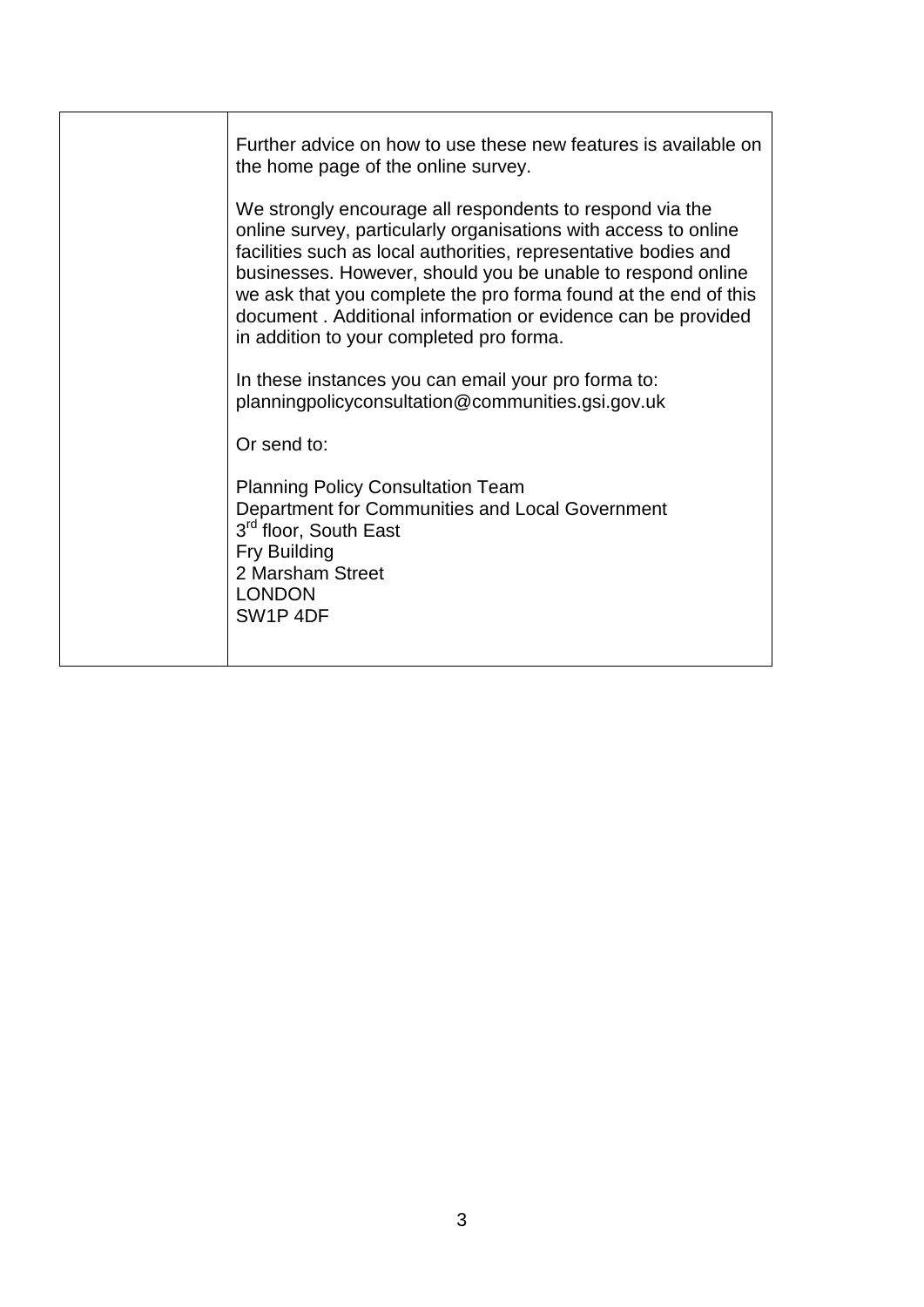# <span id="page-5-0"></span>Foreword

As anyone who has tried to buy or rent a home recently would probably tell you, the housing market in this country is dysfunctional. The root cause is very simple: for too long, we haven't built enough homes. The damaging financial crisis ten years ago compounded this problem.

Thanks in part to action we've taken over the past seven years, the situation is improving. Last year saw more planning permissions granted than ever before, while the number of new building starts is at its highest level in nearly a decade. But there's much more to do.

Our housing White Paper, published earlier this year, set out how we're going to get England building. We are delivering our 2015 commitment of a million new homes by 2020, and want to supply a further half a million by 2022.

The measures in this consultation will help ensure that local authorities plan for the right homes in the right places. This means creating a system that is clear and transparent so that every community and local area understands the scale of the housing challenge they face. We do not want local authorities wasting time and money on complex, inconsistent and expensive processes. This only creates lengthy bureaucratic arguments, often behind closed doors, and isolates local communities.

The new approach proposed will give local communities greater control so they can make informed decisions about exactly where much-needed new homes should be built. In doing so it will help to tackle the lack of affordability of housing in this country, and support those families who want the security of owning their own home.

The proposals in this consultation provide a more robust starting point for making these important decisions. Without the right starting point we can't make the wider reforms to the housing market that will ensure homes are built faster, by a more diverse housing market, to meet the needs of ordinary households and communities now and in the future.

4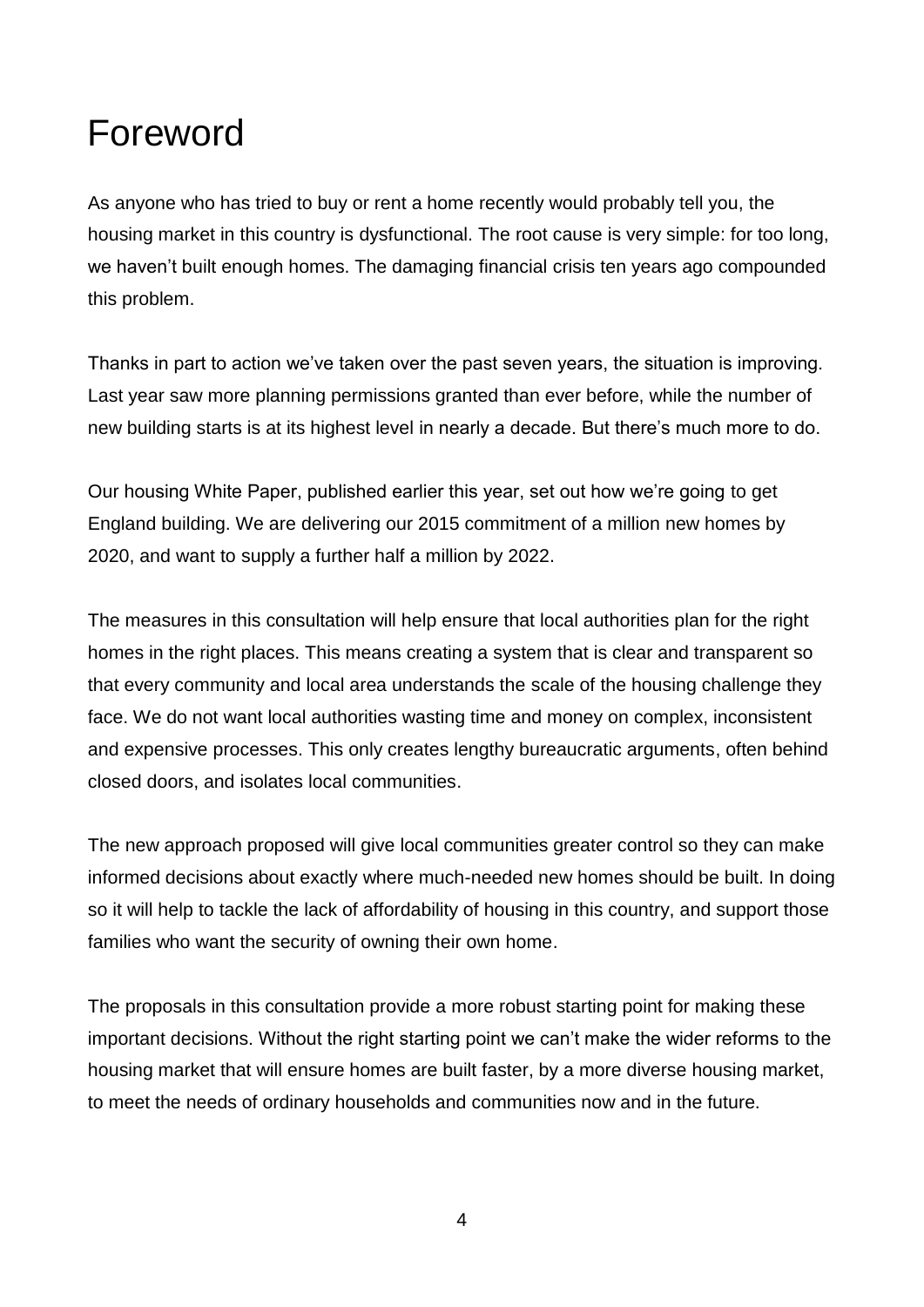Nor is this consultation just about the numbers. It's also about how areas can work together where communities' needs cannot be met locally. And it's about putting the right resources into local planning authorities so their plans can be delivered and communities can see the benefit of high quality, well-planned homes.

We recognise that this is not easy. That is why we launched our £2.3 billion Housing Infrastructure Fund earlier this year to ensure essential physical infrastructure, such as schools and roads, is built alongside the new homes we so badly need. We will explore bespoke housing deals with authorities in high demand areas with genuine ambition to build. We will also provide further support to local authority planning departments with a £25 million capacity fund.

This consultation also sets out our ambition to publish a revised National Planning Policy Framework in Spring 2018. This will ensure that we not only plan for the right homes in the right places, but that we turn existing and future planning permissions quickly into homes through reforms such as the Housing Delivery Test.

Nobody likes indiscriminate, unplanned and unwelcome development. But most of us are willing to welcome new homes if they're well-designed, built in the right places, and are planned with the co-operation of the local community. To win the support of local residents, we have to build homes people want to live alongside as well as in.

This consultation is the first step in making sure all that happens – and making sure our children and grandchildren can access the safe, secure, affordable housing they need and deserve

**Rt Hon Sajid Javid MP Secretary of State for Communities and Local Government**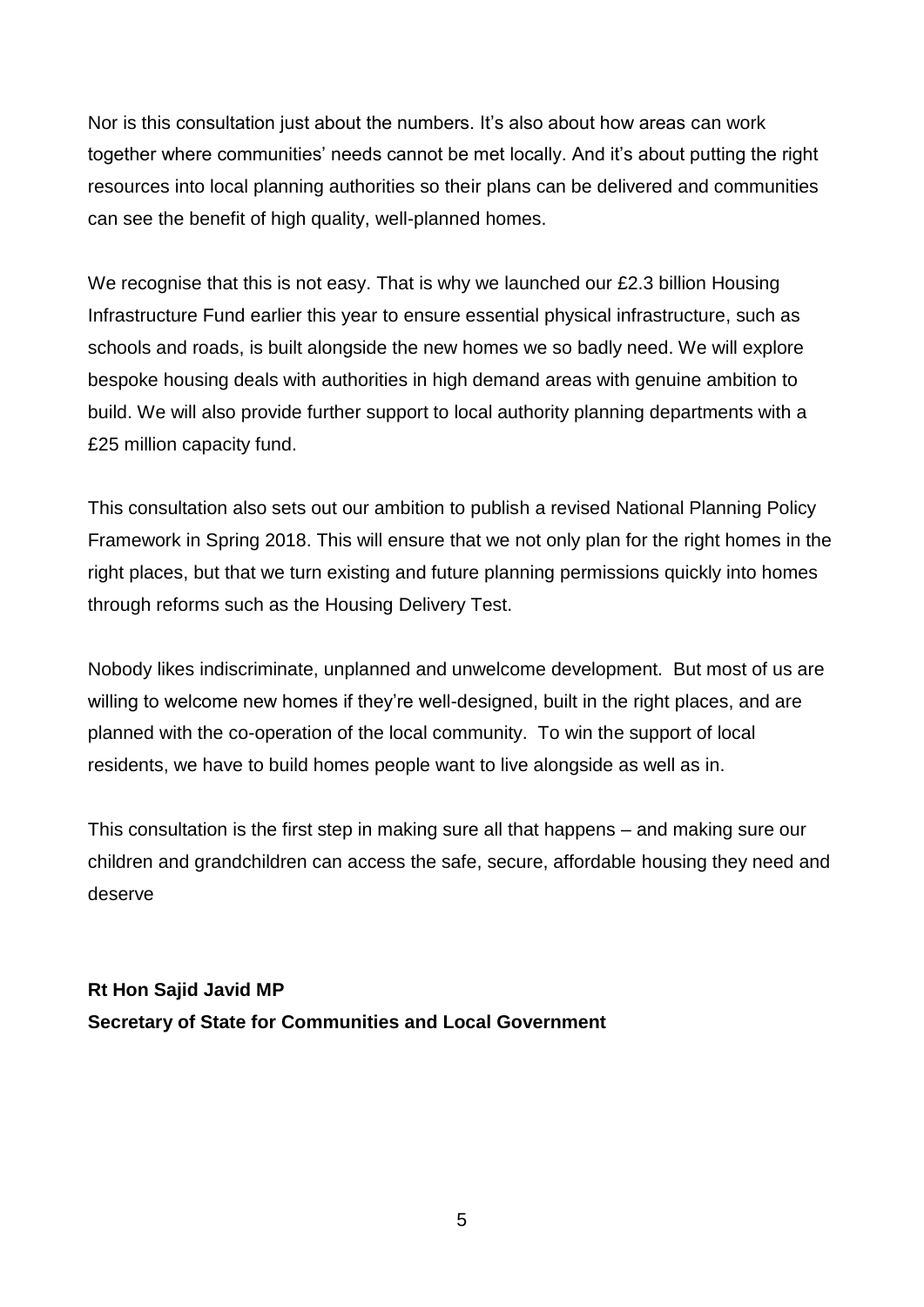# <span id="page-7-0"></span>Introduction

1

- 1. The White Paper*, Fixing our Broken Housing Market<sup>1</sup>* ("the housing White Paper"), set out proposals to tackle the housing challenge that our country faces, as a key part of building a stronger, fairer Britain where people who work hard are able to get on in life. It argued that we need to build more houses of the type people want to live in, in the places they want to live. This requires a comprehensive approach that tackles failure at every point in the system.
- 2. The housing White Paper set out four main areas where action is needed:
	- a) planning for the right homes in the right places to make sure that enough land is released, that the best possible use is made of that land, and that local communities have more control over where development goes and what it looks like;
	- b) building homes faster where communities have planned for new homes, ensuring those plans are delivered to the timescales expected;
	- c) diversifying the market to address the lack of innovation and competition in the home-building market; and
	- d) helping people now tackling the impacts of the housing shortage on ordinary households and communities.
- 3. The housing White Paper contained a number of proposals to reform planning to achieve these objectives. It reinforced the central role of local and neighbourhood plans in the planning system, so that local planning authorities and local communities retain control of where development should and should not go. It also reiterated strong protections for the Green Belt and other environmental designations, and set out proposals to make sure that we build high quality homes in which people want to live.
- 4. The housing White Paper also stated that further consultation on specific issues would follow<sup>2</sup>, and this paper carries forward that commitment. It seeks views on changes to national policy to help local planning authorities and communities plan for and deliver the homes they need, including:
	- a) our proposed approach to a standard method for calculating local housing need, including transitional arrangements (paragraphs 1.13, 1.14, A.21 and A.23 of the White Paper);

<sup>1</sup> DCLG, February 2017, https://www.gov.uk/government/publications/fixing-our-broken-housing-market  $2$  Other proposals in the housing White Paper that have implications for the National Planning Policy Framework will be reflected in the forthcoming revision of the Framework referred to in paragraph 6.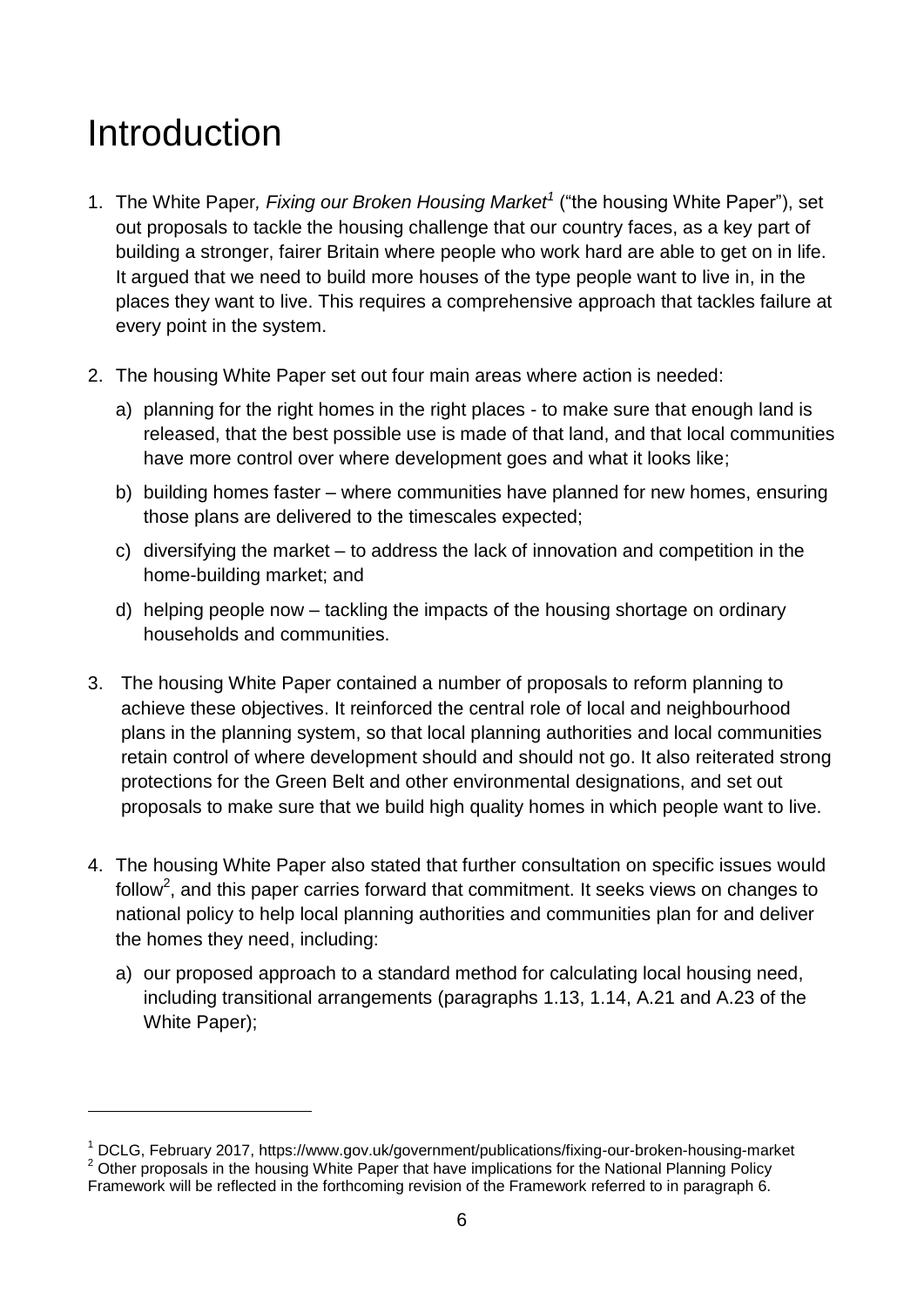- b) improving how authorities work together in planning to meet housing and other requirements across boundaries, through the preparation of a statement of common ground (paragraphs 1.9 and A.13);
- c) how the new approach to calculating housing need can help authorities plan for the needs of particular groups and support neighbourhood planning (paragraphs A.24 and A.65);
- d) proposals for improving the use of section 106 agreements, by making the use of viability assessments simpler, quicker and more transparent (paragraph 2.30); and
- e) seeking further views on how we can build out homes more quickly.
- 5. This consultation also seeks views on the proposal in the housing White Paper that local planning authorities delivering the homes their communities need might be eligible for a further 20 per cent increase in fees for planning applications, over and above the 20 per cent increase already confirmed<sup>3</sup>. If taken forward, this would be delivered through changes to regulations.
- 6. Subject to the outcome of this consultation, and the responses received to the housing White Paper, the Government intends to publish a draft revised National Planning Policy Framework early in 2018. We intend to allow a short period of time for further consultation on the text of the Framework to make sure the wording is clear, consistent and well-understood. Our ambition is to publish a revised, updated Framework in Spring 2018.
- 7. In taking forward the proposed changes to the Framework, some amendments will also be required to planning guidance. We will use the responses to both consultations to help shape changes to the guidance, which we intend to update alongside the revised Framework.

1

<sup>&</sup>lt;sup>3</sup> Paragraph 2.15, DCLG, February 2017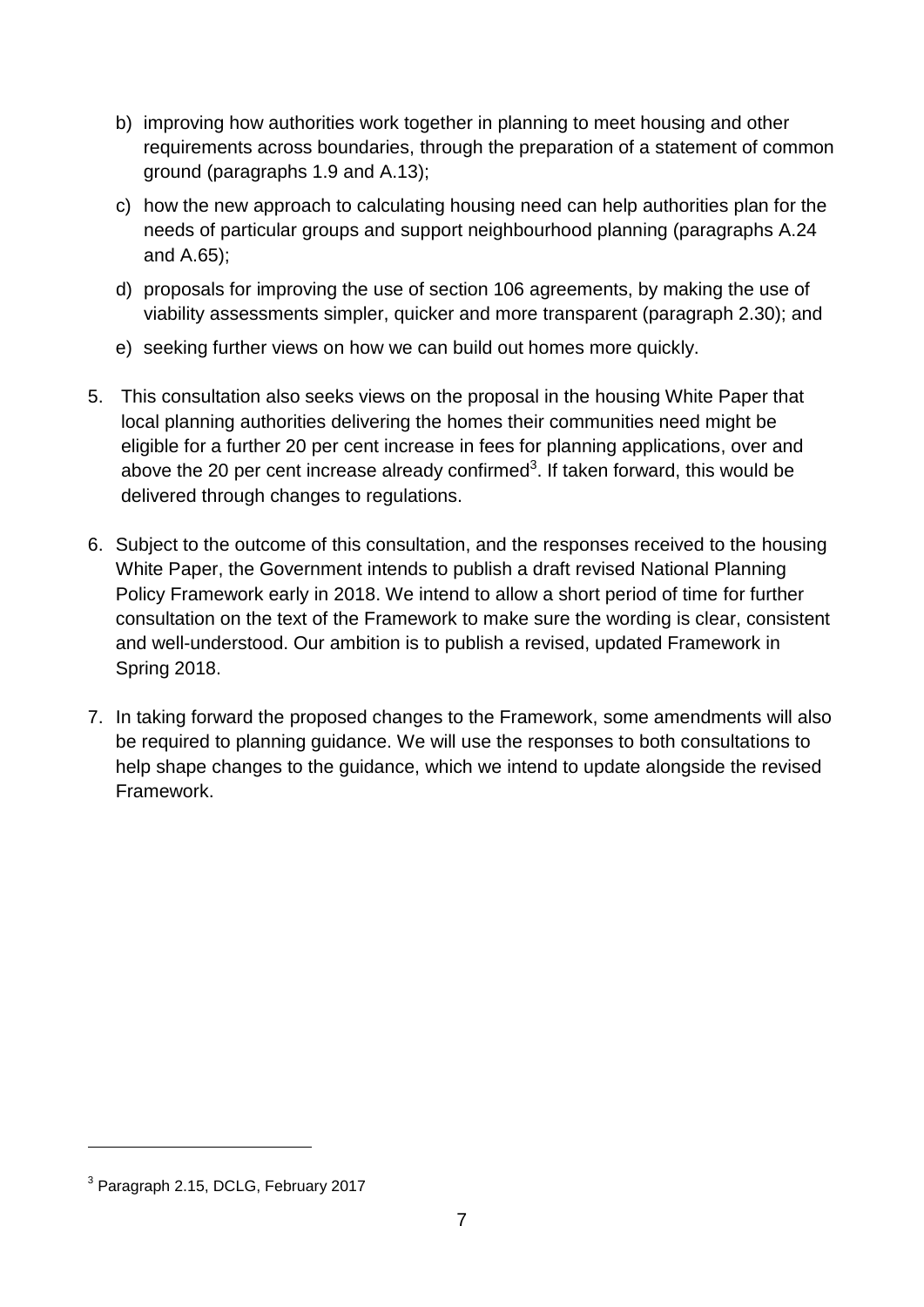# <span id="page-9-0"></span>Proposed approach to calculating the local housing need

# Introduction

- 8. Statutory plans allow local planning authorities, elected Mayors<sup>4</sup> and communities to plan where new homes will be built, plan for the infrastructure needed, and to have more control over the look and feel of new development. They also identify ways of improving the local environment and achieving net gains for the environment.
- 9. The National Planning Policy Framework is clear that, to enable effective planning of new homes, local planning authorities should start the plan-making process with a clear understanding of the number of new homes that they need in their area. While this is an essential first step, it is not the only stage in the process. Local planning authorities then need to determine whether there are any environmental designations or other physical or policy constraints which prevent them from meeting this housing need. These include, but are not limited to, Ancient Woodland, the Green Belt, Areas of Outstanding Natural Beauty and Sites of Special Scientific Interest. They also need to engage with other authorities – through the duty to co-operate – to determine how any need that cannot be accommodated will be redistributed over a wider area. This means that the level of housing set out in a plan may be lower or higher than the local housing need.
- 10. The housing White Paper argued that both these processes could be improved, through the introduction of a standard method for assessing housing need and a statement of common ground to improve joint working.

# **Background**

<u>.</u>

11. The housing White Paper, drawing on the work of the Local Plans Expert Group<sup>5</sup>, argued that the existing approach to assessing housing need is too complex. At present, the National Planning Policy Framework and planning guidance ask each local planning authority to define a Housing Market Area, and to identify the 'objectively assessed need' for market and affordable housing within this. Planning guidance sets out a recommended method for doing so, using the latest National

<sup>4</sup> References to elected Mayors refer to Mayors of combined authorities (and the Mayor of London) who have plan-making powers.

<sup>5</sup> Local Plans Expert Group (2016) *Local Plans: report to the Communities Secretary and to the Minister of Housing and Planning* [https://www.gov.uk/government/publications/local-plans-expert-group-report-to-the](https://www.gov.uk/government/publications/local-plans-expert-group-report-to-the-secretary-of-state)[secretary-of-state](https://www.gov.uk/government/publications/local-plans-expert-group-report-to-the-secretary-of-state)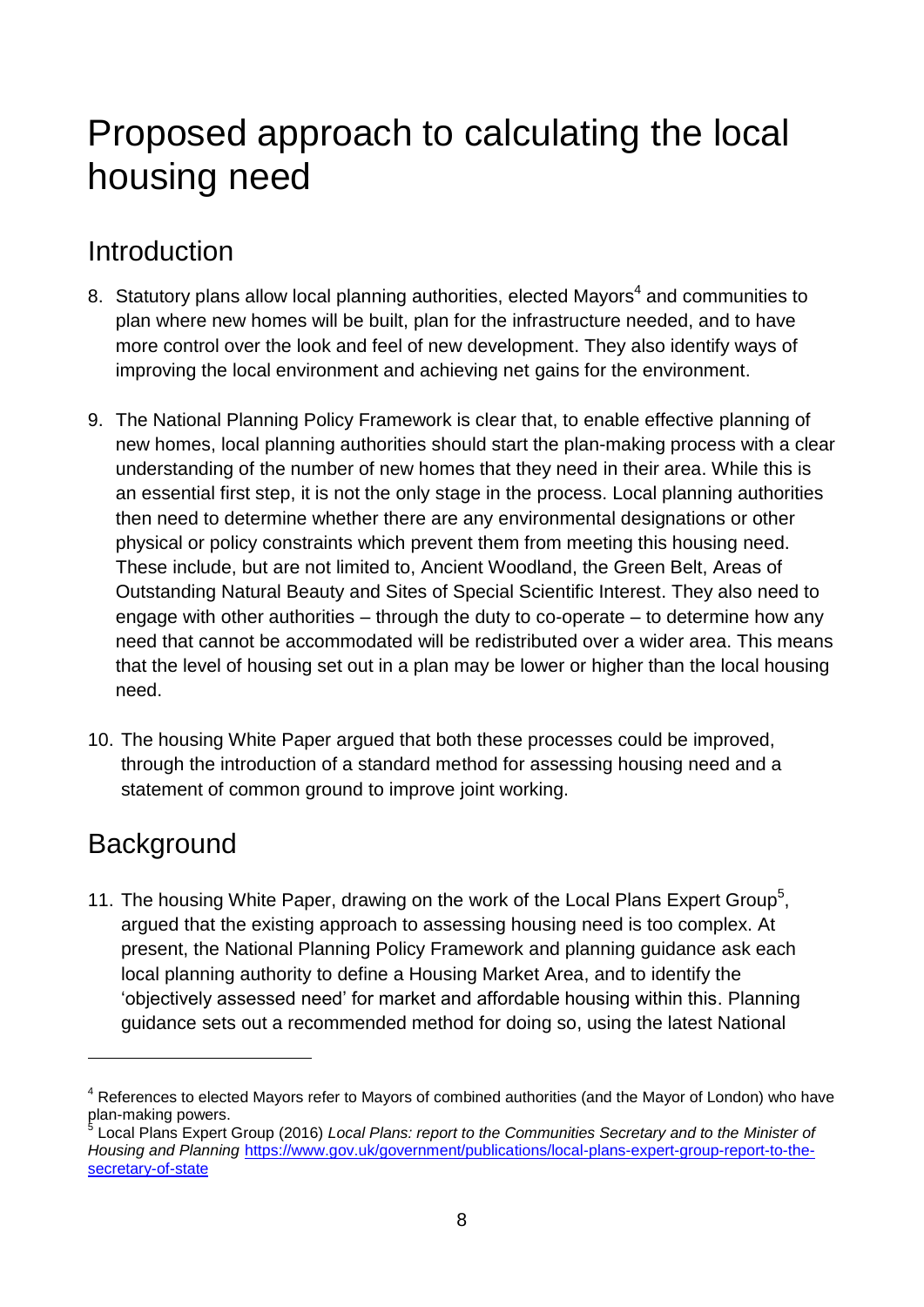Statistics for projected household formation as a starting point. This is then adjusted to take account of a range of issues, including employment growth and market signals. The current process leaves substantial room for interpretation.

- 12. The lack of a simple, standard approach to assessing local housing need has led to a costly and time-consuming process which lacks transparency:
	- many local planning authorities spend significant sums of taxpayers' money employing consultants to come up with a housing need figure, often using different and inconsistent methods. It can cost local planning authorities around £50,000 to prepare a strategic housing market assessment, which could equate to an overall cost to the sector of over £3 million per year;
	- local planning authorities, developers and local communities often engage in disputes on the method used, which delays the process (by around six months) and adds cost; and
	- few methods take significant account of the affordability of housing in their area.
- 13.The Government argued in the housing White Paper that a standard approach to assessing local housing need would be simpler, quicker, and more transparent. This would speed up the time taken to prepare Local Plans and give local communities greater control of development in their area. We consider that a standard method should be based on three key principles:
	- a) Simple there should be an easy and transparent process for local people and other interests to understand;
	- b) Based on publicly available data which might include national data such as that from the Office for National Statistics, or robust local data;
	- c) Realistic to reflect the actual need for homes in each area, taking into account the affordability of homes locally. High house prices indicate a relative imbalance between the supply and demand for new homes, and makes housing less affordable. The affordability of new homes is the best evidence that supply is not keeping up with demand.
- 14.In addition, we consider that any approach must allow an understanding of the minimum number of homes that are needed across England as a whole, while also reflecting the effect of our Industrial Strategy $^6$  as we seek to promote prosperity in every part of the country.

1

<sup>6</sup> [https://www.gov.uk/government/policies/industrial-strategy,](https://www.gov.uk/government/policies/industrial-strategy)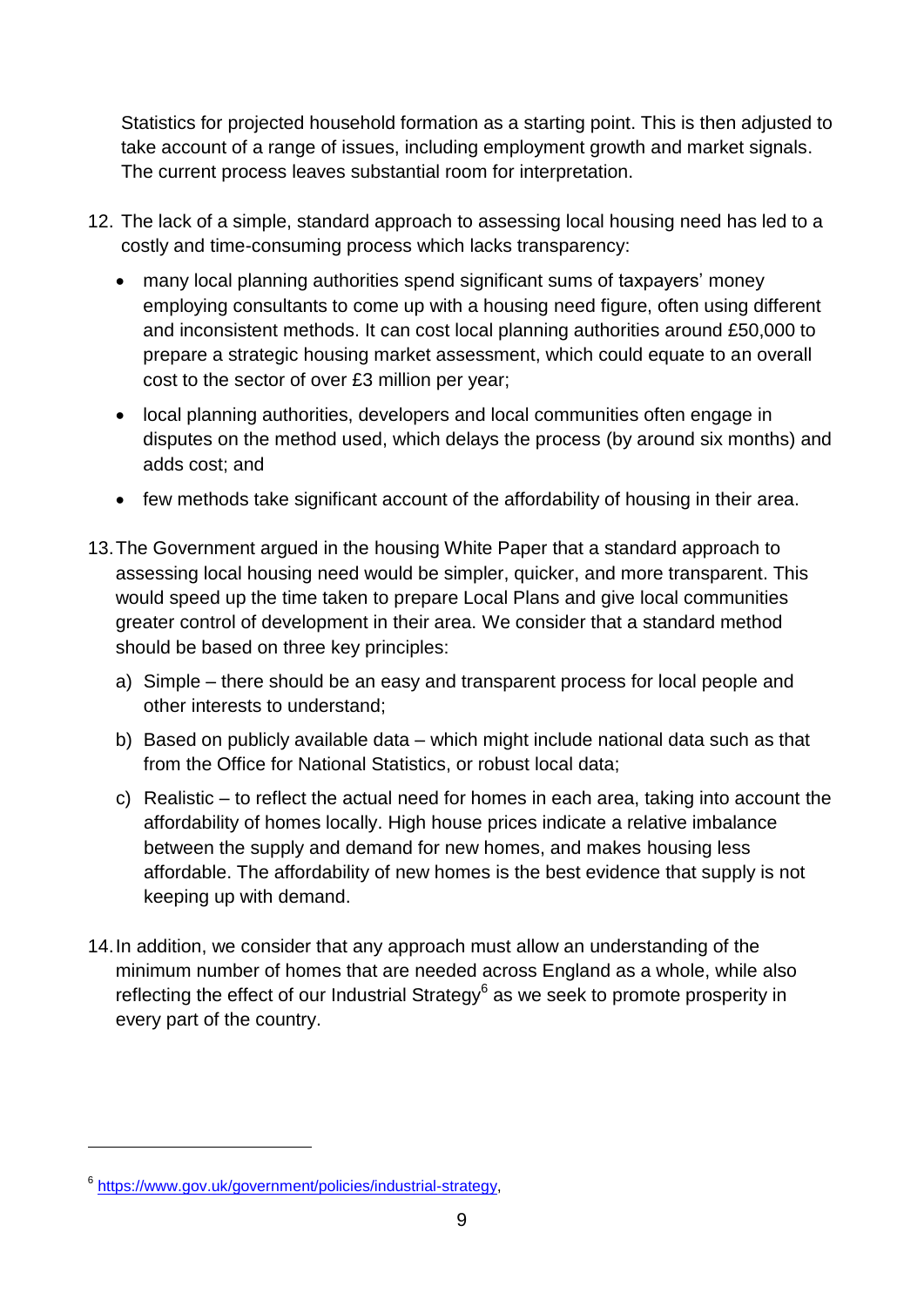# The Government's proposed approach

15.Our proposed approach to a standard method consists of three components. The starting point should continue to be a **demographic baseline**, which is then modified to account for **market signals** (the price of homes). However, we recognise that it is important to ensure that the proposed housing need is as deliverable as possible, so are **proposing a cap to limit any increase** an authority may face when they review their plan. Further details are set out in paragraphs 16-25 below.

## Step 1 Setting the baseline

<u>.</u>

- 16.We consider that the starting point should continue to be projections of future household growth in each area, but calculated initially for the area of the local authority. This will ensure that the process begins with a clear assessment of housing growth for every area. The Office for National Statistics' projections for numbers of households in each local authority<sup>7</sup> are the most robust estimates of future growth.
- 17.We therefore propose that **projections of household growth should be the demographic baseline for every local authority area** <sup>8</sup> **.** The most recent official projections should be used, with the household growth calculated for the period over which the plan is being made. **We propose that the demographic baseline should be the annual average household growth over a 10 year period.** Given the Government's expectation that plans are reviewed every five years, using average household growth over this period will ensure effective planning over the preparation and duration of the plan. Household projections should therefore be regarded as the minimum local housing need figure.

## Step 2 An adjustment to take account of market signals

- 18.We consider that household growth on its own is insufficient as an indicator of demand since:
	- household formation is constrained to the supply of available properties new households cannot form if there is nowhere for them to live; and
	- people may want to live in an area in which they do not reside currently, for example to be near to work, but be unable to find appropriate accommodation that they can afford.

<sup>&</sup>lt;sup>7</sup> DCLG, [https://www.gov.uk/government/statistical-data-sets/live-tables-on-household-projections.](https://www.gov.uk/government/statistical-data-sets/live-tables-on-household-projections)

 $8$  In some areas the projected household growth will be negative. In these places, the demographic baseline should be taken to be zero.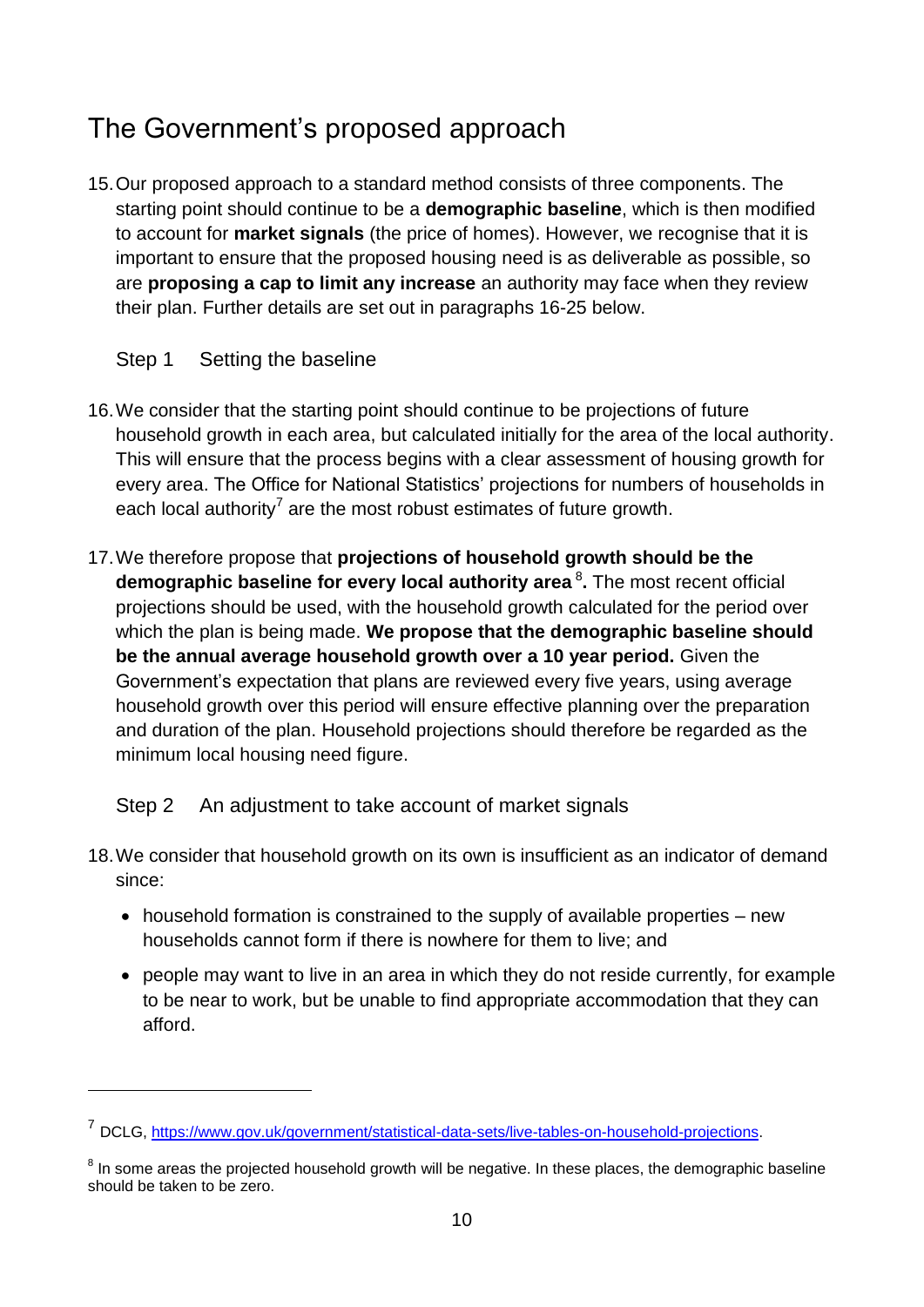- 19.There is a longstanding principle in planning policy that assessing an appropriate level of housing must address the affordability of new homes, which means in practice that projected household growth should be adjusted to take account of market signals. One approach would be to increase household projections where house prices are high. But that would not take account of the fact that incomes may be higher in that area, and so homes may be no less affordable.
- 20.Therefore, we consider that median affordability ratios, published by the Office for National Statistics at a local authority level, provide the best basis for adjusting household projections. The affordability ratios compare the median house prices (based on all houses sold on the open market in a given year in a local authority) to median earnings (based on full-time earnings for those working in that local authority area). **We propose that as the next step in the standard method, plan makers should use the workplace-based median house price to median earnings ratio from the most recent year for which data is available.**<sup>9</sup>
- 21. As the housing White Paper noted<sup>10</sup>, external commentators suggest that England needs net additions in the region of 225,000 to 275,000 per year. To get a total housing need close to this figure, our modelling proposes that **each 1 per cent increase in the ratio of house prices to earnings above four results in a quarter of a per cent increase in need above projected household growth.** This achieves the overall level of delivery that most external commentators believe we need, while ensuring it is delivered in the places where affordability is worst. The precise formula is as follows:

Adjustment factor =

\n
$$
\frac{\text{Local affordability ratio} - 4}{4} \times 0.25
$$

22. The overall housing need figure is therefore as follows:

### **Local Housing Need = (1+adjustment factor) x projected household growth**

- 23.So, for example, an area with a projected household growth of 100 a year would have an annual need of:
	- 100 if average house prices were four times local average earnings
	- 125 if average houses prices were eight times local average earnings
	- 150 if average house prices were twelve times local average earnings.

 $\alpha$ 

1

[https://www.ons.gov.uk/peoplepopulationandcommunity/housing/datasets/ratioofhousepricetoworkplacebase](https://www.ons.gov.uk/peoplepopulationandcommunity/housing/datasets/ratioofhousepricetoworkplacebasedearningslowerquartileandmedian) [dearningslowerquartileandmedian](https://www.ons.gov.uk/peoplepopulationandcommunity/housing/datasets/ratioofhousepricetoworkplacebasedearningslowerquartileandmedian)

<sup>10</sup> Page 9, DCLG, February 2017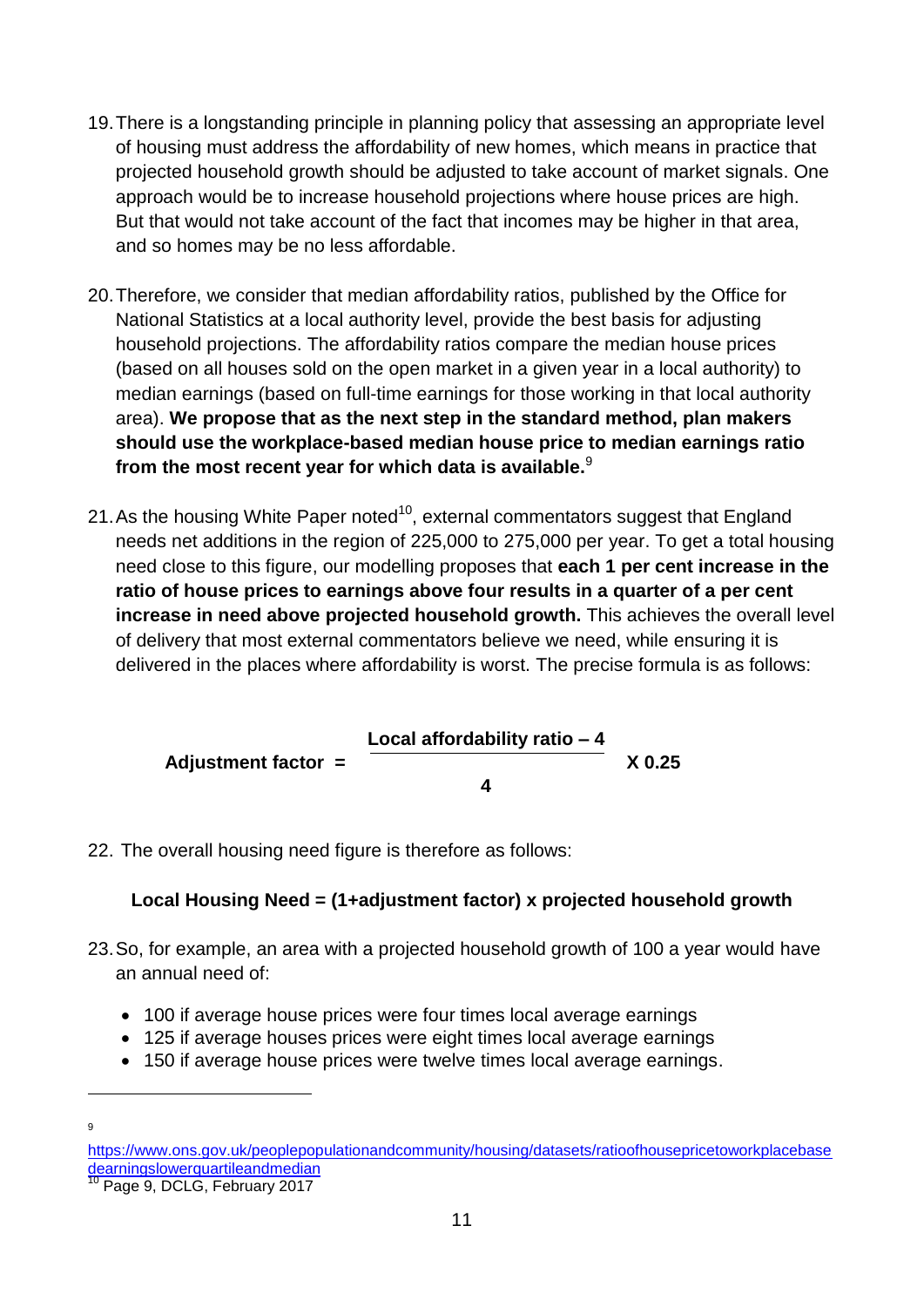- 24.There are a number of possible ways of making an adjustment to take account of market signals. However, our approach is based on the following key principles:
	- a) the threshold level of four, above which we seek an upward adjustment in housing need, is appropriate since the maximum amount that can typically be borrowed for a mortgage is four times a person's earnings $11$ . Put another way, if the average worker cannot get a mortgage for the average home in the area without additional help (e.g. from the 'bank of mum and dad'), then there are not enough homes in the area and the local authority needs to plan for more; and
	- b) increases in housing delivery above population growth should be inversely proportionate to the affordability of an area, with less affordable areas needing to deliver more homes. There is considerable economic evidence that demonstrates that growth in house prices (and therefore worsening affordability) is inversely related to the level of house building<sup>12</sup>.
	- Step 3 Capping the level of any increase

1

- 25.Applying our proposed approach to market adjustment will lead to a significant increase in the potential housing need in some parts of the country. To help ensure the method is deliverable, we propose to place a cap on the increase that applies to particular authorities. **We propose to cap the level of any increase according to the current status of the local plan in each authority as follows**:
	- a) for those authorities that have adopted their local plan in the last five years, we propose that their new annual local housing need figure should be capped at 40 per cent above the annual requirement figure currently set out in their local plan; or
	- b) for those authorities that do not have an up-to-date local plan (i.e. adopted over five years ago), we propose that the new annual local housing need figure should be capped at 40 per cent above whichever is higher of the projected household growth for their area over the plan period (using Office for National Statistics' household projections), or the annual housing requirement figure currently set out in their local plan.

 $11$  The Council Mortgage Lenders found that in 2015 the average first time buyer loan to income ratio in England was 3.61.

<sup>&</sup>lt;sup>12</sup> The economic theory behind this is evidenced in the **Barker Review** (DCLG, 2004) and **Affordability Still** [Matters](http://webarchive.nationalarchives.gov.uk/20081214215740/http:/www.communities.gov.uk/documents/507390/pdf/867681.pdf) (NHPAU, 2008).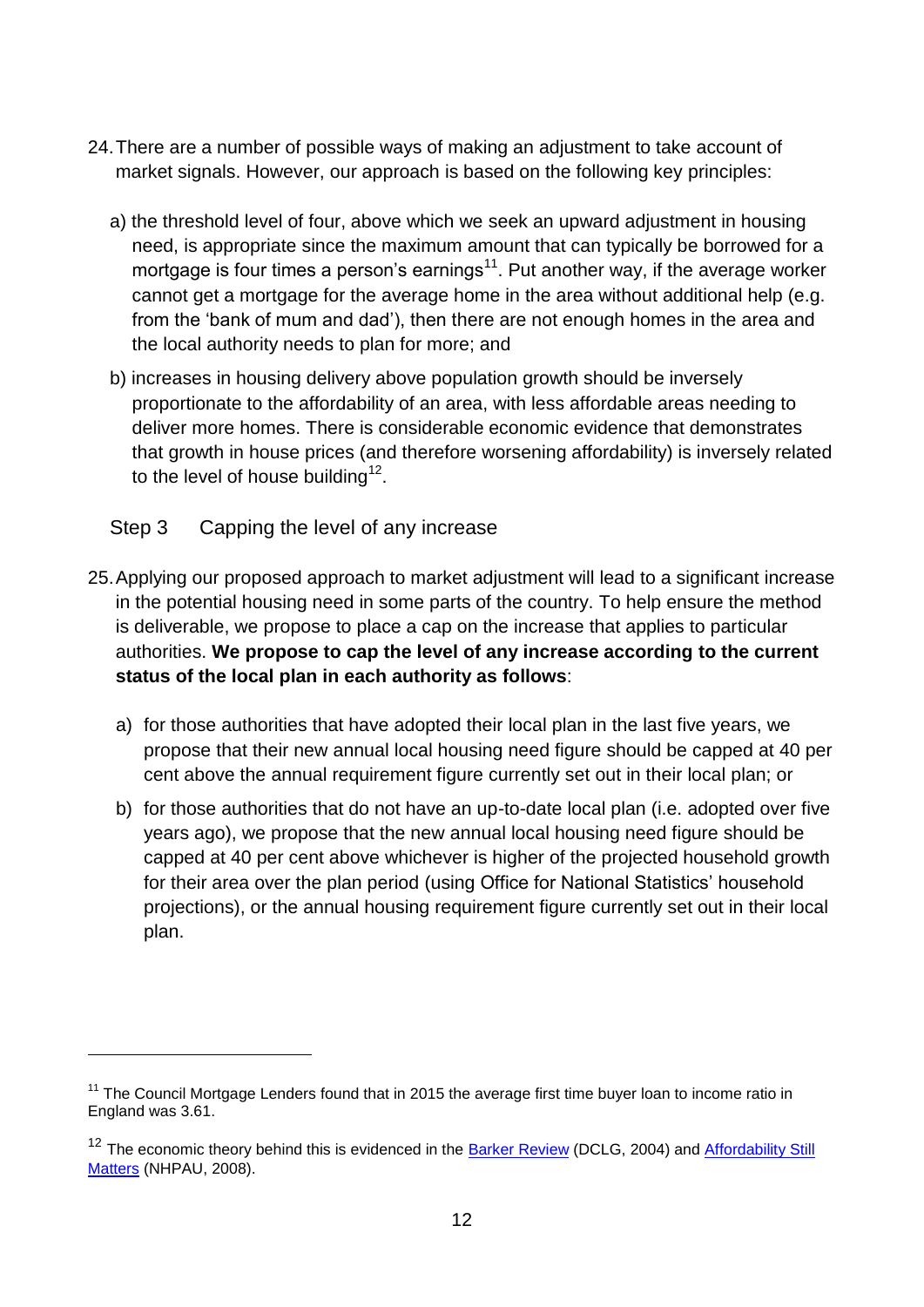Impact on each Local Authority Area

- 26. This method would, if applied universally to each local planning authority immediately using current data, lead to a total housing need across the country of just over 266,000 homes, including 72,000 in London.
- 27.This new method for assessing local housing need will affect individual authorities differently. Alongside this consultation document, we are publishing the housing need for each local planning authority using our method, on the basis of current data (average household growth for 2016 to 2026 and house price to earnings ratios for 2016). It also sets out, indicatively, the extent to which land in each local authority area is covered by Green Belt, National Parks, Areas of Outstanding Natural Beauty and Sites of Special Scientific Interest. This is for illustrative purposes only - the data informing this new method is based on the most up-to-date information available at the time of publishing this consultation document, and will change between now and when local authorities produce plans.
- 28.For some local planning authorities, a reduction in their local housing need compared to the existing approach can be attributed to our method not making a specific adjustment to take account of anticipated employment growth. However, as we explain in paragraph 46 below, local planning authorities are able to plan for a higher number than set out by our proposed method. This means that, where there is a policy in place to substantially increase economic growth, local planning authorities may wish to plan for a higher level of growth than our formula proposes.
- 29.We have also published for the first time data on how many homes every local authority in the country is planning for, and, where available, how many homes they believe they need. At the moment, it is not always clear to local communities or developers how many homes their local area is planning for, let alone needs. These figures are often buried deep in technical reports and hidden away on local authority websites. It can take several hours to track down exactly how many homes a local planning authority has decided it needs – and even then it might not be clear. It should not be this difficult, and by collating this information together in a single place, we will make planning more transparent and simpler for people to understand. **We would welcome practical suggestions for ensuring this information can be made yet more transparent.**

# Joint working

30.We recognise that many individual local authorities are already working together when identifying their housing need, and encourage more authorities to do so. We would expect that plans that are being produced jointly, or strategic plans prepared by the Mayor of London and other elected Mayors (for combined authorities where they have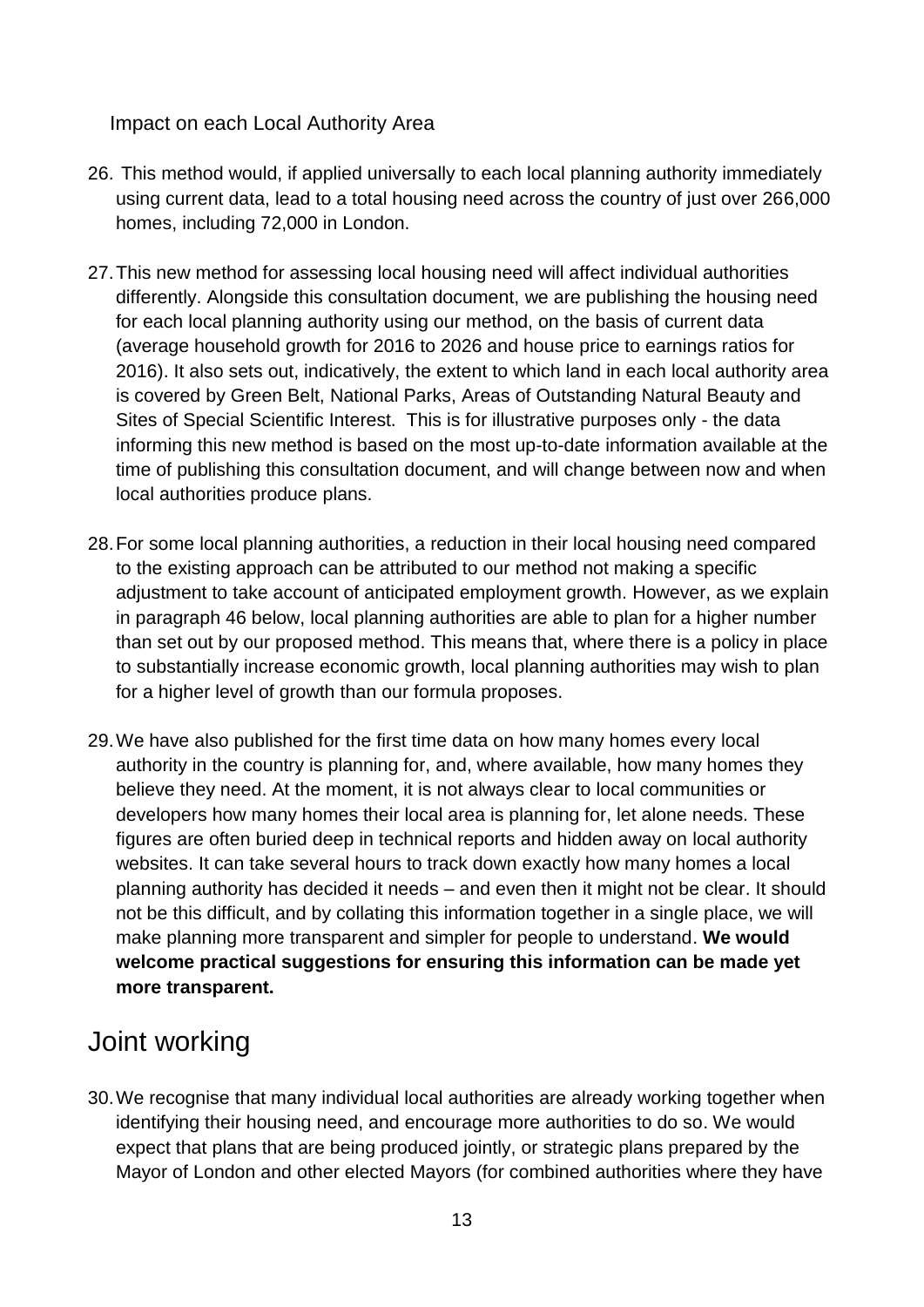the function of preparing a spatial development strategy for the area), will use the proposed approach to produce a single assessment of the housing need for the area as a whole.

- 31.In such cases **we propose that the housing need for the defined area should be the sum of the local housing need for each local planning authority.** It will be for the relevant planning authorities or elected Mayor to distribute this total housing need figure across the plan area. The Housing Infrastructure Fund is designed to allow for joint bids and can support land constrained high demand areas to work collaboratively with neighbouring authorities with fewer constraints that want to accommodate greater housing numbers.
- 32. We considered the approach of applying the average affordability ratio for each constituent local authority's projected household growth, prior to applying a cap to the figure for each authority based on its plan status as proposed above. However, we discounted this approach since there was no consistently available data on average affordability ratios at the level of all combined authorities.

## London

33.London's local housing market presents unique and wide-ranging affordability challenges. The Mayor of London has overall responsibility for housing in London. This includes preparing the Greater London Spatial Development Strategy, which sets a London-wide housing target that is broken down to a minimum housing target for individual Boroughs. The approach to setting local housing needs in London is consistent with the method proposed for the rest of England.

# Subsequent changes to local housing need

34.For the second and subsequent plan reviews we propose that the cap for authorities should remain at 40 per cent above the number of homes they are planning for in the extant local plan at the time of review.

## **Question 1:**

a) do you agree with the proposed standard approach to assessing local housing need? If not, what alternative approach or other factors should be considered?

b) how can information on local housing need be made more transparent?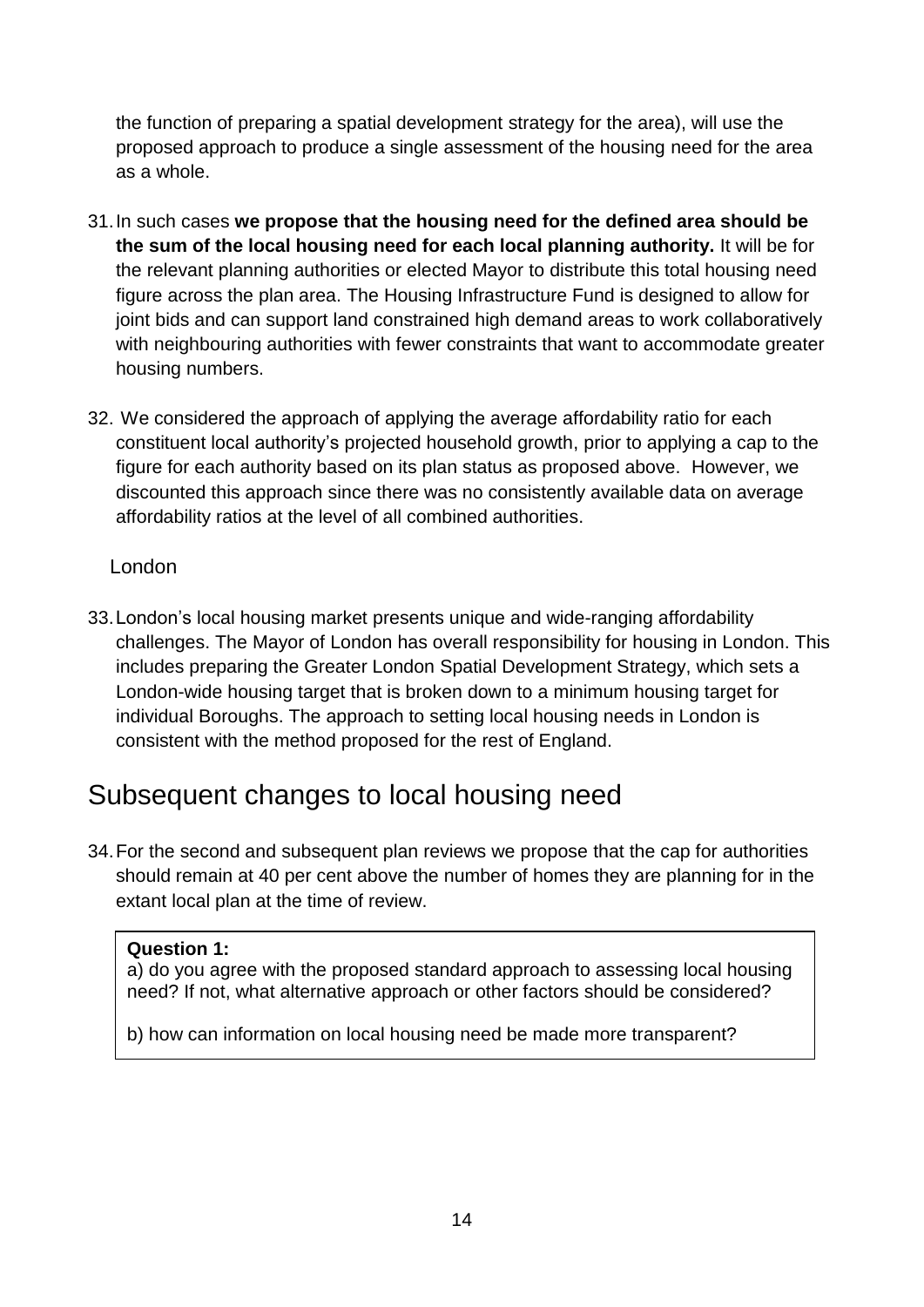# Implementing the new approach

- 35.The National Planning Policy Framework sets out that plans should be reviewed regularly<sup>13</sup> and we intend to make it clear in the Framework that they should be reviewed every five years. We expect local planning authorities to identify their local housing need at the outset of the plan preparation stage, which they can then use as part of initial evidence gathering and continued work on the evidence base.
- 36.Local planning authorities, when calculating their local housing need, should always use the most up-to-date data available. The housing need figures we have published are based on the 2014 based household projections (published July 2016), and 2016 house price to earnings ratios (published March 2017). The household projections are updated every two years in the summer, and the house price to earnings ratios are published annually in March.
- 37.This means that the local housing need figure will not remain static throughout the plan preparation process. Under the previous approach we recognise that this led to instances when local planning authorities had to revisit their evidence and, if necessary, carry out further consultation. This only served to delay plan progress and increase costs. We want to streamline the plan-making process and make it easier for plans to be adopted more quickly.
- 38.To ensure stability and a consistent evidence base to inform plan-making, **we propose that local planning authorities should be able to rely on the evidence used to justify their local housing need for a period of two years from the date on which they submit their plan.** During this period this will mean that the local housing need assessment is not rendered out of date if changes to the household projections or affordability ratios are published while the plan is being examined. Of course, the final housing figure in the local plan or spatial development strategy may differ from the local housing need figure after taking account of issues raised during the examination, constraints and the duty to co-operate.

**Question 2:** do you agree with the proposal that an assessment of local housing need should be able to be relied upon for a period of two years from the date a plan is submitted?

1

<sup>&</sup>lt;sup>13</sup> National Planning Policy Framework, DCLG, March 2012 - See in particular paragraphs 17 and 157, and the Local Plans section of the planning guidance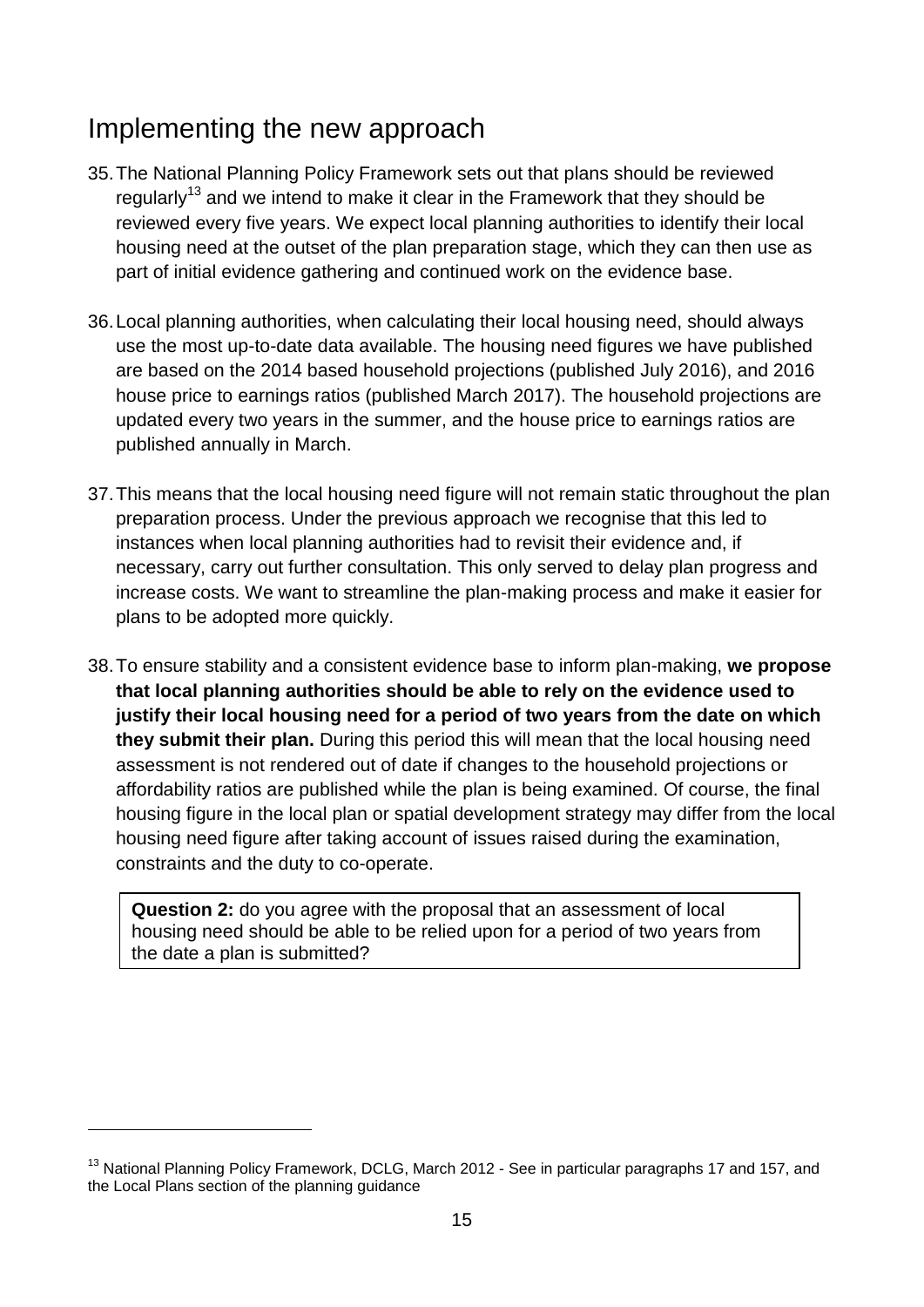# Benefits of the new approach

- 39. The use of different and inconsistent methods has meant that the current arrangements for calculating local housing need are costly and time-consuming. It can cost local planning authorities around £50,000 to prepare a strategic housing market assessment, so this could equate to an overall cost to the sector of over £3 million each year. Furthermore, disputes about the methods used can lead to delays of around six months in the preparation of local plans and add considerable additional cost to local authorities, and prolong the level of uncertainty for local communities.
- 40.Adopting our proposed approach will offer significant benefits. It will reduce the time it takes to put plans in place, give communities greater control of where much-needed homes should be built, and also save local taxpayers money. Furthermore, it provides a level of certainty and transparency for the public and plan makers and will aid joint working and collaboration by removing disputes where different methods have been used previously. Collectively, across the country it will take years off the plan-making process and generate considerable efficiency savings.
- 41.To deliver the homes that we need, **we propose to amend national planning policy so that having a robust method for assessing local housing need becomes part of the tests that plans are assessed against;** and to make clear (through guidance) that use of the proposed standard method will be sufficient to satisfy this test.
- 42.Local plans are already required to be 'positively prepared' if they are to be found 'sound' (paragraph 182 of the National Planning Policy Framework). We propose to amend this, so that a sound plan should identify development needs using a clear and justified method, as well as meeting objectively assessed development needs insofar as it is reasonable to do so. Together with the proposed change to planning guidance, this would mean that Planning Inspectors would be able sign off more easily, and with considerably less scrutiny, the local housing need aspect of the plan. This will provide more certainty about an emerging plan's soundness, as well as helping to speed up the plan examination.

**Question 3:** do you agree that we should amend national planning policy so that a sound plan should identify local housing need using a clear and justified method?

43.As set out in paragraph 1.18 of the housing White Paper, HM Land Registry intends to register the ownership of all publicly held land in the areas of greatest housing need by 2020, with the rest to follow by 2025. This information can be taken into account alongside other considerations, including land constraints, to assist plan makers in finding sites suitable for housing development. The new approach to assessing local housing need, as set out in this consultation document, and the percentage of land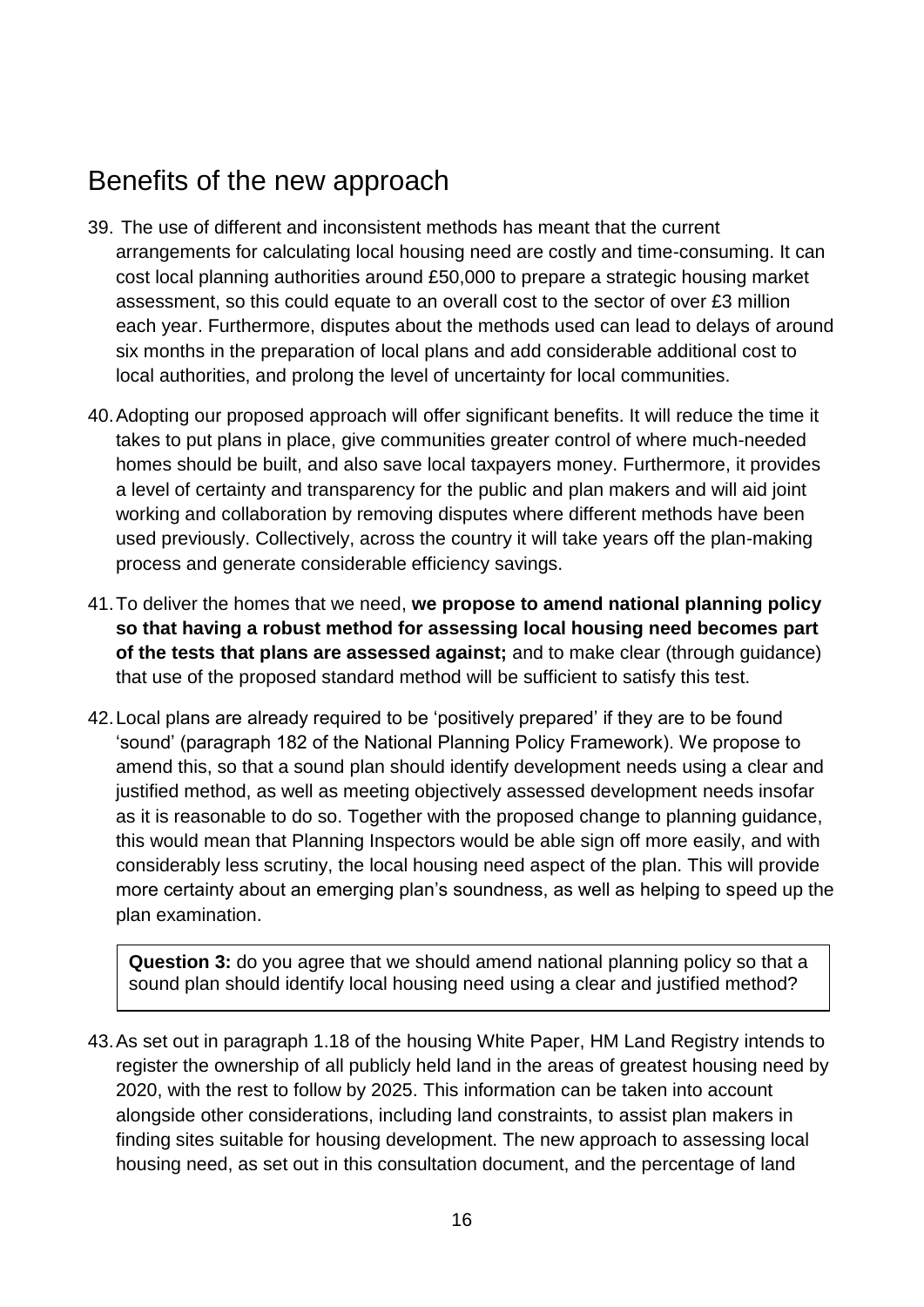which is unregistered within the boundaries of a local authority will form the basis of definition of 'areas of greatest housing need' for this purpose. We are publishing the list of areas of greatest housing need alongside this consultation document.

# Deviation from the new method

- 44.Given the significant financial and time-saving benefits, our expectation is that local planning authorities adopt the proposed method when assessing housing need. We consider that the same should apply to elected Mayors with plan-making powers. However, there may be compelling circumstances not to adopt the proposed approach. These will need to be properly justified, and will be subject to examination.
- 45.Where local planning authorities do not align with local authority boundaries, such as National Parks, the Broads Authority and Urban Development Corporations, available data does not allow local housing needs to be calculated using the standard method set out above. **In these cases we propose that authorities should continue to identify a housing need figure locally, but in doing so have regard to the best available information on anticipated changes in households as well as local income levels**.
- 46.Plan makers may put forward proposals that lead to a local housing need above that given by our proposed approach. This could be as a result of a strategic infrastructure project, or through increased employment (and hence housing) ambition as a result of a Local Economic Partnership investment strategy, a bespoke housing deal with Government or through delivering the modern Industrial Strategy. We want to make sure that we give proper support to those ambitious authorities who want to deliver more homes. To facilitate this **we propose to amend planning guidance so that where a plan is based on an assessment of local housing need in excess of that which the standard method would provide, Planning Inspectors are advised to work on the assumption that the approach adopted is sound unless there are compelling reasons to indicate otherwise.** We will also look to use the Housing Infrastructure Fund to support local planning authorities to step up their plans for growth, releasing more land for housing and getting homes built at pace and scale
- 47.There should be very limited grounds for adopting an alternative method which results in a lower need than our proposed approach. The reasons for doing so will be tested rigorously by the Planning Inspector through examination of the plan. We would expect: the Inspector to take the number from our preferred method as a reference point in considering the alternative method; and the plan-making body to make sure that the evidence base is robust and based on realistic assumptions, and that they have clearly set out how they have demonstrated joint working.

**Question 4**: do you agree with our approach in circumstances when plan makers deviate from the proposed method, including the level of scrutiny we expect from Planning Inspectors?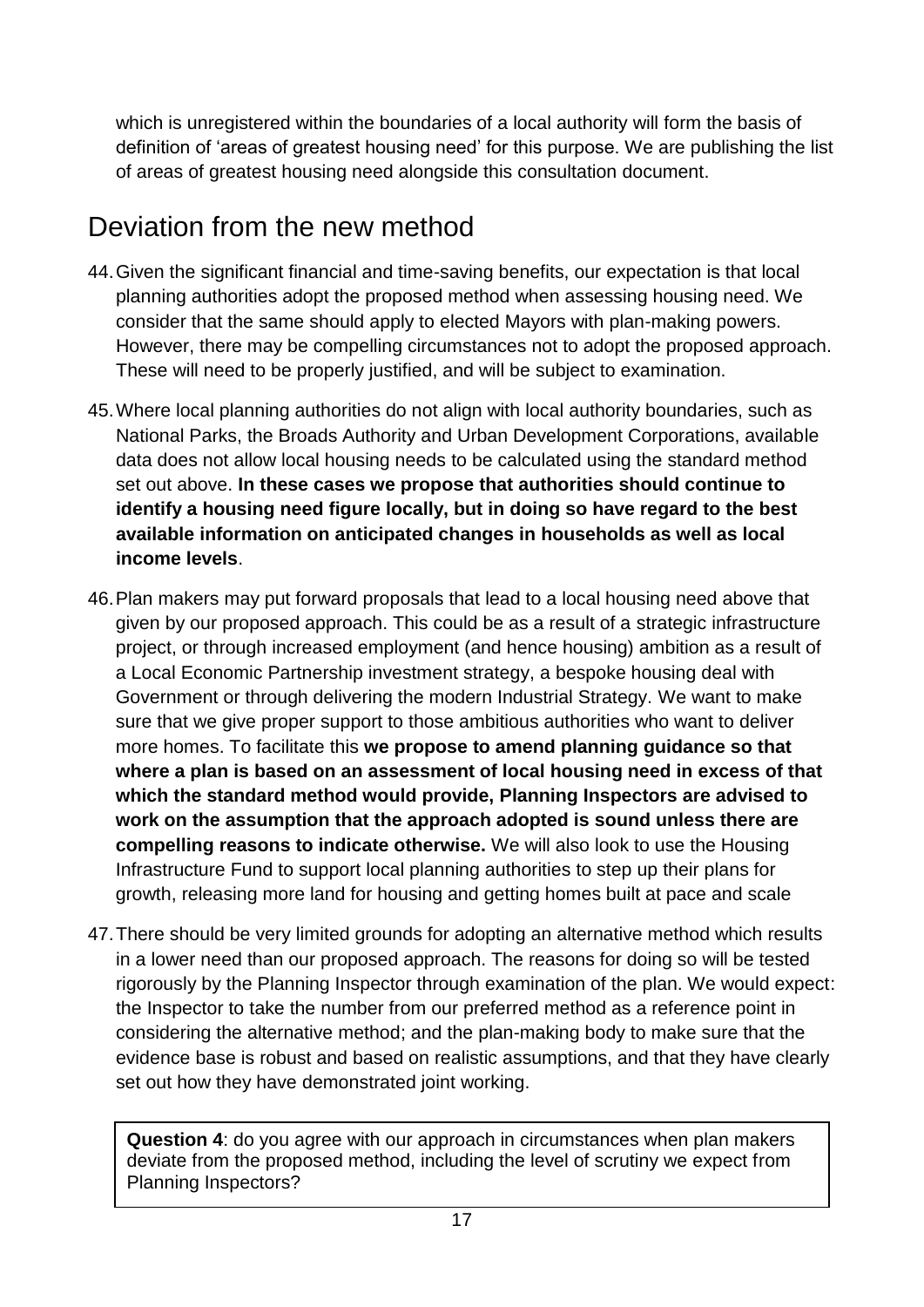# Implications of a standardised approach for calculating the five year supply of housing and the Housing Delivery Test

- 48.The housing White Paper states that, as an incentive to get up-to-date plans in place, in the absence of an up-to-date local or strategic plan we propose that after 31 March 2018 the new method for calculating the local housing need would apply as a baseline for assessing five year housing land supply. This would mean that local planning authorities without an up-to-date local plan or spatial development strategy would not be able to factor land constraints into the baseline for establishing their five year land supply. However, when determining individual planning applications, the decisionmaker will still need to take account of all policies in the National Planning Policy Framework, including those which restrict development (such as Green Belt and Ancient Woodland). Should the revised Framework be published after this date, subject to the outcome of the consultation we propose to introduce this requirement with immediate effect.
- 49.The Government also recognises that in specific circumstances, where local planning authorities are collaborating on ambitious proposals for new homes, these plans may take longer to bring forward. **We propose that the Secretary of State would retain some discretion to be able to give additional time before this baseline applies** where there is significant progress made on bringing forward a joint plan for housing in the area.
- 50.Where authorities have adopted joint plans (or in cases where there is an existing Mayoral plan), we are interested in views on whether national policy should be changed to allow the authorities involved to calculate their five year housing land supply for the area as a whole, based on the overall trajectory for home building in the plan. This approach would need to be agreed across all the authorities and set out in the joint or Mayoral plan. **We are also interested in views on whether this approach could be extended to the operation of the Housing Delivery Test as proposed in the housing White Paper.**
- 51.Where local planning authorities do not align with local authority boundaries, such as National Parks, the Broads Authority and Urban Development Corporations, and are not able to use the new method for calculating local housing need, we propose to use a locally identified housing need figure. **We are interested in views on whether this should be the need set out in the most recent local plan, or spatial development strategy or the figure set out in an emerging plan**.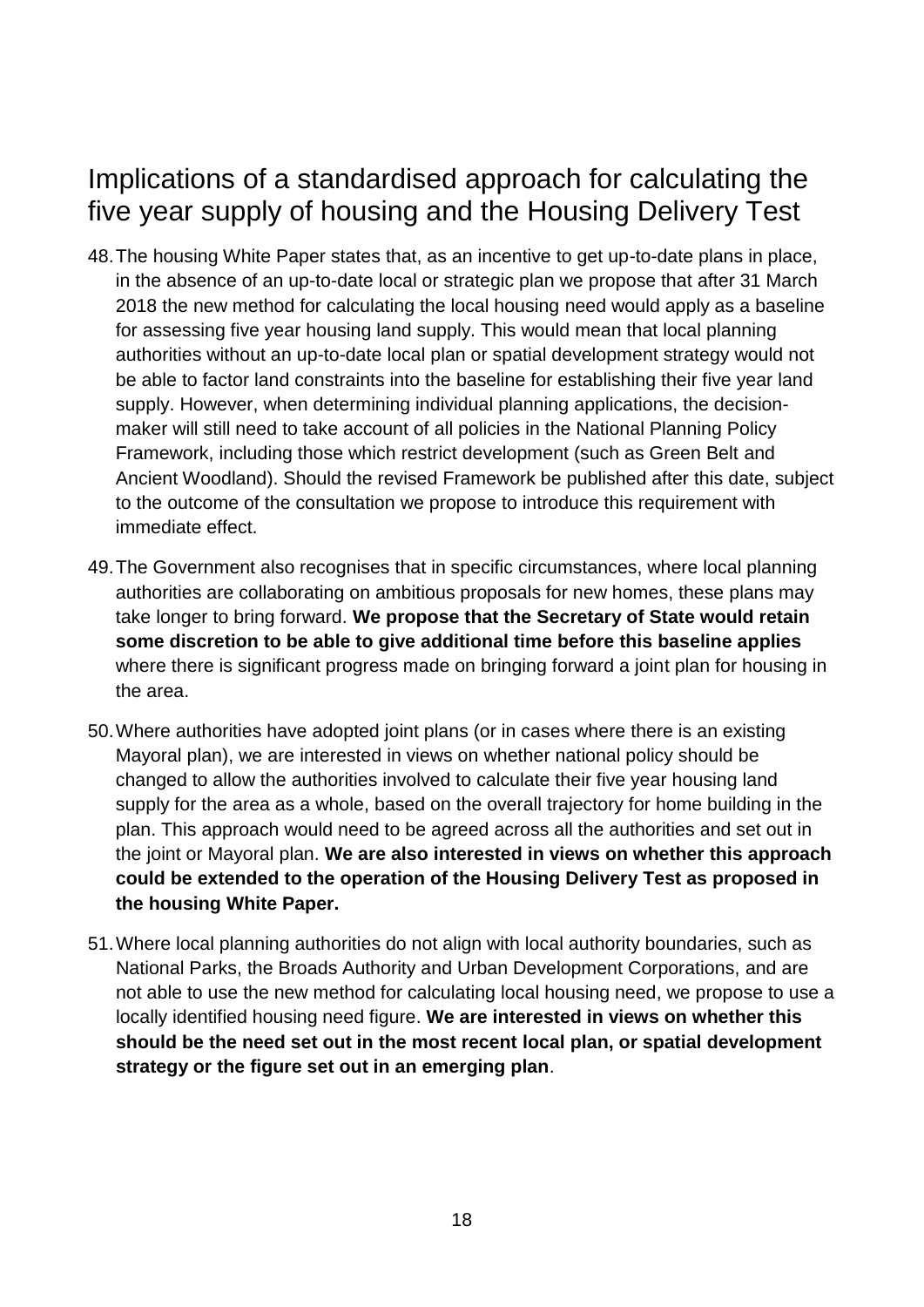### **Question 5:**

1

a) do you agree that the Secretary of State should have discretion to defer the period for using the baseline for some local planning authorities? If so, how best could this be achieved, what minimum requirements should be in place before the Secretary of State may exercise this discretion, and for how long should such deferral be permitted?

b) do you consider that authorities that have an adopted joint local plan, or which are covered by an adopted spatial development strategy, should be able to assess their five year land supply and/or be measured for the purposes of the Housing Delivery Test, across the area as a whole?

c) do you consider that authorities that are not able to use the new method for calculating local housing need should be able to use an existing or an emerging local plan figure for housing need for the purposes of calculating five year land supply and to be measured for the purposes of the Housing Delivery Test?

# Transitional arrangements for the proposed approach

- 52.We are also proposing transitional arrangements to set a period of time before which plans would be expected to use the standard method for calculating the local housing need. This recognises that a number of plan makers have already made significant steps in preparing their plan, and we want to encourage them to complete their plan, avoiding further delays and so undermining the delivery of new homes.
- 53.The proposed transitional arrangements for each local authority will depend on the status of their current and emerging plan as well as the extent of the impact of the proposed approach on existing housing need calculations.<sup>14</sup> We propose the following transitional arrangements as set out in Table 1 below.

 $14$  The local plans referred to are development plan documents prepared in line with the 2004 Act which set the strategic planning policies for a local planning authority's area (namely a 'Local Plan' or 'Core Strategy').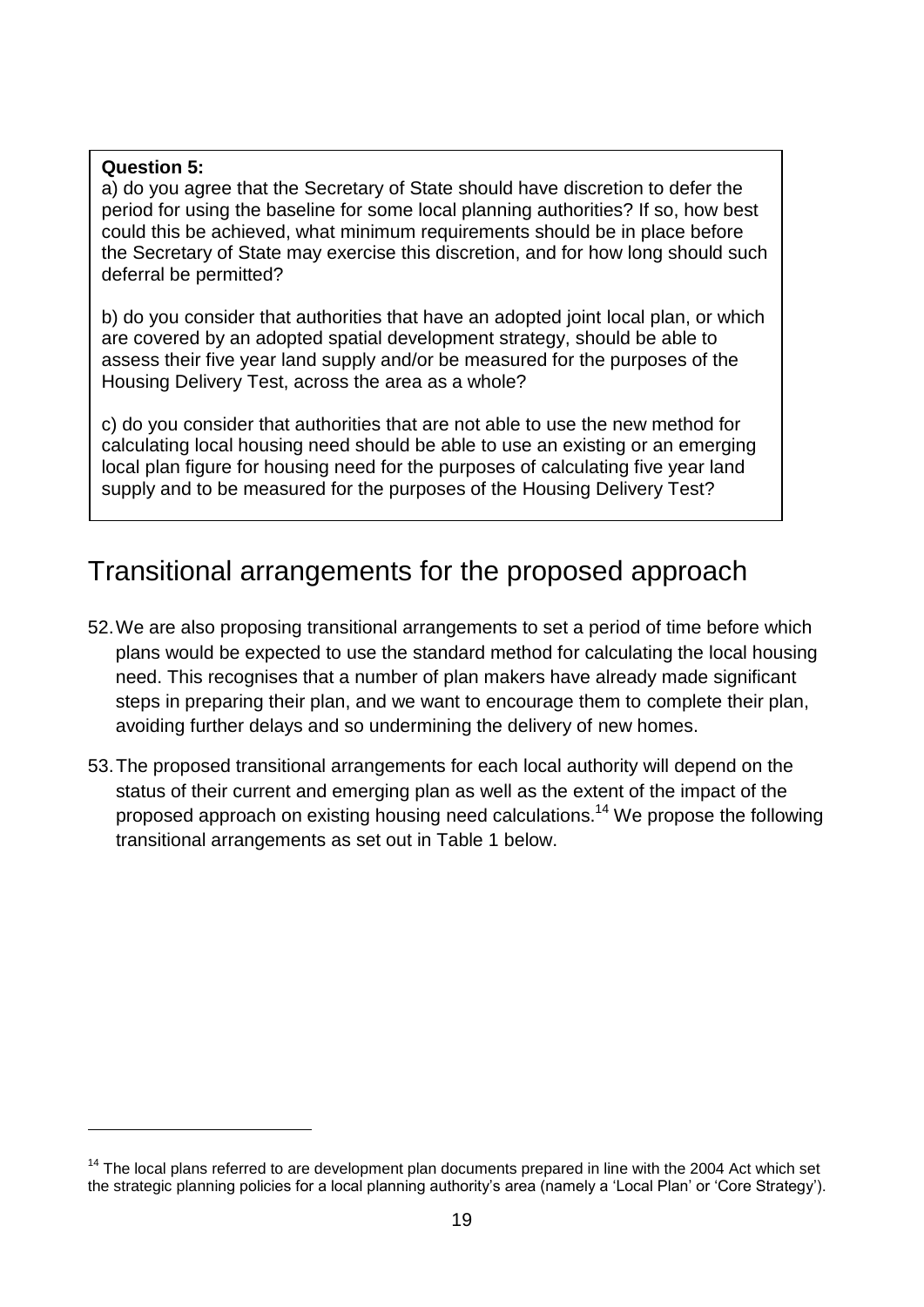## **Table 1: Proposed transitional arrangements**

| <b>Plan stage</b>                                    | <b>Proposed transitional arrangement</b>                                                                                                                                                                                                         |
|------------------------------------------------------|--------------------------------------------------------------------------------------------------------------------------------------------------------------------------------------------------------------------------------------------------|
| No plan, or plan adopted                             | The new standardised method should be used, unless                                                                                                                                                                                               |
| more than five years ago                             | the plan will be submitted for examination on or before                                                                                                                                                                                          |
| and has not yet reached                              | 31 March 2018, or before the revised Framework is                                                                                                                                                                                                |
| publication stage                                    | published (whichever is later).                                                                                                                                                                                                                  |
| Plan has been<br>published, but not yet<br>submitted | If the plan will be submitted for examination on or before<br>31 March 2018 or before the revised Framework is<br>published (whichever is later), continue with the current<br>plan preparation – otherwise, use the new standardised<br>method. |
| Plan is at examination                               | Progress with the examination using the current                                                                                                                                                                                                  |
| stage                                                | approach.                                                                                                                                                                                                                                        |
| Plan adopted in the last                             | Use the new standardised method when next reviewing                                                                                                                                                                                              |
| five years                                           | or updating the plan.                                                                                                                                                                                                                            |

- 54.Where plans are more than five years old, if new plans have not been submitted to the Secretary of State on or before 31 March 2018, or before the revised Framework is published (whichever is later), there will be no transitional arrangements. In other words the new standardised method applies immediately. Where local plans were adopted or approved more than five years ago, we expect the majority of local planning authorities in this position to start the process of reviewing the document immediately if they have not done so already. However, we do recognise the scale of the challenge in London or combined authority areas, so we may explore a slightly longer transition period for the Mayors before we expect them to adopt the new approach in their areas as they prepare their spatial development strategy.
- 55.If a local plan is currently at examination or will be submitted for examination on or before 31 March 2018 or before the revised Framework is published (whichever is later), it should continue to be examined and rely on evidence prepared using the current method. If a plan is withdrawn from examination or found unsound, the local planning authority should prepare a new plan based on the new standardised method.

**Question 6:** do you agree with the proposed transitional arrangements for introducing the standard approach for calculating local housing need?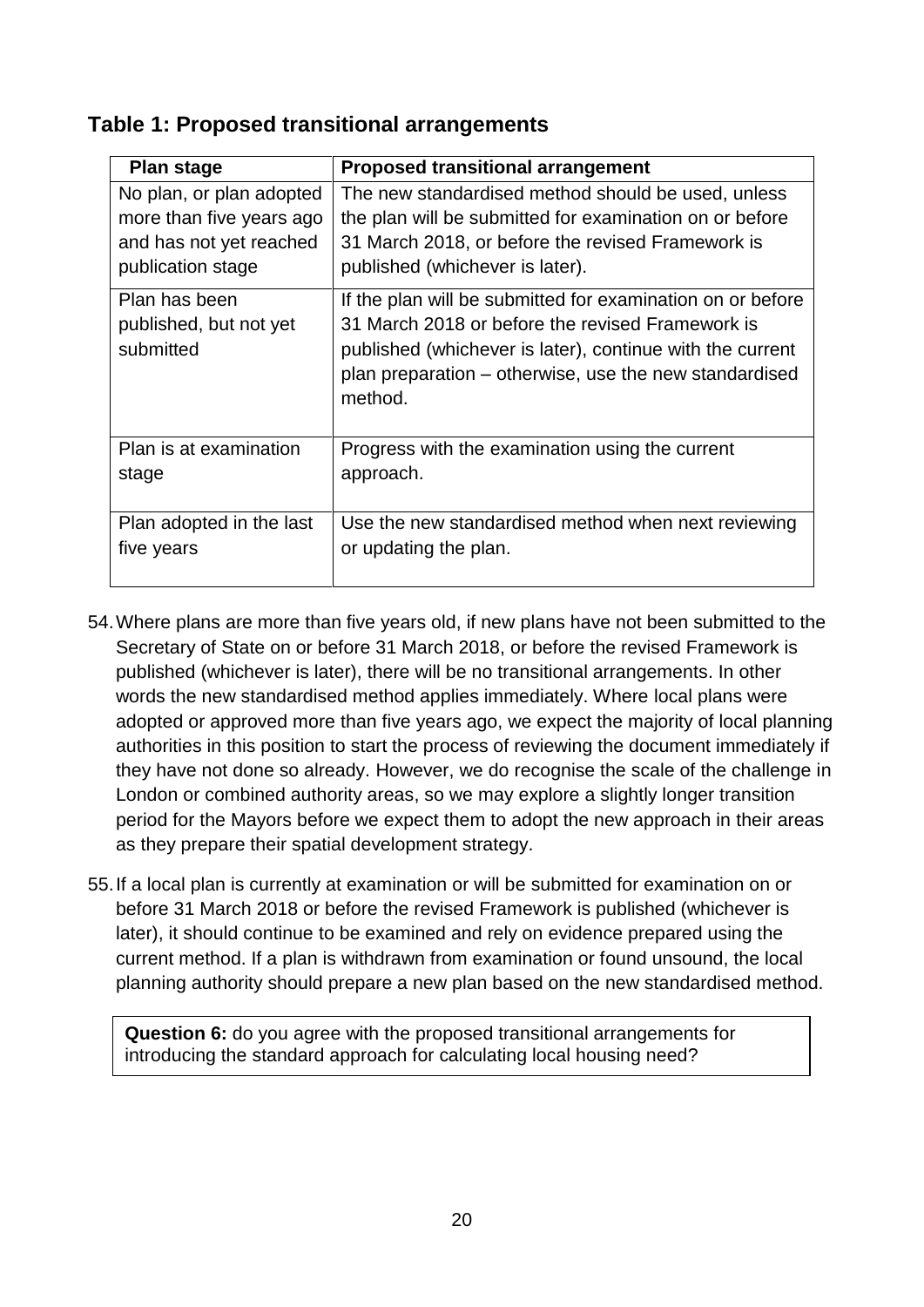# <span id="page-22-0"></span>Statement of common ground

# Introduction

- 56.Local planning authorities need to plan together to ensure that infrastructure and public services are planned to meet the needs of the wider area; to ensure that the combined impact on the environment is sustainable; to ensure that housing requirement that simply cannot be met in a particular area is met elsewhere; and where appropriate, to ensure that new settlements and garden villages are planned for properly.
- 57.However, this is not working effectively. Evidence from recent local plan examinations suggests that failing the duty to co-operate is one of the most regular reasons why plans are not found sound by the Planning Inspectorate. Accordingly, paragraphs 1.9 and A.13 of the housing White Paper sets out a plan for more effective joint working where planning issues go beyond individual authorities through a statement of common ground, setting out how they intend to work together to meet housing needs that cut across authority boundaries.
- 58.This section sets out our proposals for how local planning authorities should produce and maintain their statement of common ground. It also sets out expectations for when statements should be in place, and proposals for steps which may be taken by Government where effective co-operation is not taking place.

# **Background**

1

- 59.The duty to co-operate, introduced through the Localism Act 2011, was designed to reflect the reality that strategic cross-boundary planning matters can only be effectively tackled when local planning authorities work together. The duty requires local planning authorities<sup>15</sup> and certain public bodies<sup>16</sup> to engage constructively, actively and on an ongoing basis to maximise the effectiveness of plan preparation in the context of strategic cross-boundary matters. Such matters include planning for housing need across a housing market area or developing integrated infrastructure. The duty to cooperate does not apply to Mayors with plan-making powers.
- 60.Compliance with the duty is tested at the examination of the development plan documents, where the Planning Inspector assesses whether the local planning authority has complied with its duty to co-operate with other local authorities during the preparation of the plan. If the plan does not meet the statutory requirements tested at examination, the Planning Inspector must recommend non adoption. This normally

 $15$  Including county councils in England (where such councils are not local planning authorities)

<sup>&</sup>lt;sup>16</sup> Listed in Regulation 4 of the Town and Country Planning (Local Planning) (England) Regulations 2012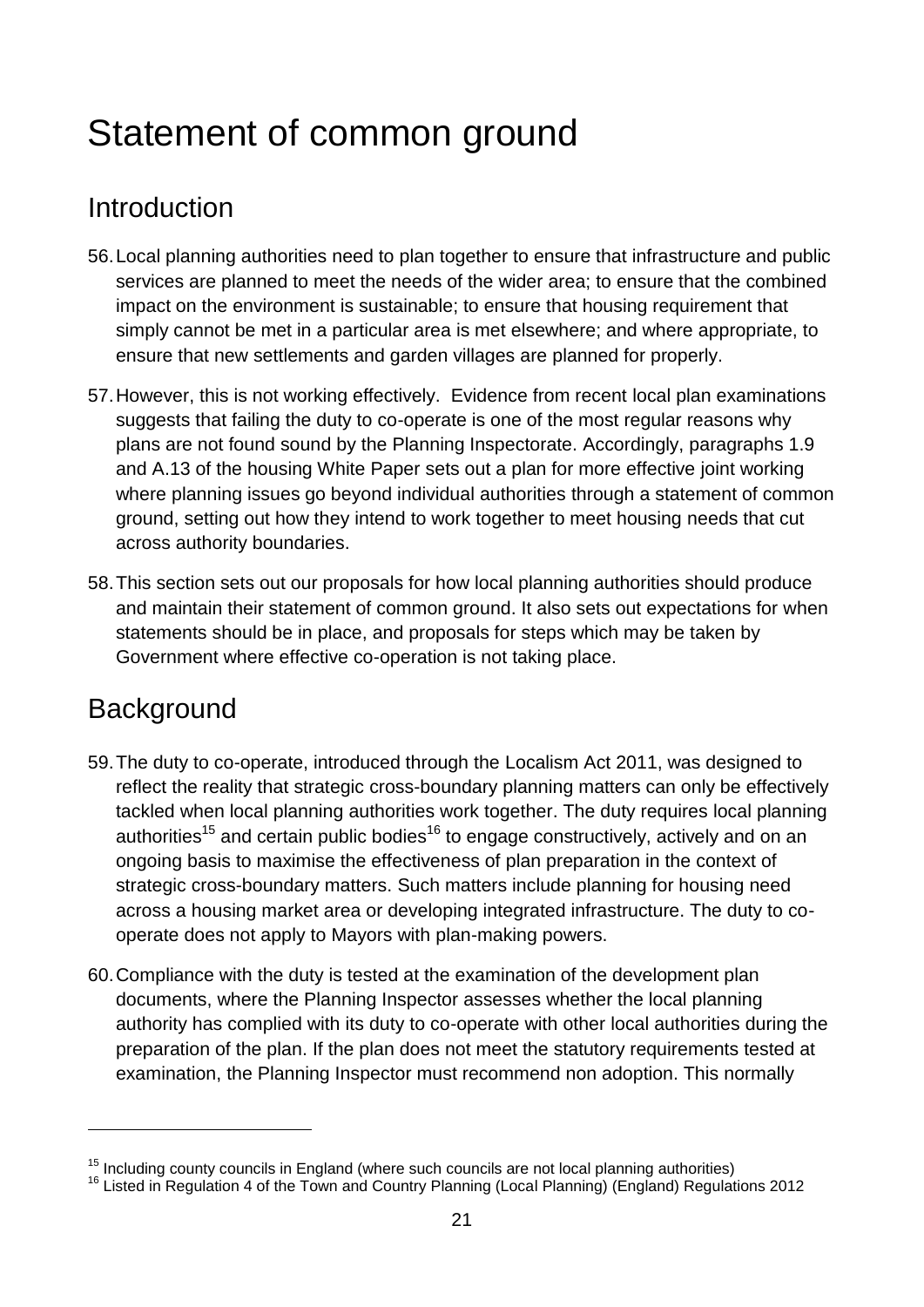results in local planning authorities withdrawing their plan and returning to the early stages of plan-making.

61.There are a number of areas across England where local planning authorities are cooperating effectively to plan for the strategic needs of the wider area, including planning for the homes that are needed. In other areas, however, the current framework for cooperation is proving to be less effective.

62.We have identified three problems:

- the lack of transparency or sufficient certainty in the early stages of the plan-making process about how effectively local planning authorities are working together to reach agreement on strategic cross-boundary matters;
- co-operation is only tested towards the end of the plan-making process at examination, at which point it is too late to remedy any failures, and plans typically have to be withdrawn leading to significant delays in plans being put in place. This can result in an area with no plan in place for longer, leaving it vulnerable to speculative development and failing to provide certainty to neighbouring authorities over the level of need that will be met by the authority; and
- local planning authorities are not legally required to reach agreement on issues. This allows them to avoid taking difficult decisions, which can leave housing need unmet, or can push unfair and unrealistic burdens for delivering housing need on neighbouring authorities.

# Statement of common ground policy

- 63.To support more effective joint working where planning issues need to be addressed by more than one local planning authority, **we intend to set out in the National Planning Policy Framework that all local planning authorities should produce a statement of common ground.** The objectives of the policy are to:
	- a) increase certainty and transparency, earlier on in the plan-making process, on where effective co-operation is and is not happening;
	- b) encourage all local planning authorities, regardless of their stage in plan-making, to co-operate effectively and seek agreement on strategic cross-boundary issues, including planning for the wider area's housing need; and
	- c) help local planning authorities demonstrate evidence of co-operation by setting clearer and more consistent expectations as to how co-operation in plan-making should be approached and documented.
- 64.To meet these objectives, we are proposing that every local planning authority produce a statement of common ground over the housing market area or other agreed geographical area where justified and appropriate. It is proposed that the statement will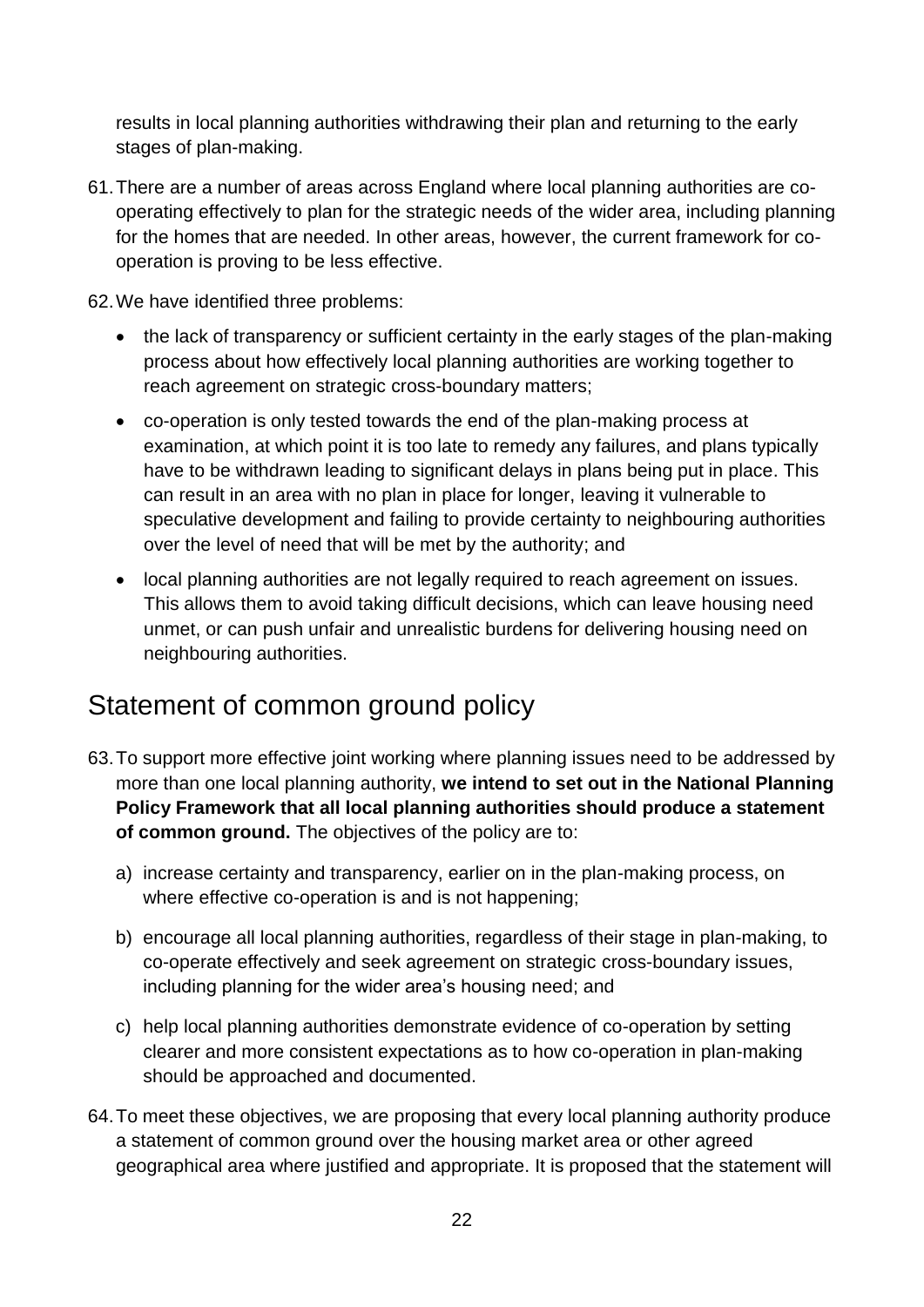set out the cross-boundary matters, including the housing need for the area, distribution and proposals for meeting any shortfalls. In setting out the strategic crossboundary issues, the statement will record where agreement has, and has not been reached.

- 65.The statement of common ground is not intended to replicate any stage of the planmaking process, nor should it be an additional burden on local planning authorities. Critically, we do not want this proposal to disrupt existing joint working arrangements where these are effective.
- 66.The statement should be both a road-map and a record for cross-boundary cooperation on strategic planning matters. When completed effectively, the statement will be an important, clear and concise record of how local authorities work together to resolve common strategic issues. Consequently, this should enable the examination to progress more quickly, serving as evidence as to how a local planning authority has met the duty to co-operate. It will also provide an opportunity for local planning authorities to set out where they have not been able to agree and what is needed to resolve this.

Determining the key issues and geographical area

- 67.The first step in developing the statement of common ground should be for local planning authorities to identify their key cross-boundary strategic planning issues, including housing and infrastructure matters. This will aid authorities in determining and justifying the geographical area over which to produce the statement of common ground.
- 68.The National Planning Policy Framework already makes clear that local planning authorities should work with their neighbouring authorities to produce a strategic housing market assessment where housing market areas cross administrative boundaries. Although the proposed approach to assessing local housing need shifts the focus away from housing market areas, in most instances such areas are the most appropriate geographies over which to produce a statement of common ground.
- 69.We also appreciate that housing market areas sometimes overlap. Furthermore we are conscious that there are areas where effective cross-boundary plan-making arrangements are already in place or are emerging. Therefore **we propose to set out in the National Planning Policy Framework that local planning authorities should use agreed housing market areas as the geographical area over which to develop statements of common ground**, **unless they are able to jointly determine and justify an alternative area over which to produce their statement of common ground, or unless they wish to produce more than one statement of common ground.**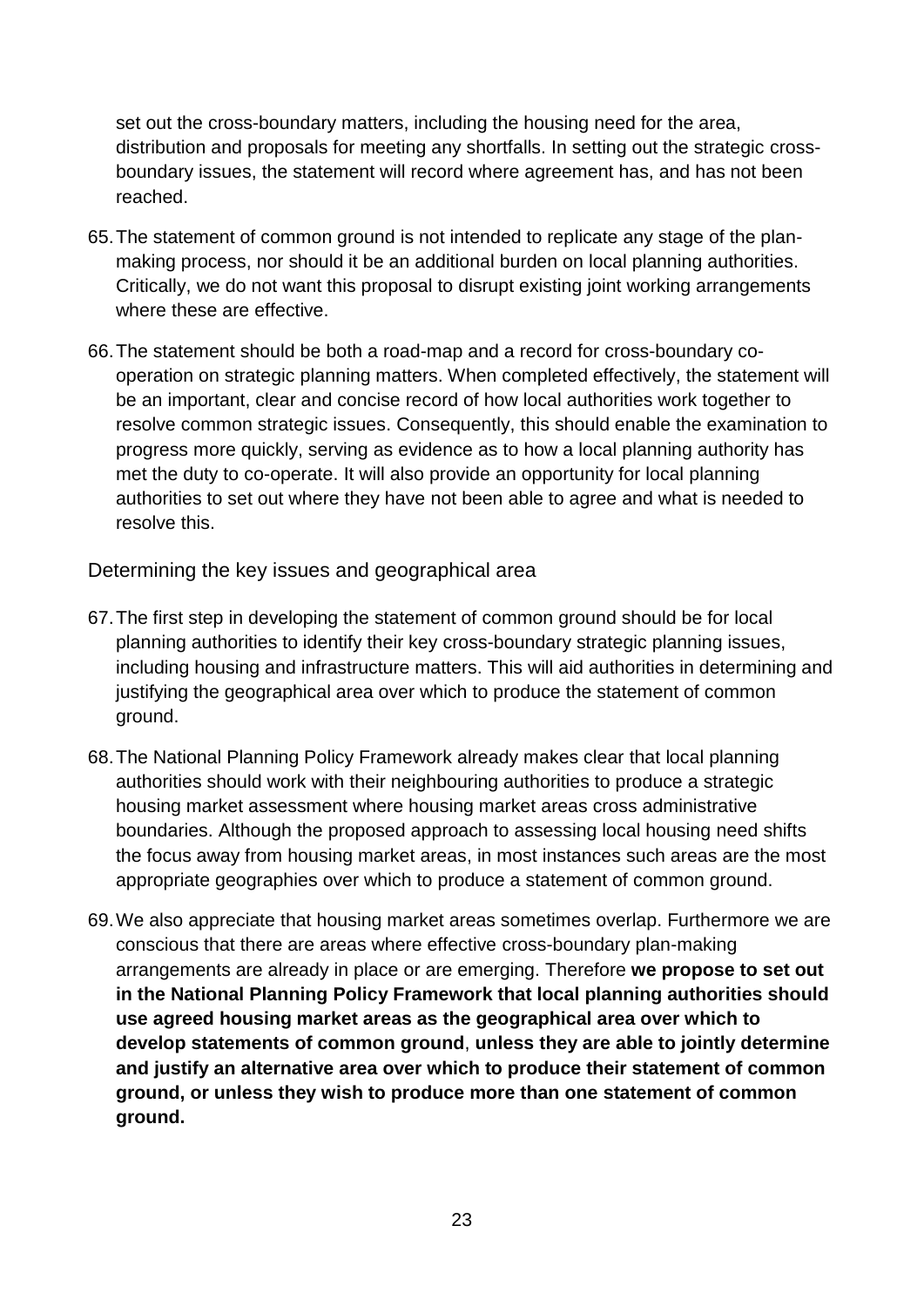Determining the primary authorities and signatories

- 70.The local planning authorities in the agreed geographical area will be the primary authorities responsible for developing and maintaining the document. However, it is unlikely that all authorities within the geographical area will share an interest in all strategic matters; and individual authorities may have interests which overlap with neighbouring statement of common ground areas.
- 71.We do not want to allow authorities to be able to delay unnecessarily the progress of a statement of common ground where they may only have an interest in one or two issues, rather than the whole document. **We therefore propose that local planning authorities should only be signatories to those strategic issues covered in the statement of common ground in which they have an interest and that authorities can be signatories to more than one statement where appropriate.**
- 72.**We will also make it clear that county councils and the Marine Management Organisation should be necessary signatories to those relevant strategic matters in statements of common ground which relate to their areas of planning responsibility** (which include, in the case of a county council, transport infrastructure, minerals and waste).
- 73.Statutory consultees will continue to play an essential part in the plan-making process through the duty to co-operate. We expect early and meaningful engagement between all parties which requires a proactive, ongoing and focussed approach to strategic planning and partnership working.
- 74.In areas where there is an elected mayor with strategic plan-making powers, such as London and Greater Manchester, we want to ensure that all local planning authorities in the area are effectively collaborating in plan-making, but that efforts are not duplicated. Spatial development strategies produced by Mayors consider a number of strategic issues including housing need, but Mayors are not subject to the duty to cooperate when producing their spatial development strategy. In order to ensure that the aims of the statement of common ground can be achieved in every area, **we wish to seek views on the most effective way of introducing the statement of common ground in areas with Mayors with strategic plan-making powers.**
- 75.Furthermore, **we would welcome views on the role of directly elected Mayors who do not have strategic plan-making powers in the production of statements of common ground.** We would also welcome views on the role of county councils in two- tier areas over and above their specific areas of planning responsibility.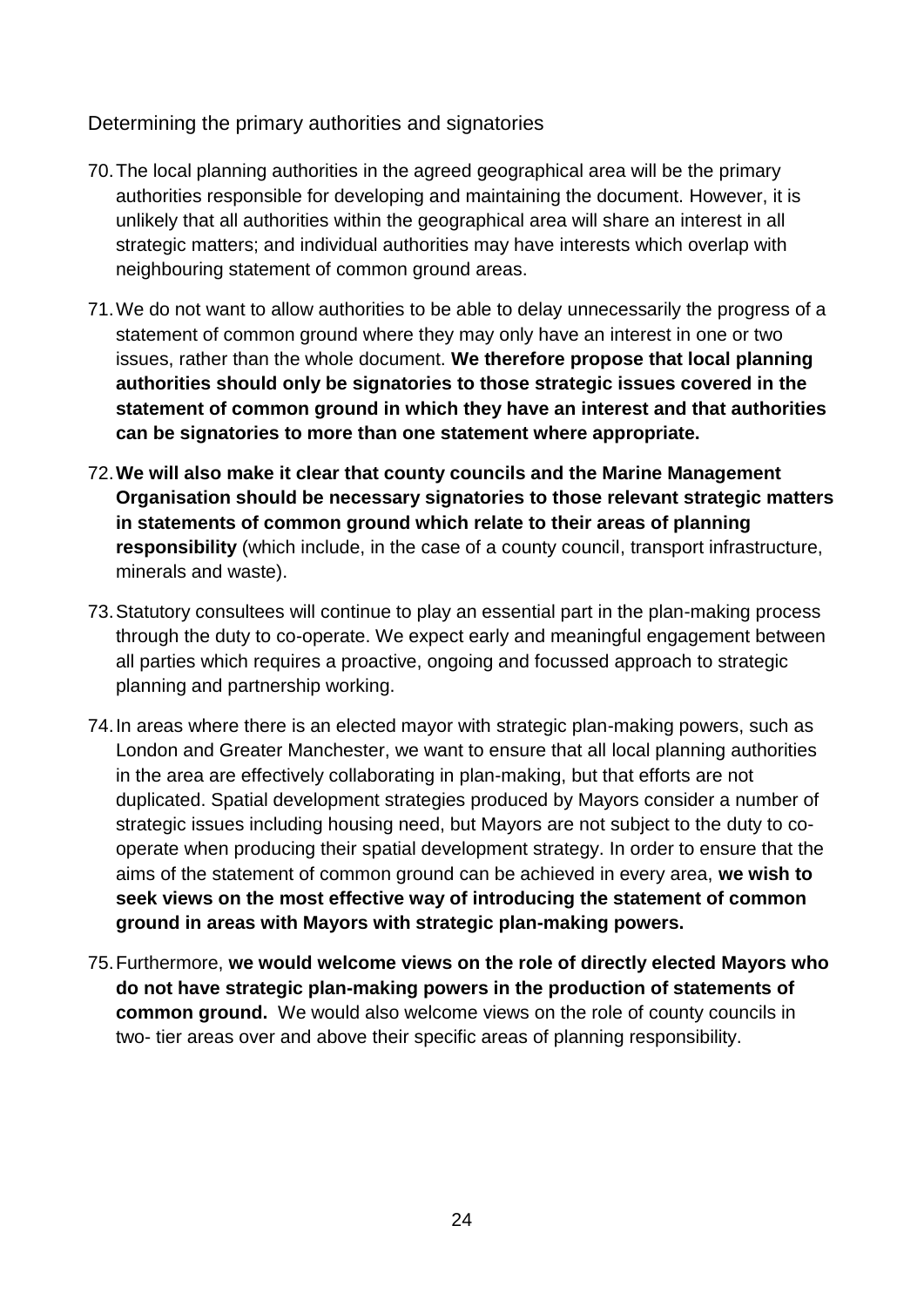### **Question 7**:

a) do you agree with the proposed administrative arrangements for preparing the statement of common ground?

b) how do you consider a statement of common ground should be implemented in areas where there is a Mayor with strategic plan-making powers?

c) do you consider there to be a role for directly elected Mayors without strategic plan-making powers, in the production of a statement of common ground?

Production of the statement of common ground

- 76.**We propose that all local planning authorities should have a statement of common ground in place within twelve months following the publication of the revised National Planning Policy Framework**. However, in order to ensure greater certainty at an early stage of the process, **we expect local planning authorities to have an outline statement in place within six months following publication of the revised Framework.**
- 77.This will apply to all local planning authorities regardless of where they are in the planmaking cycle. Authorities who have recently adopted or submitted a plan will benefit from utilising recent, relevant evidence produced for their plan, in the process of determining the key issues and geographical area for their statement of common ground.
- 78.Table 2 below sets out our proposed expectations of what should be in place after six and twelve months. We do not intend these documents to be a burden on authorities and would expect the content listed below to be set out clearly and concisely. They will not be separately examined by the Planning Inspectorate, but will form part of the evidence for an individual Local Plan examination.
- 79.We want to ensure that the process is transparent for local authorities and their communities to understand. **We propose to set out that all statements of common ground should be published in a machine readable format on each of the primary local planning authorities' websites.**

Keeping the statement of common ground up-to-date

80.The statement of common ground should be regularly updated throughout the planmaking process to reflect emerging agreements between participating authorities, and to reflect individual planning authority's progress on plan-making. Statements will also need to be reviewed to ensure they remain relevant, both in terms of the issues being addressed but also in terms of participating authorities.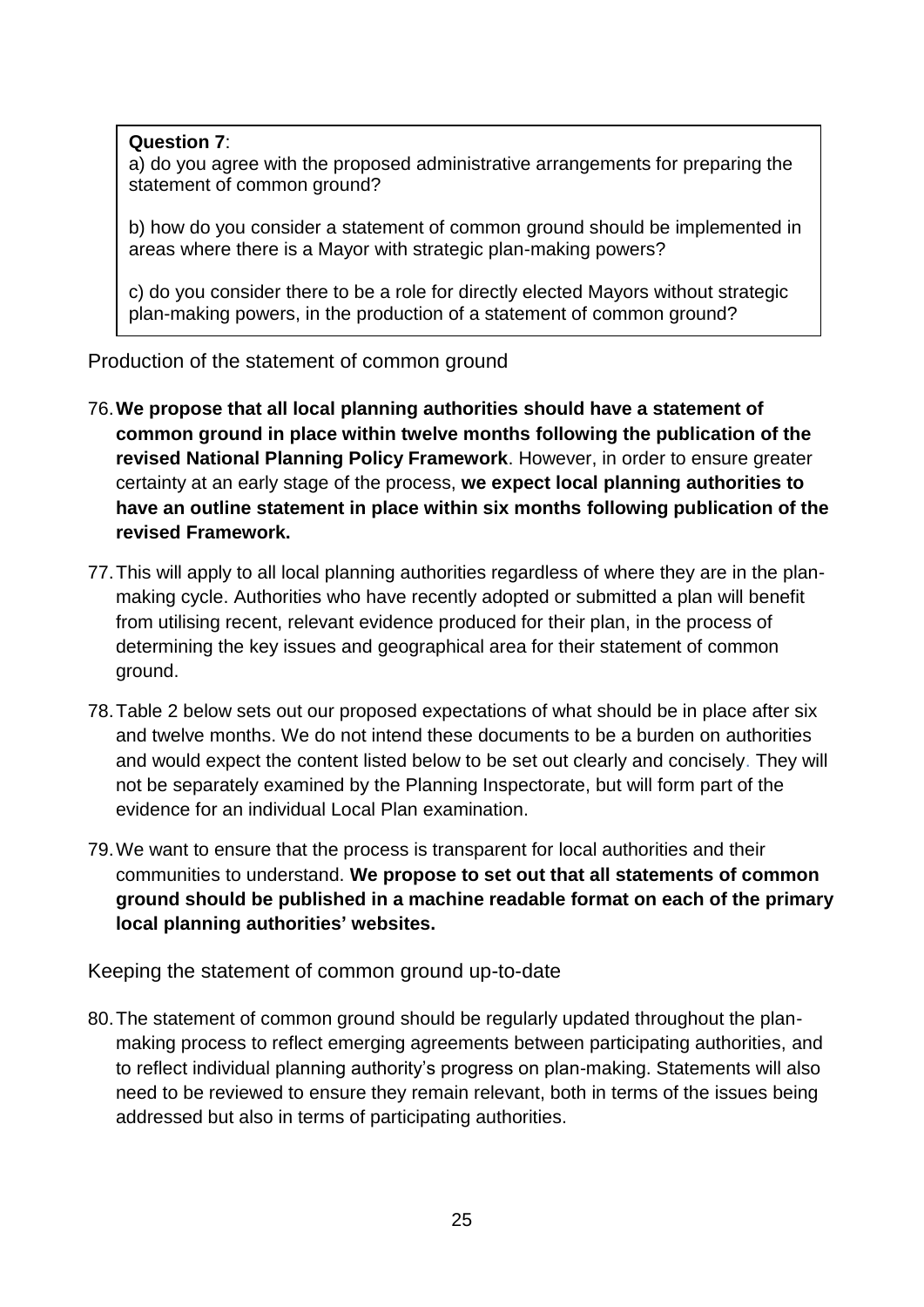81.**We propose to set an expectation that as a minimum the statement should be reviewed, and if necessary updated, when primary authorities each reach certain key milestones in the plan-making process**. We propose that these milestones should be the key regulatory milestones in the consultation, publication, submission and adoption of a plan<sup>17</sup>.

## **Table 2: The contents of a statement of common ground**

## **Six months after publication of the policy in a revised National Planning Policy Framework**

- **-** The geographical area covered by the statement, and justification for the area
- Key strategic cross-boundary matters being addressed by the statement, including housing need for the area, and housing targets in any adopted plans (where known), and proposals for meeting any shortfalls
- Primary authorities responsible for the statement, and list of additional signatories (including matters to which each is signatory)
- Governance arrangements for the co-operation process, including how the statement of common ground will be maintained and kept up to date

## **After twelve months, the statement of common ground should also include (in addition to the above):**

- Process for agreeing the distribution of housing need (including unmet need) across the wider area, and agreed distributions (as agreed through the planmaking process)
- A record of whether agreements have (or have not) been reached on key strategic matters
- Any additional strategic cross-boundary matters to be addressed by the statement which are not already addressed

**Question 8:** do you agree that the proposed content and timescales for publication of the statement of common ground are appropriate and will support more effective co-operation on strategic cross-boundary planning matters?

1

 $17$  Including consultation at regulation 18; publication at regulation 19; submission at regulation 22; and adoption at regulation 26 of the Town and Country Planning (Local Planning) (England) Regulations 2012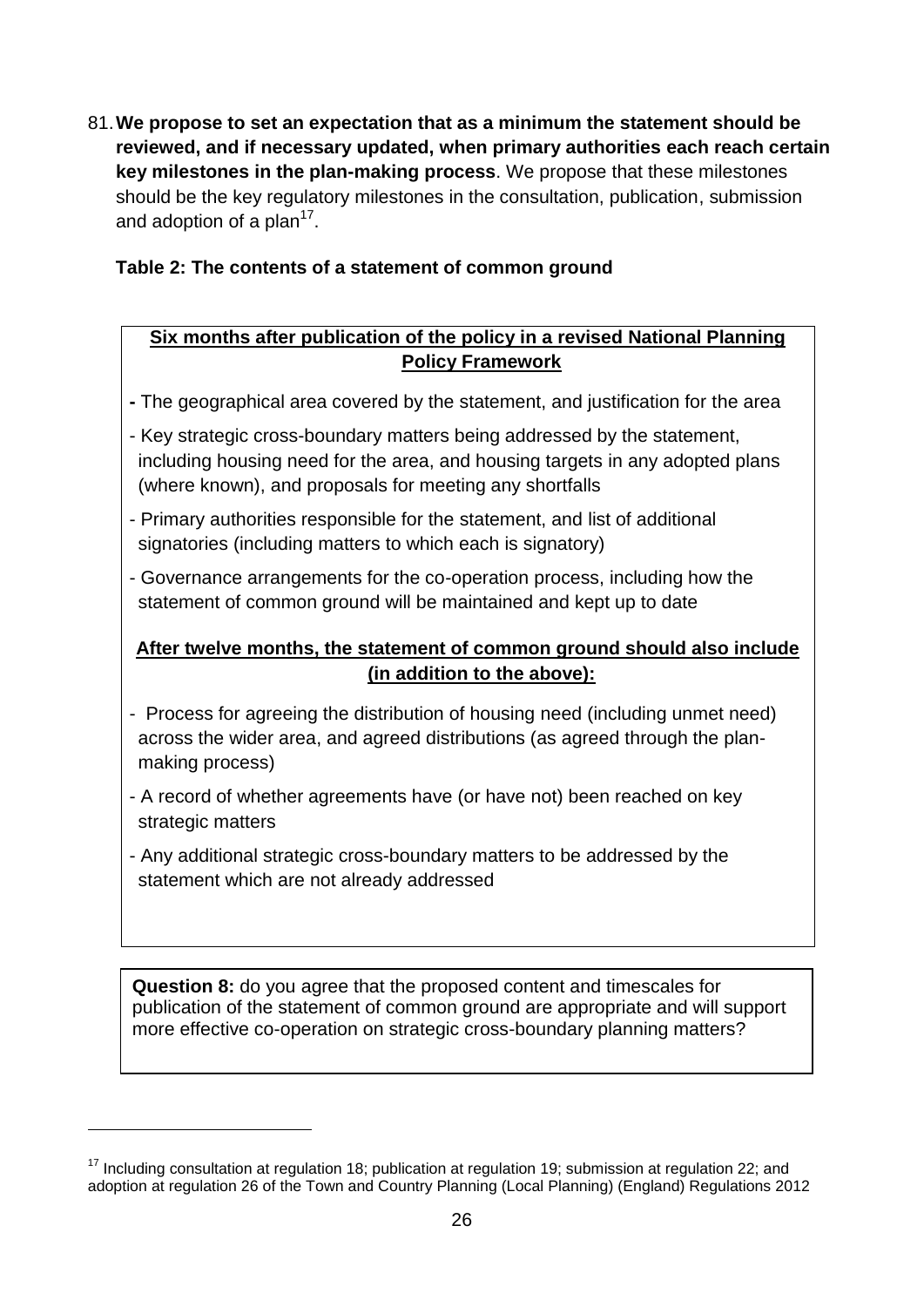Ensuring that effective co-operation is happening

- 82.Co-operation will continue to be tested by virtue of the statutory duty to co-operate, when a plan is submitted for examination. The statement of common ground should provide the primary evidence of compliance with the duty to co-operate**.** However, one of the key benefits of the statement of common ground is that it will increase certainty and transparency much earlier on in the plan-making process, to highlight where effective collaboration is or is not happening before a plan is submitted for examination.
- 83.Alongside the duty to co-operate, the Planning Inspector also assesses whether the plan is 'sound' at examination. These 'tests of soundness' are set out in national policy and state that plans should be submitted which are positively prepared, justified, effective and consistent with national policy. In order to encourage local planning authorities to plan for the wider housing need, including unmet need and ensure the statement of common ground is produced, **we are therefore proposing that the tests of soundness are amended to include that:**
	- **a) plans should be prepared based on a strategy informed by agreements over the wider area; and**
	- **b) plans should be based on effective joint working on cross-boundary strategic priorities, which are evidenced in the statement of common ground**
- 84.We propose that the changes to the tests of soundness set out above, should take effect in line with our expectations for when statements of common ground should be in place. **We therefore propose to apply transitional arrangements so that the new tests of soundness are not applied until 12 months after the revision to the National Planning Policy Framework.**
- 85.However, the key benefit of the statement of common ground is that it will increase certainty and transparency much earlier on in the plan-making process, to highlight where effective collaboration is or is not happening before a plan is submitted for examination.
- 86.In instances where statements of common ground are not being produced or maintained, we propose in the first instance to engage with relevant authorities to understand the issues at hand. However, where it is necessary, we will consider the use of our range of intervention powers to take action; including, for example, directing local planning authorities to amend their plan-making timetables to align the production of plans in the wider area<sup>18</sup>. This will ensure that communities and neighbouring authorities are not disadvantaged by authorities who are not effectively co-operating.

1

<sup>&</sup>lt;sup>18</sup> Section 15(4) Planning and Compulsory Purchase Act 2004 <http://www.legislation.gov.uk/ukpga/2004/5/section/15>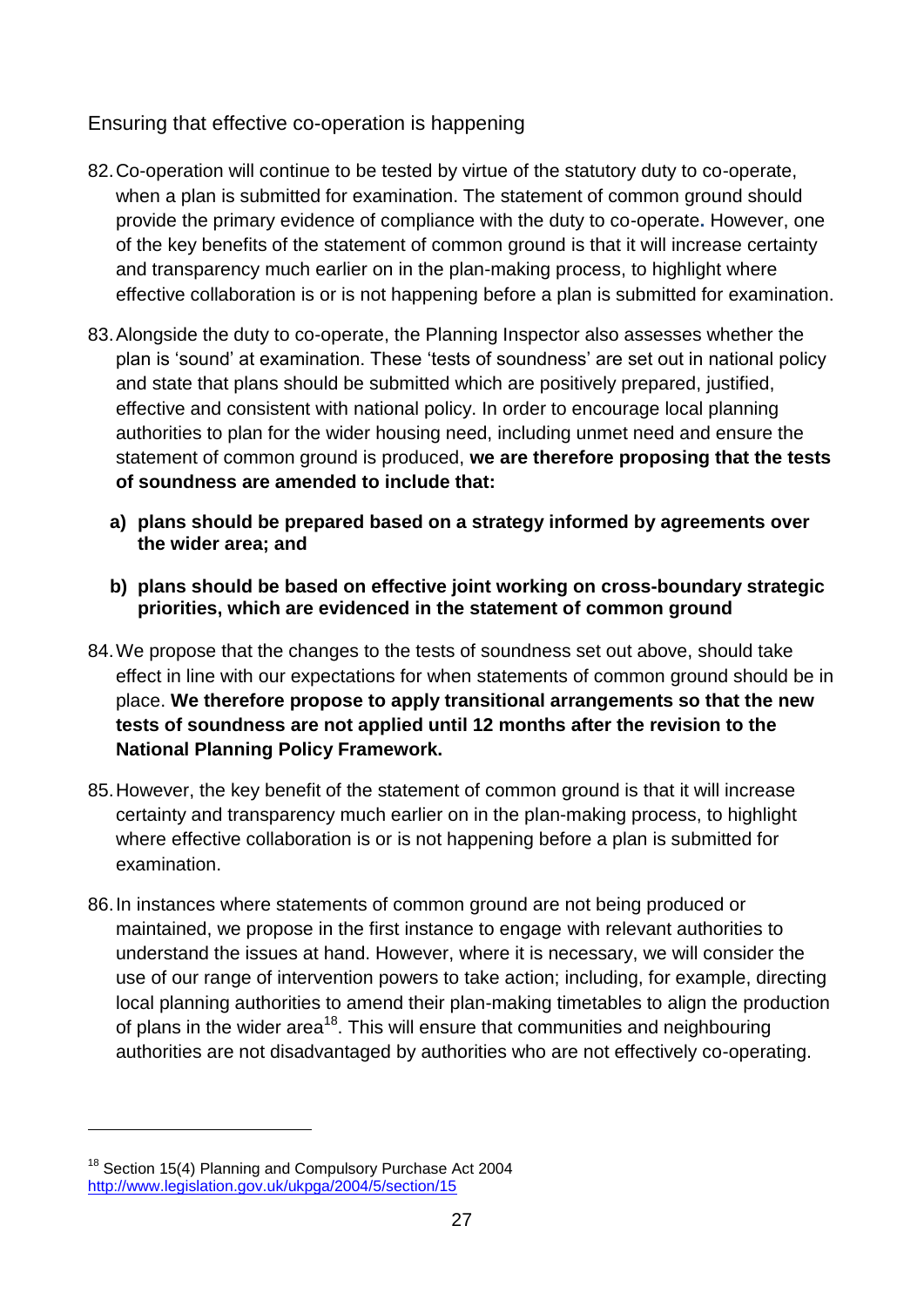Statements of common ground and strategic investment in infrastructure

87.The statement of common ground provides a vehicle to set out where strategic crossboundary infrastructure is required to unlock more land for housing. Where there are strategic cross-boundary infrastructures matters, local planning authorities will be expected to set out how they intend to resolve them and show that they have agreement with the relevant bodies. It is proposed therefore that the statement of common ground, once in place, should be submitted as supplementary evidence of effective co-operation between authorities when applying for strategic infrastructure investment.

### **Question 9**

a) do you agree with the proposal to amend the tests of soundness to include that:

i) plans should be prepared based on a strategy informed by agreements over the wider area; and

ii) plans should be based on effective joint working on cross-boundary strategic priorities, which are evidenced in the statement of common ground?

b) do you agree to the proposed transitional arrangements for amending the tests of soundness to ensure effective co-operation?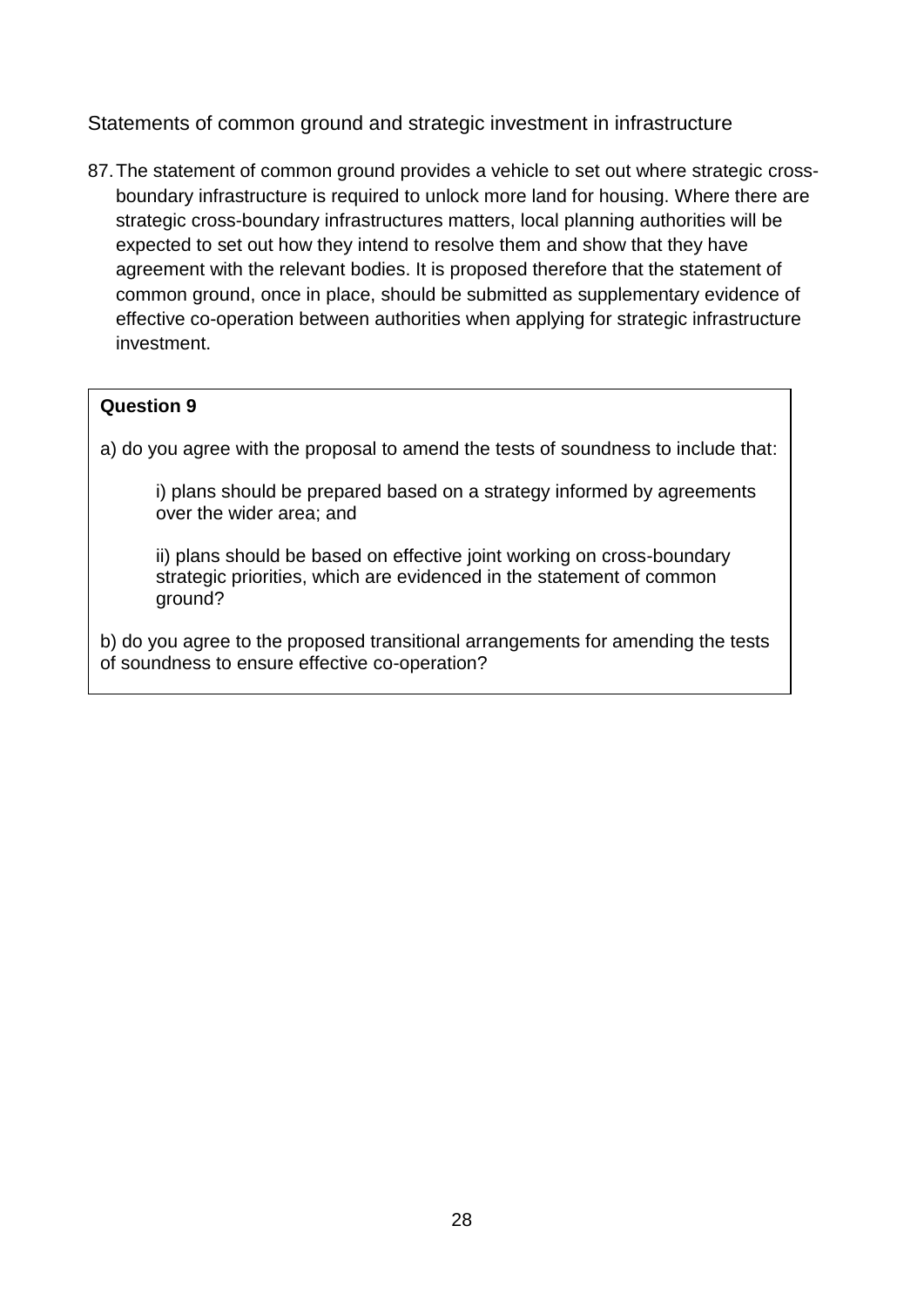# Planning for a mix of housing needs

- 88.It is important that local planning authorities do not just plan for the right number of homes, but also the different size, type, tenure and range of housing that is required in their area. The identification of such need is often carried out as part of the strategic housing market assessment<sup>19</sup>. However, given our proposed new approach for assessing local housing need, we will need to update existing planning guidance on how to plan for different types of homes and will publish this alongside a revised National Planning Policy Framework. For example, where prices for a particular type of housing are rising at faster rates than others this might imply a shortage of supply of that type of housing.
- 89.We would also like to make it easier for local planning authorities to identify the need for other types and tenures in their area. These include, but are not limited to:
	- older and disabled people;
	- families with children;
	- affordable housing;

1

- self-build and custom-build development;
- student accommodation;
- travellers who have ceased to travel; and
- private rented sector and build to rent housing.
- 90.We are proposing that plan makers should disaggregate this total need into the overall need of each type of housing as part of the plan-making process, before taking into account any constraints or other issues which may prevent them from meeting their overall housing need. This means that, as the plan develops, we expect plan makers to make evidence-based planning judgements on the different types of housing that is required within each area to ensure that the plan is effective and positively prepared.
- 91.We will update our planning guidance but do not envisage that it should cover every conceivable group as the evidence gathering stage could be very time consuming and disproportionate to the overall objective. The Government will engage with a range of stakeholders in updating existing planning guidance, but **we would welcome suggestions on how to streamline the process for identifying the housing need for individual groups and what evidence could be used to help them do so.**

<sup>&</sup>lt;sup>19</sup> Paragraph 159 of the National Planning Policy Framework, DCLG, March 2012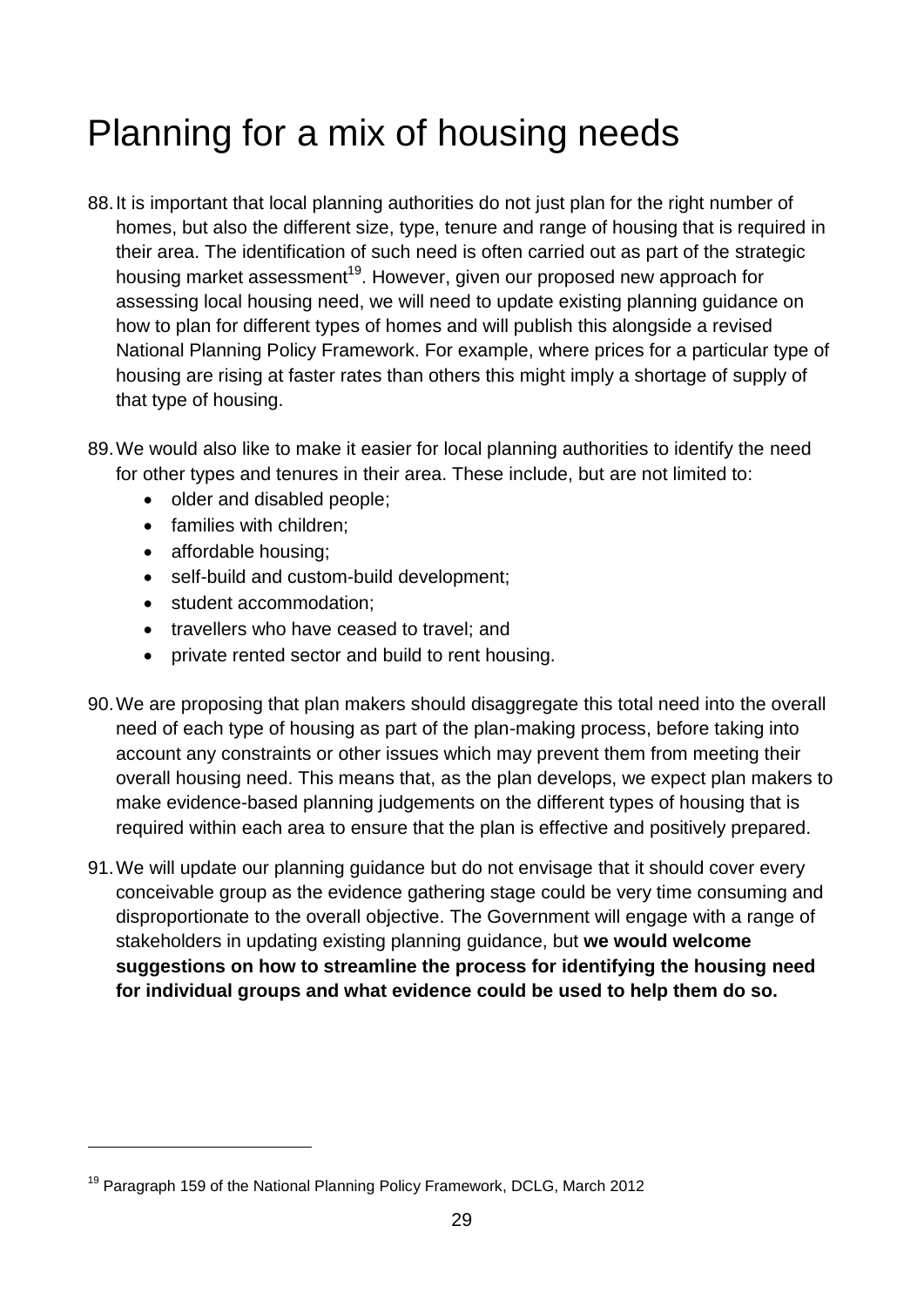Planning for older people

- 92.Section 8 of the Neighbourhood Planning Act 2017 requires the Secretary of State to provide guidance for local planning authorities as to how they should address the housing needs that result from old age or disability. Helping local planning authorities provide a simple yet robust evidence base for such groups will form part of the guidance, and will allow them to maintain the benefits of a more streamlined approach to calculating the overall housing need.
- 93.When developing new planning guidance for older people, it is important that we have a shared understanding of who is included in this group. The definition of older people in Annex 2 of the National Planning Policy Framework reflects a range of people at different ages with different needs from retirement age to the very frail elderly. We are also aware of different types of housing that accommodate such a group – ranging from general market and affordable housing to specialised, purpose-built market and rental accommodation and care homes. Given the importance of planning for the need for older people as our population ages, we are reviewing whether we need to amend the definition of older people for planning purposes. **We consider that the current definition is still fit-for-purpose but would welcome views.**

### **Question 10:**

 $\overline{a}$ 

a) do you have suggestions on how to streamline the process for identifying the housing need for individual groups and what evidence could be used to help plan to meet the needs of particular groups?

b) do you agree that the current definition of older people within the National Planning Policy Framework is still fit-for-purpose?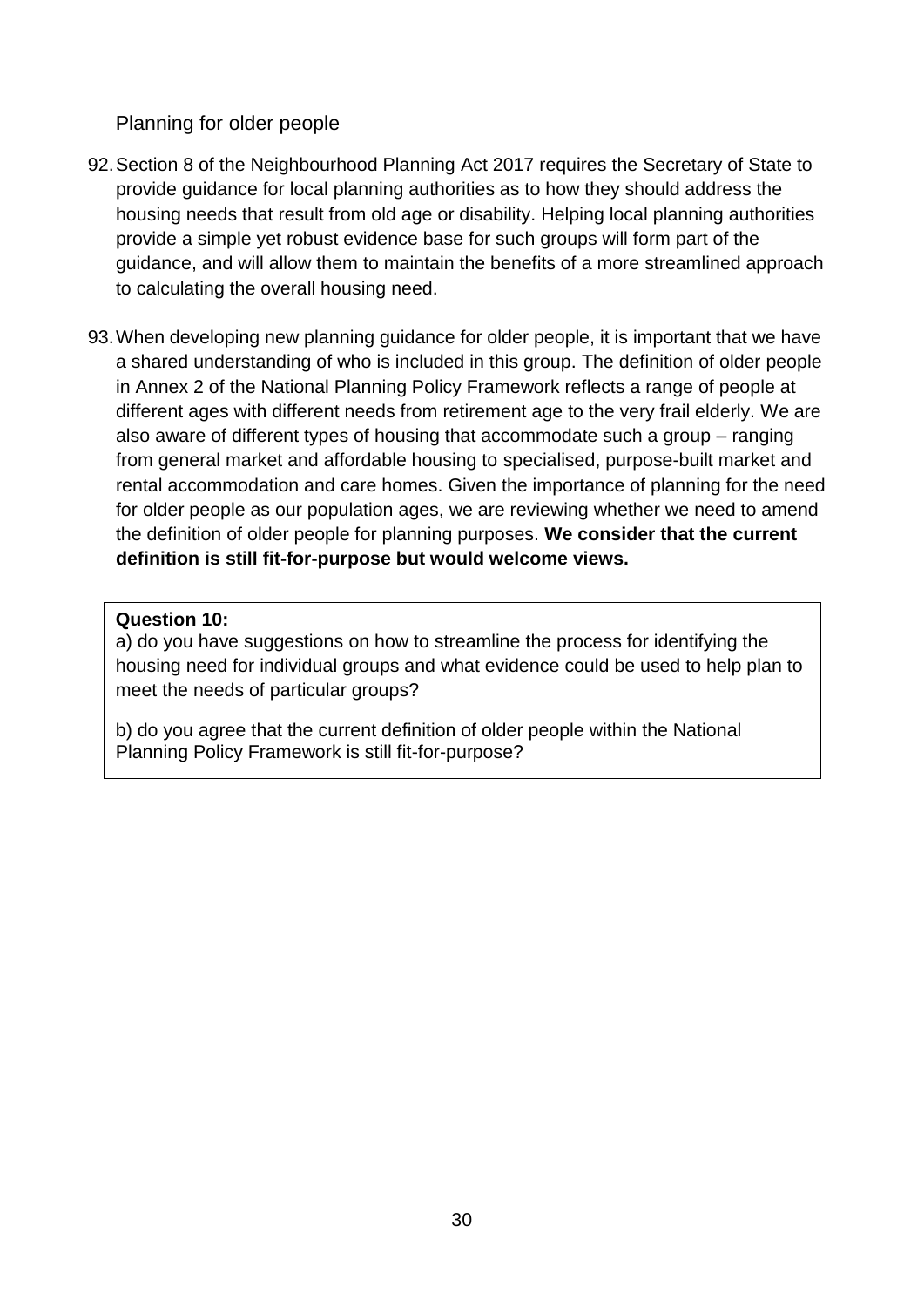# Neighbourhood planning

- 94.Neighbourhood planning was introduced under the Localism Act 2011 to provide a powerful set of tools for local people to guide the future development, regeneration and conservation of their area. To date over 400 neighbourhood plans are in force. Many, but not all, include plans for addressing local housing need. Through Section 1 of the Neighbourhood Planning Act 2017, we have ensured that neighbourhood plans at an earlier stage of development can be taken into account when determining planning applications. Local communities will continue to be able to choose what issues they wish to use the power of neighbourhood planning to address in their local area. When planning for their future housing need, communities should have certainty on what level of housing they should look to plan for at the outset to allow them to progress with confidence with their neighbourhood plan.
- 95.Neighbourhood planning groups wishing to plan for the housing needs for their area face a number of problems:
	- where there is an up-to-date local plan, some neighbourhood planning groups may not have been provided with a housing figure in the local plan as a starting point for developing their neighbourhood plan;
	- where there is no up-to-date local plan, neighbourhood planning groups may need to employ external consultants to estimate housing need for designated neighbourhood plan areas. This can be costly for voluntary neighbourhood forums, and can discourage some communities from neighbourhood planning; and
	- the housing need figure for the neighbourhood planning area can change during their plan's preparation, for example as the local planning authority prepares and adopts its own plan. This is out of the control of neighbourhood planning groups, and frustrates local communities.
- 96.The housing White Paper proposed to amend national policy so that local planning authorities are expected to provide neighbourhood planning groups with a housing need figure, where this is needed to allow progress to be made with neighbourhood planning. **We propose to make clear in planning guidance that authorities may do this by making a reasoned judgement based on the settlement strategy and housing allocations in their plan, so long as the local plan provides a sufficiently up-to-date basis to do so** (including situations where an emerging local plan is close to adoption). Where this happens, we would not expect the resulting housing figure to have to be tested during the neighbourhood plan's production, as it will be derived from the strategy in the local plan and must be in general conformity with its strategic priorities.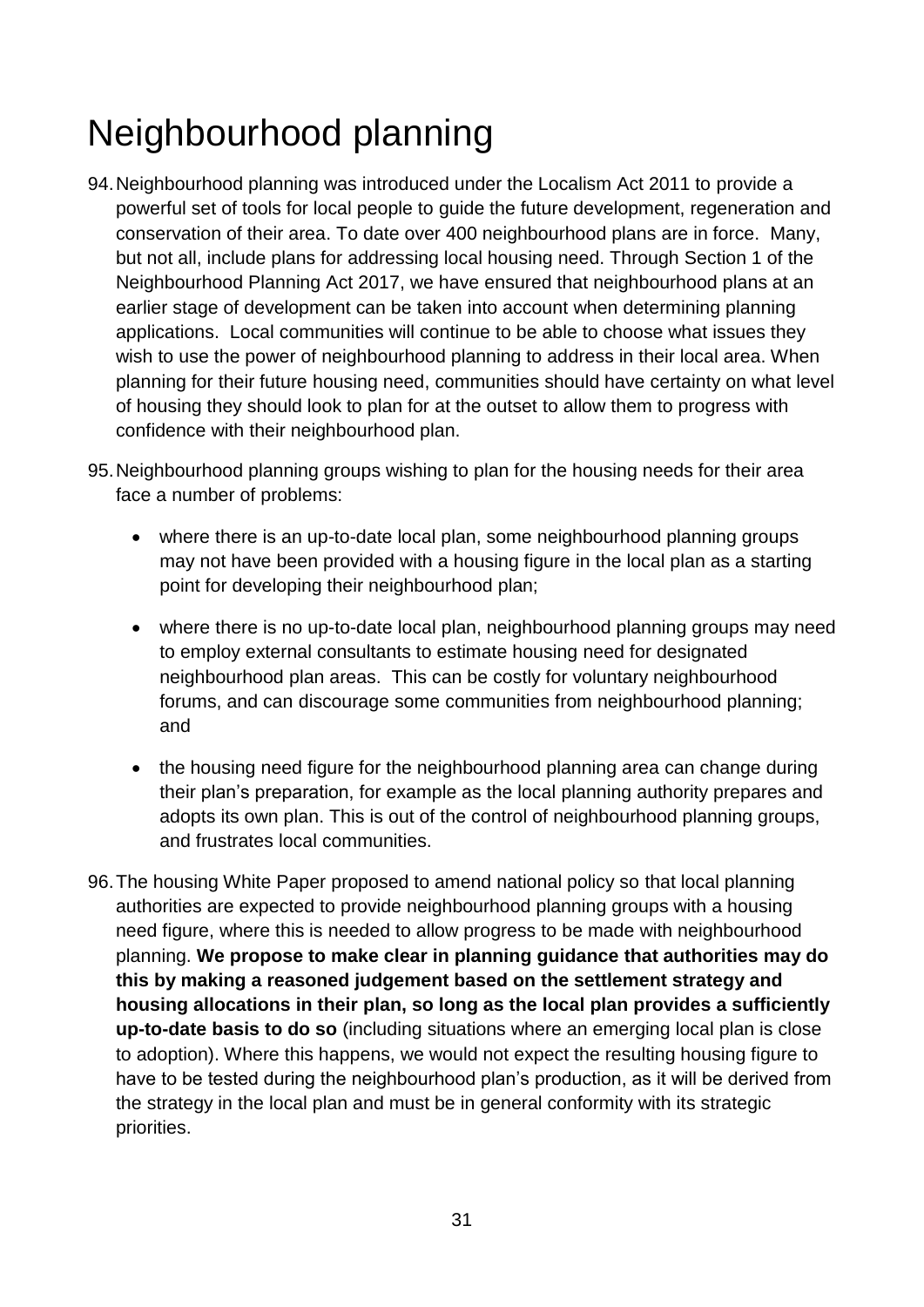- 97.To make this process easier in future, **we would welcome views on whether national policy should expect local planning authorities**<sup>20</sup> **to set out, within their plans, a housing figure for designated neighbourhood planning areas and parished areas within their local area.**
- 98.We recognise that if a local planning authority provides a figure based on an out-ofdate local plan that any such figure risks being tested at the neighbourhood plan examination and so replicating the current debates on housing figures that can occur at local plan inquiries
- 99.Therefore, where the local plan is out-of-date and cannot be relied on as a basis for allocating housing figures, **we are proposing to set out in guidance a simple formula-based approach which apportions the overall housing need figure for the relevant local authority area/s, based on the latest figures calculated under the new standard approach (once, and assuming, it is introduced), to the neighbourhood planning area<sup>21</sup>**. The proposed formula is simply to take the population of the neighbourhood planning area and calculate what percentage it is of the overall population in the local planning authority area. The housing need figure in the neighbourhood planning area would then be that percentage of the local planning authority's housing need.
- 100. This approach would provide the starting point for neighbourhood planning groups in determining their response to meeting their housing need. It would still allow neighbourhood planning bodies to determine whether or not there are any constraints which prevent them from meeting this need. For neighbourhood plans this approach does not seek to address unmet demand from elsewhere or take account of any land or other constraints, including with the relevant local planning authority area. This is because of the limited geographical area that is covered by individual neighbourhood plans and any such decision is more appropriate to co-ordinate and determine at a strategic level.

#### **Question 11**:

1

a) should a local plan set out the housing need for designated neighbourhood planning areas and parished areas within the area?

b) do you agree with the proposal for a formula-based approach to apportion housing need to neighbourhood plan bodies in circumstances where the local plan cannot be relied on as a basis for calculating housing need?

<sup>&</sup>lt;sup>20</sup> And. where relevant, Mayors of combined authorities (and the Mayor of London) who have plan-making powers

 $1<sup>1</sup>$  The housing need for the local authority area would be that produced using all stages of the method set out in previous sections of this consultation.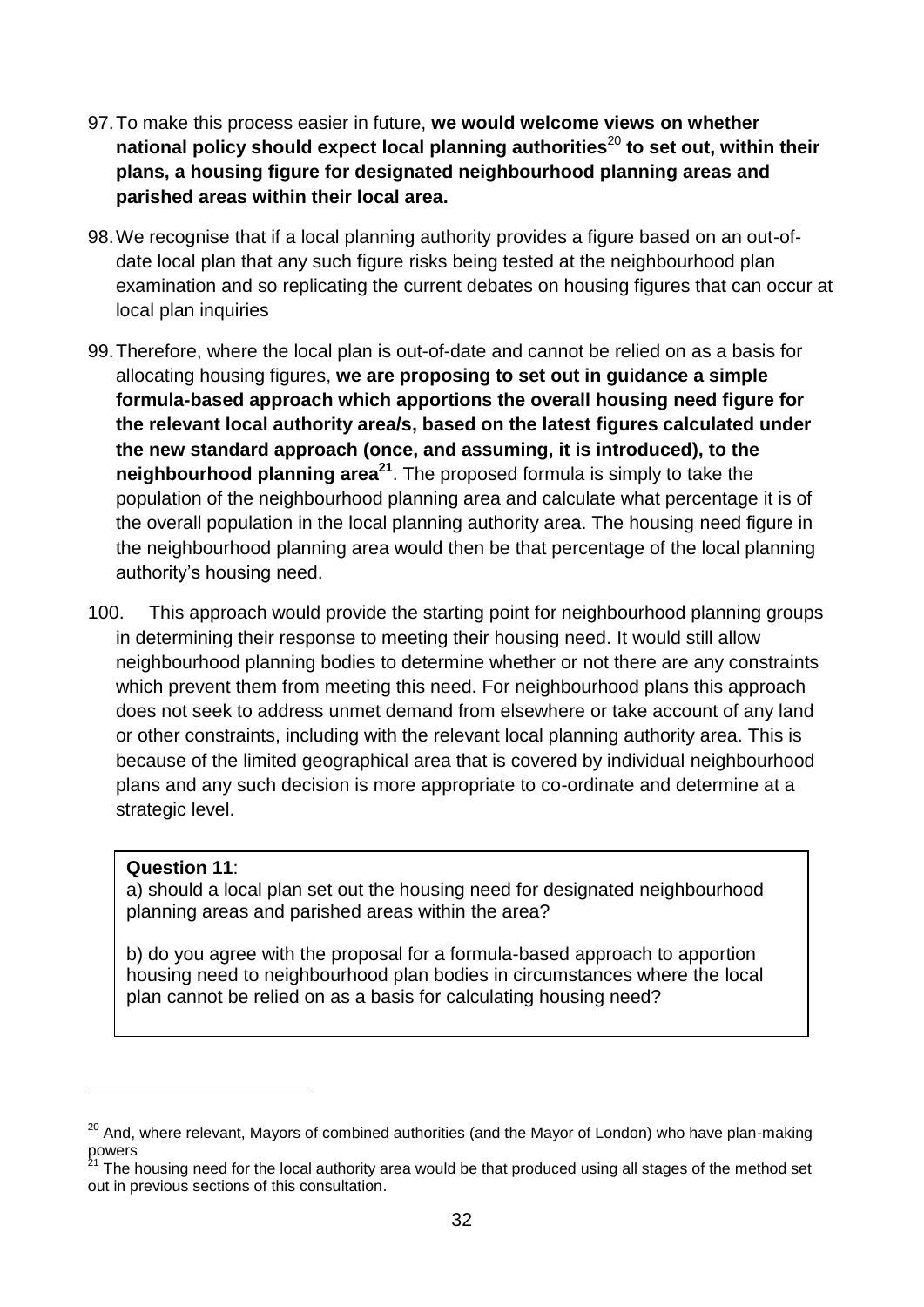# <span id="page-34-0"></span>Proposed approach to viability assessment

# Introduction

- 101. Section 106 of the Town and Country Planning Act 1990 ("section 106") enables a local planning authority to seek agreement from applicants to enter into planning obligations to mitigate the impact of otherwise unacceptable development, to make it acceptable in planning terms. Planning obligations can relate to a wide range of infrastructure such as highways, public transport, education, community and cultural facilities, green infrastructure, environmental mitigation and affordable housing.
- 102. The Community Infrastructure Levy (CIL) came into force in April 2010 and allows local planning authorities in England and Wales to raise funds from owners or developers of land undertaking new building projects in their area, to help fund infrastructure to address the cumulative impact of development.
- 103. This consultation takes forward the commitment in the housing White Paper to consider changes to section 106 practice in the short term to address issues in the operation of agreements. This included a commitment to consult on standardised open book section 106 agreements, to reduce disputes and delays, and how data on planning obligations could be monitored and reported on to increase transparency.
- 104. The Government continues to consider wider options for reform, in the light of the independent review of  $ClL<sup>22</sup>$  and its relationship with section 106 published alongside the housing White Paper. We are also aware of some technical issues with the implementation of CIL. The Government is keen to ensure that CIL legislation operates as intended and will consider how to ensure certainty for developers and local authorities, including clarifications through legislation if necessary.

# **Background**

1

- 105. Stakeholders have told us that the use of viability assessments in planning permission negotiations has expanded to a degree that it causes complexity and uncertainty and results in fewer contributions for infrastructure and affordable housing than required by local policies.
- 106. Viability assessments can be complex. In simple terms a site is viable if the value generated by its development is more than the cost of developing it. However, the range and complexity of variables in assessing this are such that the process is seen as being susceptible to gaming; and is often viewed with suspicion by authorities, communities and other observers. In particular, estimating future values and costs can

<sup>22</sup> [https://www.gov.uk/government/uploads/system/uploads/attachment\\_data/file/589637/CIL\\_REPORT\\_2016.pdf](https://www.gov.uk/government/uploads/system/uploads/attachment_data/file/589637/CIL_REPORT_2016.pdf)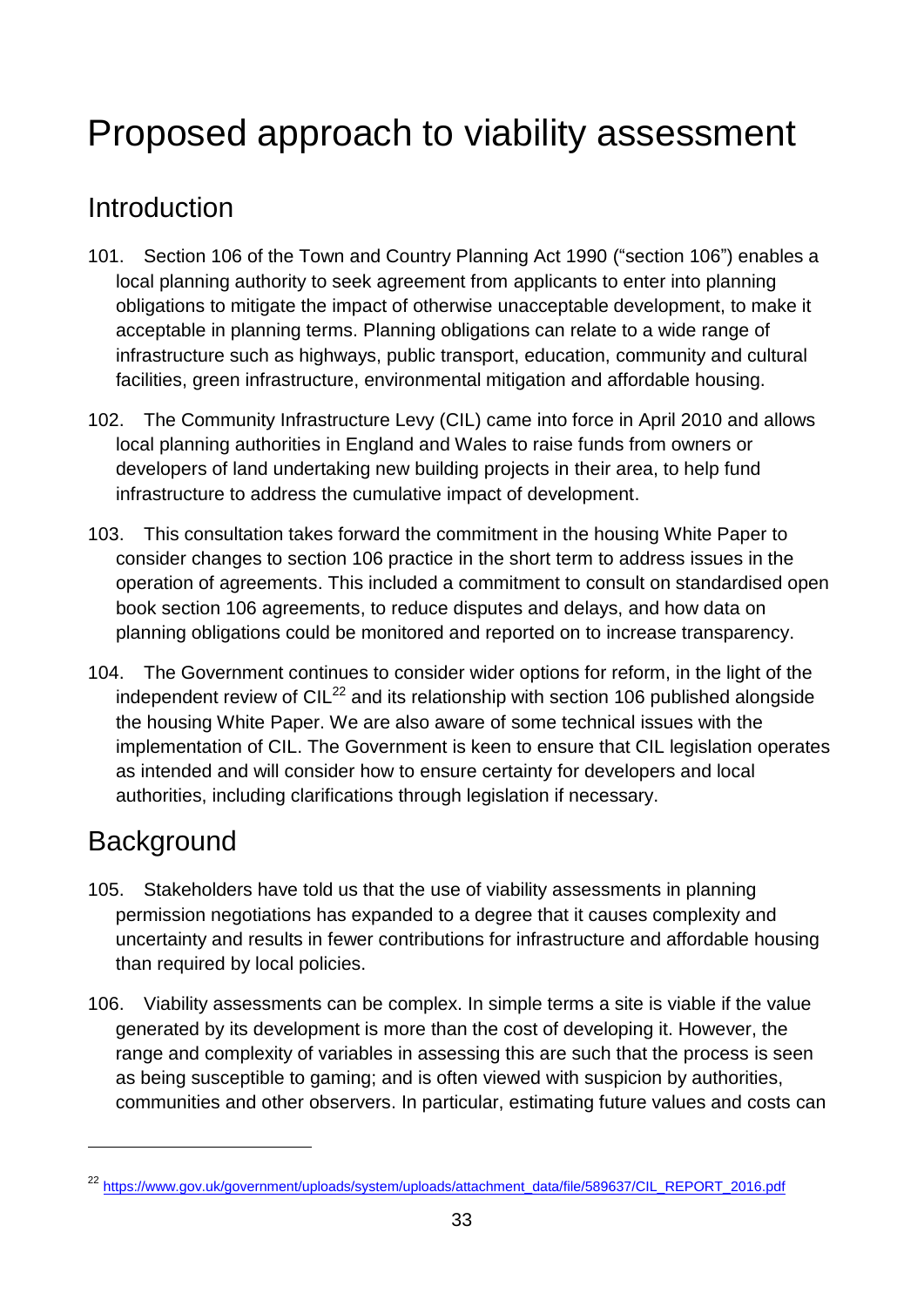be manipulated to reflect a range of outcomes. Furthermore, appraisals are often not published on the grounds of commercial confidentiality. This means that the process is neither easily understood nor transparent.

- 107. The Communities and Local Government Committee report into Capacity In The Home Building Industry<sup>23</sup>, published in April this year, identifies that: "One reason that the negotiations over a site's viability can take a long time is the lack of transparency: a local authority has no way of assessing whether a developer's claim that a site has become unviable is true, or a negotiating tactic". Their recommendations include developers sharing viability assumptions and assessments with local authorities to ensure that the provision of infrastructure, affordable housing and build density is not compromised.
- 108. Against this background, this consultation proposes changes to improve certainty and transparency in the assessment of viability for plan-making and decision-taking, through amendments to policy and guidance.

# Proposed approach to viability in plan-making

- 109. National planning policy is clear that local planning authorities should plan for the homes and jobs needed in the area, and the provision of infrastructure and facilities. It also expects that they should address the need for all types of housing, including affordable homes, and that the plan should be deliverable (taking into account the cumulative impact of local standards and needs). To ensure there is a robust basis for assessing viability at the plan-making stage – and to lessen the need for this to be revisited when planning applications come forward – we propose to amend national planning policy to set out additional expectations for plans.
- 110. **We propose that local planning authorities**<sup>24</sup> **should set out the types and thresholds for affordable housing contributions required; the infrastructure needed to deliver the plan; and expectations for how these will be funded and the contributions developers will be expected to make.** This would make clear how the key strategic priorities that need to be planned for are to be delivered.

**Question 12:** do you agree that local plans should identify the infrastructure and affordable housing needed, how these will be funded and the contributions developers will be expected to make?

1

<sup>23</sup> [https://www.parliament.uk/business/committees/committees-a-z/commons-select/communities-and-local](https://www.parliament.uk/business/committees/committees-a-z/commons-select/communities-and-local-government-committee/inquiries/parliament-2015/capacity-in-the-homebuilding-industry-16-17/)[government-committee/inquiries/parliament-2015/capacity-in-the-homebuilding-industry-16-17/](https://www.parliament.uk/business/committees/committees-a-z/commons-select/communities-and-local-government-committee/inquiries/parliament-2015/capacity-in-the-homebuilding-industry-16-17/)

<sup>24</sup> And, where relevant, Mayors of combined authorities (and the Mayor of London) who have plan-making powers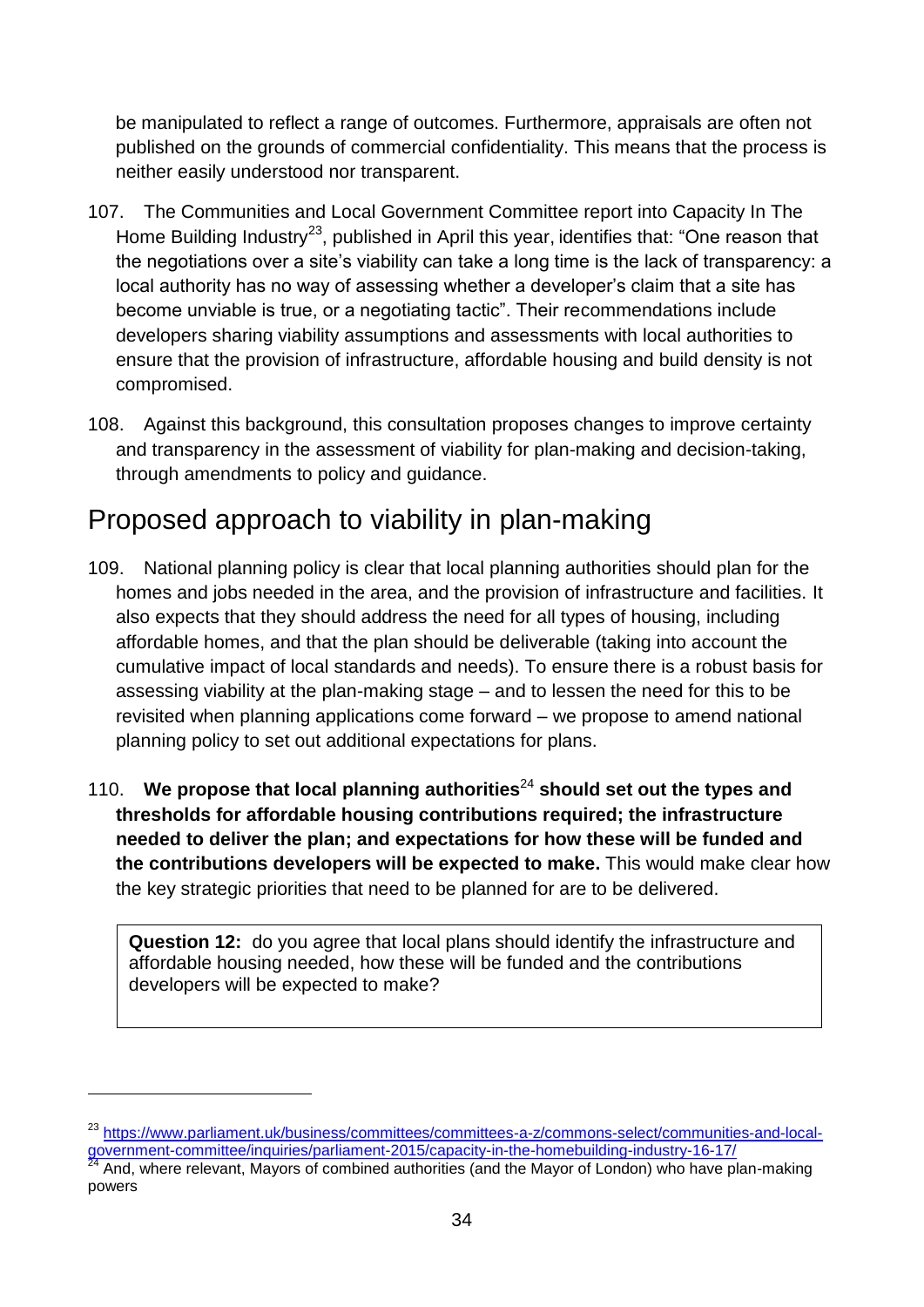111. While the deliverability of these plans needs to be tested, we want to ensure that this is done in a way which is both proportionate and effective. **We are interested in views on whether changes to planning guidance could be made to improve the way that plans are tested for viability to ensure they are deliverable.** 

**Question 13:** in reviewing guidance on testing plans and policies for viability, what amendments could be made to improve current practice?

# Proposed Approach to Viability in Decision Taking

- 112. Planning decisions must be taken in accordance with the development plan unless material considerations indicate otherwise. Development plan policies should already be tested for viability, and therefore developers and landowners should ensure that they are considering the cost of any policy requirements when proposing schemes. However, in practice an increase in planning obligations being contested on viability grounds is affecting the ability of authorities to ensure that policy requirements, such as the delivery of affordable housing, are being met in full.
- 113. **We propose to make clear in the National Planning Policy Framework that where policy requirements have been tested for their viability, the issue should not usually need to be tested again at the planning application stage.** Applications that meet requirements set out in the plan should be assumed to be viable. It would remain for the decision maker to decide what weight is to be given to the material considerations in each case, including the impact on a scheme's viability.

**Question 14**: do you agree that where policy requirements have been tested for their viability, the issue should not usually need to be tested again at the planning application stage?

114. Housing associations and infrastructure providers can helpfully assist in the assessment of costs and values. Housing associations in particular can assist with valuations in terms of how much they would be able to pay for different types of affordable housing on the site. Engaging these relevant parties early on in the planmaking and decision-taking stages can result in more robust policies and assessments and avoid the need for renegotiation of planning obligations. **We propose to update guidance to encourage engagement with housing associations and infrastructure providers so that they can better inform the plan-making and viability assessment process.**

**Question 15**: how can Government ensure that infrastructure providers, including housing associations, are engaged throughout the process, including in circumstances where a viability assessment may be required?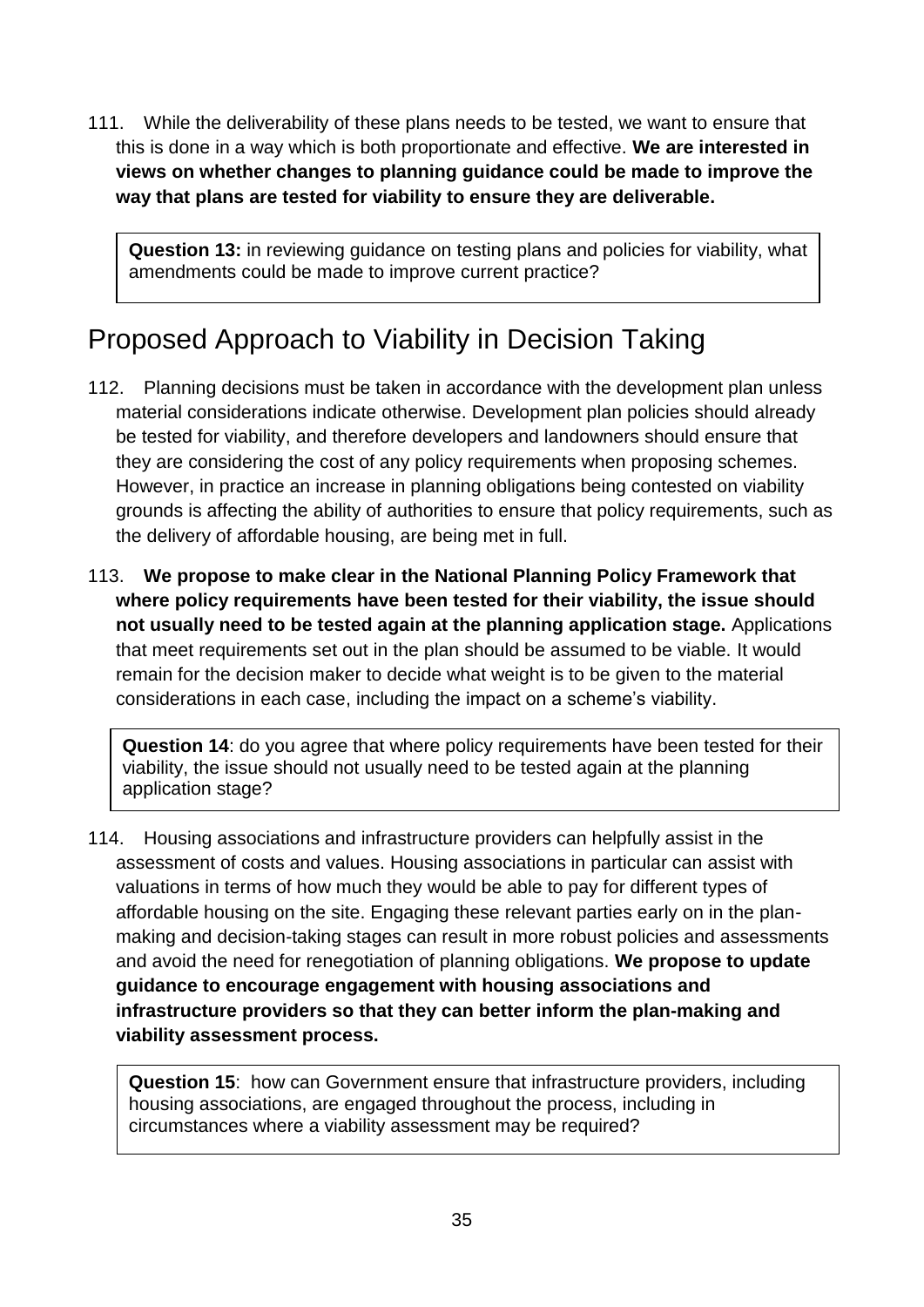# Improving transparency

115. In cases where viability assessment is still needed in the course of determining planning applications, the process must become more open, transparent and easily understood. Full and open publication of all viability assessments would greatly increase transparency. However, viability assessment is complex and technical. It is important the communities and decision makers can understand the assumptions and findings of viability assessments. **We propose to update planning guidance to help make viability assessments simpler, quicker and more transparent.** We are interested in views on the most helpful approach. For example, guidance could range from setting out clearly defined terms to be used, a preferred approach to calculating costs and values (including land values), the format and accessibility of viability assessment reports, through to detailed process and methodology.

**Question 16:** what factors should we take into account in updating guidance to encourage viability assessments to be simpler, quicker and more transparent, for example through a standardised report or summary format?

- 116. We also think there is scope to improve how information contained in section 106 agreements is communicated through more consistent reporting on planning obligations. Local planning authorities are required to publish section 106 agreements, together with details of any modification or discharge of the planning obligation on their planning register. The agreement sets out how local authorities are required to use the funding they receive.
- 117. Whilst there is a requirement to record each section 106 agreement on the planning register, there is no legal requirement for local planning authorities to publish summary data from those agreements, or to monitor and report on whether these benefits have been received and spent. Nonetheless, we have seen some good practice from across England where local planning authorities are publishing information on section 106 (and CIL) so that their communities can understand what benefits have been secured from development and when and how planning obligations have been spent.
- 118. **We propose to amend national planning policy so that local planning authorities (and elected Mayors) should set out in their plans how they will monitor, report on and publicise funding secured through section 106 agreements, and how it is spent, following an open data approach.** This would include for in-kind provision of land, affordable housing and infrastructure, and should be made available in machine-readable formats. We are interested in views on what factors we should take into account when considering guidance on a standard approach to monitoring and reporting planning obligations.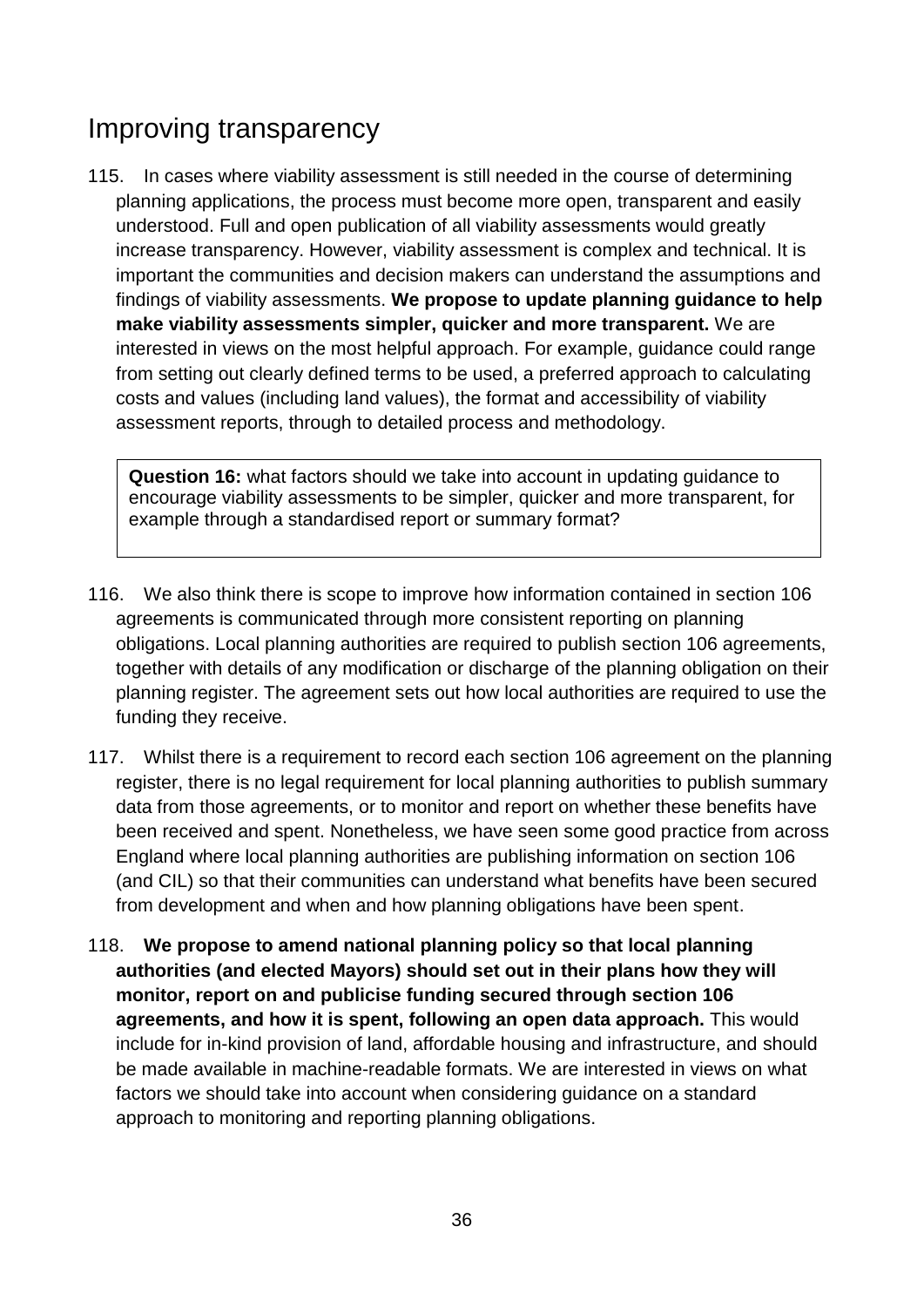119. We are also interested in understanding how local planning authorities and applicants can work together to better publicise infrastructure and affordable housing secured through new development once development has commenced (for example, on-site signage and publicity on the local authority website); and at which stage of the application this information would be publicised.

#### **Question 17:**

- a) do you agree that local planning authorities should set out in plans how they will monitor and report on planning agreements to help ensure that communities can easily understand what infrastructure and affordable housing has been secured and delivered through developer contributions?
- b) what factors should we take into account in preparing guidance on a standard approach to monitoring and reporting planning obligations?
- c) how can local planning authorities and applicants work together to better publicise infrastructure and affordable housing secured through new development once development has commenced, or at other stages of the process?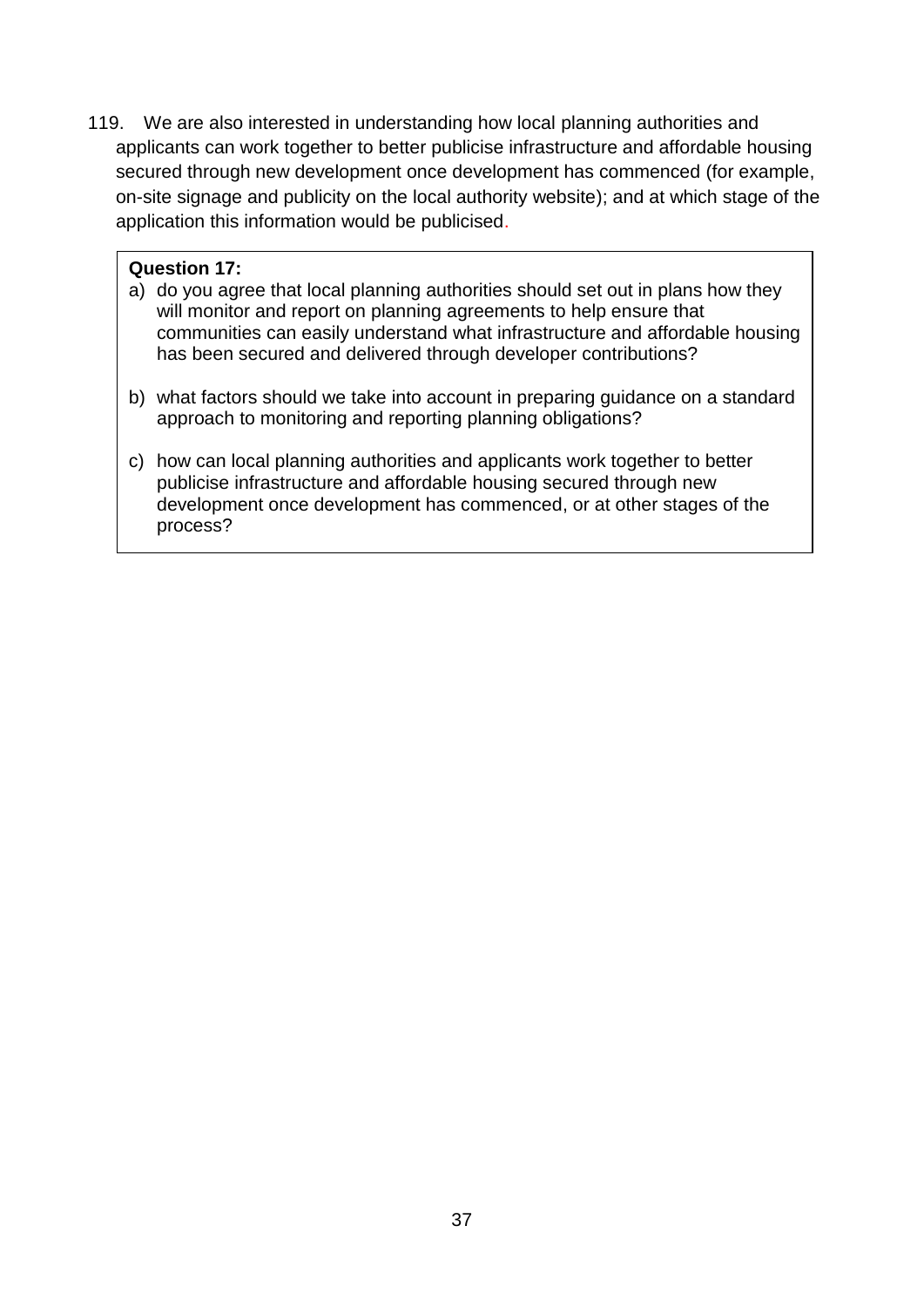# <span id="page-39-0"></span>Planning fees

# Introduction

- 120. We know it is vital to have well-resourced, effective and efficient local authority planning departments. At their best they are the engine room for providing new homes and economic growth in their local area. They work with communities to set the spatial framework and support the delivery of the local vision. A lack of capacity and capability in planning departments can act as a constraint and restrict developers' ability to get on site and build.
- 121. An increase in planning application fees is an important step to recognise and address the significant, nation-wide problem of under-resourced local planning authorities.

# **Background**

- 122. Paragraph 2.15 of the housing White Paper set out the Government's intention to increase nationally set planning fees by 20 per cent for those local planning authorities who commit to invest the additional fee income in improving the productivity of their planning departments. We subsequently invited authorities to make this commitment. We welcome that all local planning authorities chose to make the commitment and on this basis we will bring forward regulations at the earliest opportunity which, subject to Parliamentary scrutiny, enable local authorities to increase fees.
- 123. Our approach to planning fees recognises that users and potential beneficiaries of the planning system should contribute to the costs incurred by local planning authorities in delivering the service. Fees help to secure the financial sustainability of planning departments, ensuring that the planning system has the right level of skills and capacity to assess and make the important decisions affecting the locality, supporting appropriate local growth and the new homes we are committed to see delivered.
- 124. We know that many local planning authorities have to invest additional financial resource into their planning services to supplement fee income to meet the challenge of delivering new homes. We want to support these authorities, particularly those that need additional specialist skills for, or are incurring additional costs in, undertaking their planning functions to support the delivery of well-designed and attractive new homes for their local area.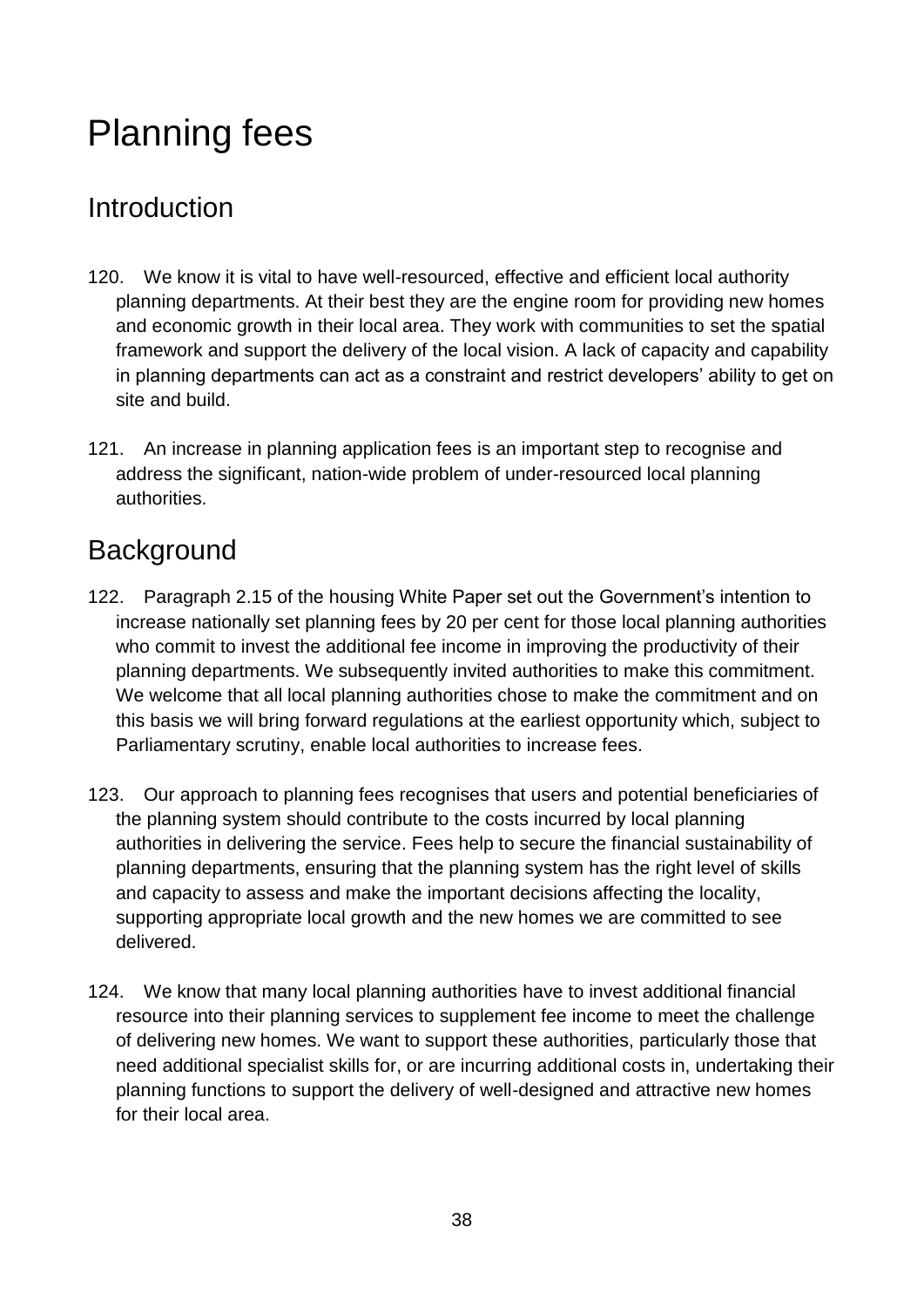- 125. The housing White Paper suggested that an increase of a further 20 per cent on the current fee level could be applied to those authorities who are delivering the homes their communities need. **We are interested in obtaining views on the most appropriate criteria to enable this fee increase to be applied**.
- 126. In considering how any further fee increase could be applied we are interested in options that can support housing delivery while recognising that such increases should not impact unfairly on applications for other types of development.

### **Question 18:**

a) do you agree that a further 20 per cent fee increase should be applied to those local planning authorities who are delivering the homes their communities need? What should be the criteria to measure this?

b) do you think there are more appropriate circumstances when a local planning authority should be able to charge the further 20 per cent? If so, do you have views on how these circumstances could work in practice?

c) should any additional fee increase be applied nationally once all local planning authorities meet the required criteria, or only to individual authorities who meet them?

d) are there any other issues we should consider in developing a framework for this additional fee increase?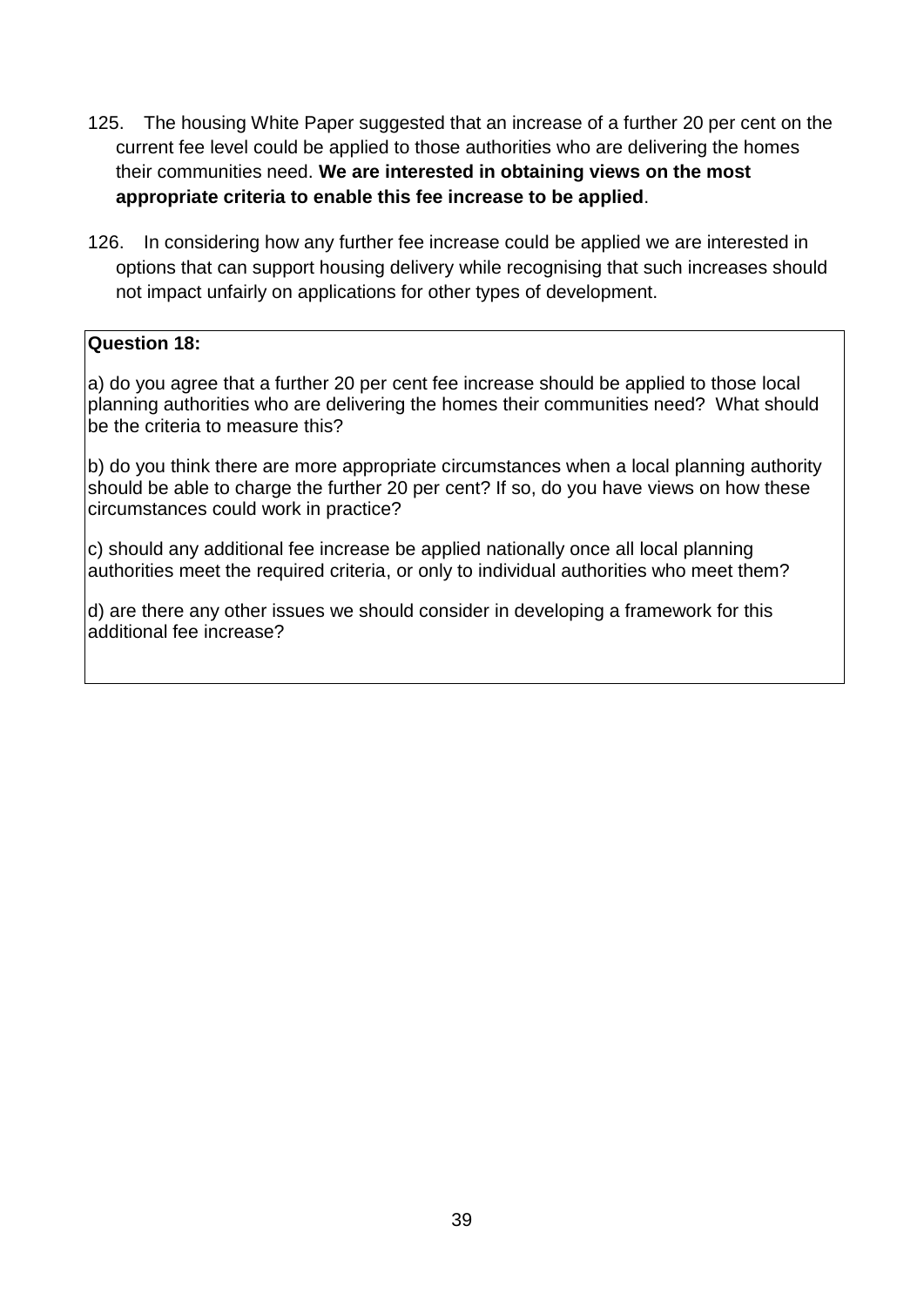# Other issues

# Build out

- 127. The Government wants to see homes built faster and expects house builders to deliver more homes, more quickly and to a high quality standard. We recognise that after planning permission for new homes is granted, a variety of factors can prevent development from starting and slow down delivery. Rather than focussing on a single issue, the housing White Paper acknowledged that all parties in the development process need to play their part in speeding up the delivery of much-needed new homes. That is why the housing White Paper set out a wide-ranging approach, which involves:
	- boosting local authority capacity and capability to deliver;
	- ensuring infrastructure is provided at the right time in the right places, including the £2.3 billion Housing Infrastructure Fund;
	- securing timely connection to utilities;
	- tackling delays caused by inappropriate use of pre-commencement conditions;
	- diversifying the housebuilding market supporting new entrants and encouraging modern methods of construction;
	- addressing skills shortages by growing the construction workforce;
	- holding local planning authorities to account through a new Housing Delivery Test; and
	- giving local authorities new and improved tools to hold developers to account for delivery of new homes, backed up by more transparent data about build out.
- 128. We have already taken some steps, for example, through launching the Housing Infrastructure Fund in July 2017. Insofar as we consulted on important elements of the package outlined above, we are considering the responses to that consultation. However, in the context of the continuing and substantial gap between the number of homes granted planning permission and the number of homes being built, we are keen to examine if there are other options for increasing build out rates.

**Question 19:** having regard to the measures we have already identified in the housing White Paper, are there any other actions that could increase build out rates?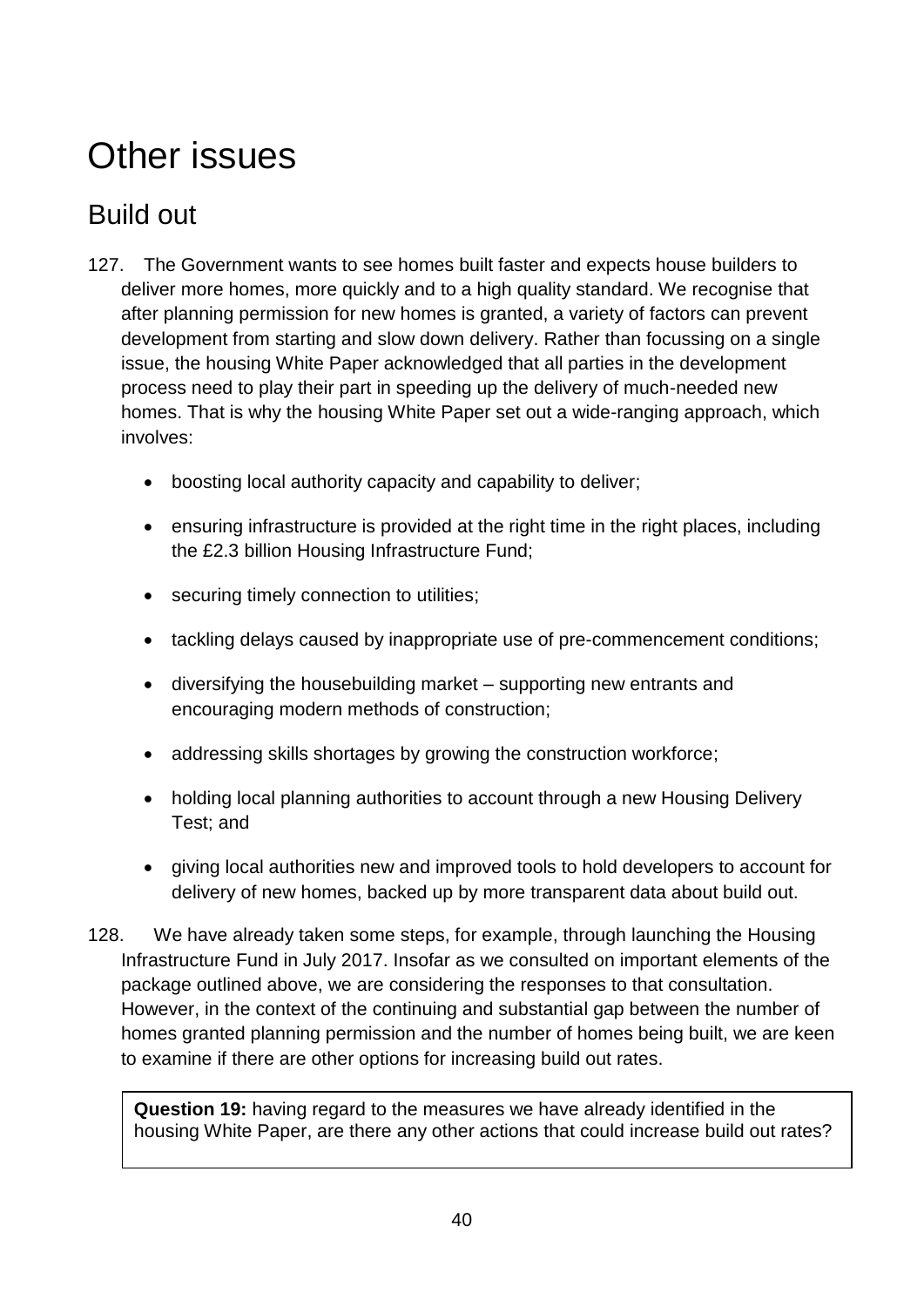# **Prematurity**

129. The housing White Paper set out a number of proposals to support plan production, including the standard method for assessing housing need detailed in this consultation. As a further way of encouraging local authorities to get plans in place, we intend to set out the circumstances when a planning application may be refused on the grounds of prematurity in the National Planning Policy Framework, rather than in guidance (where they are currently). The prematurity guidance is designed to prevent emerging plans, where they are at an advanced stage of production, from being undermined by proposals that are allowed before the plan can be finalised. This would help provide stability and certainty in situations where confidence in the plan-making process might otherwise be weakened.

# Opportunity to review other housing White Paper responses

- 130. We recognise that a number of proposals set out in this consultation paper are closely related to, or impact upon, measures proposed in the housing White Paper. These include proposals on 5 year housing land supply (Questions 3b and 16 of the housing White Paper) and on the Housing Delivery Test (Questions 17b, 28, 29 and 30).
- 131. Therefore we would like to give those who have already commented on the housing White Paper a further opportunity to supplement their responses to these questions and let us know whether there are any other areas where they would like to add to, or amend responses to the housing White Paper consultation. In doing so we would be grateful if respondents identify those questions to which the additional comments relate.
- 132. For the avoidance of doubt, please note that the consultation period for the housing White Paper is now closed and any late responses that relate to questions that are not affected by this consultation will not be considered.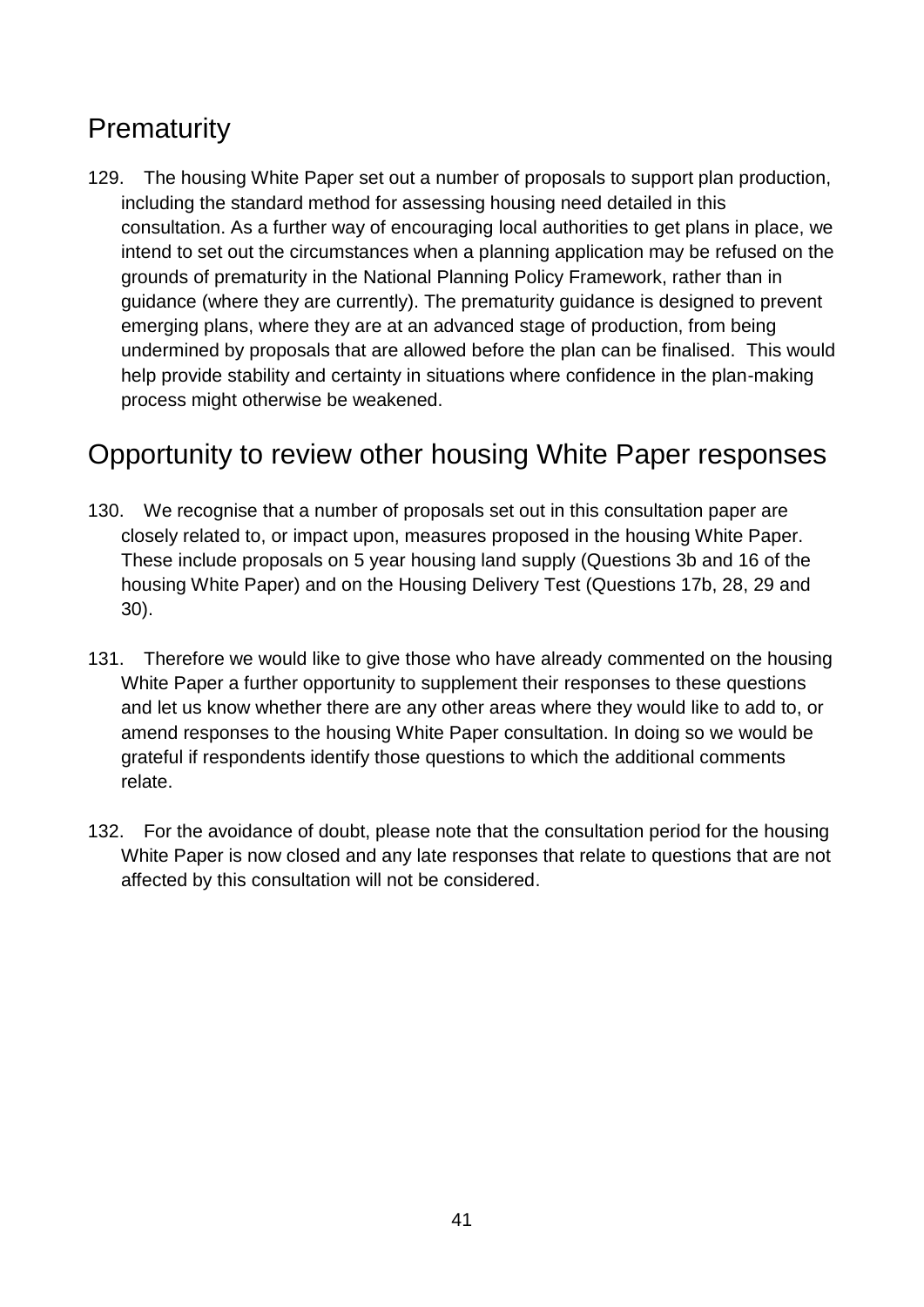# <span id="page-43-0"></span>About this consultation

This consultation document and consultation process have been planned to adhere to the Consultation Principles issued by the Cabinet Office.

Representative groups are asked to give a summary of the people and organisations they represent, and where relevant who else they have consulted in reaching their conclusions when they respond.

Information provided in response to this consultation, including personal information, may be published or disclosed in accordance with the access to information regimes (these are primarily the Freedom of Information Act 2000 (FOIA), the Data Protection Act 1998 (DPA) and the Environmental Information Regulations 2004).

If you want the information that you provide to be treated as confidential, please be aware that, under the FOIA, there is a statutory Code of Practice with which public authorities must comply and which deals, amongst other things, with obligations of confidence. In view of this it would be helpful if you could explain to us why you regard the information you have provided as confidential. If we receive a request for disclosure of the information we will take full account of your explanation, but we cannot give an assurance that confidentiality can be maintained in all circumstances. An automatic confidentiality disclaimer generated by your IT system will not, of itself, be regarded as binding on the Department.

The Department for Communities and Local Government will process your personal data in accordance with DPA and in the majority of circumstances this will mean that your personal data will not be disclosed to third parties.

Individual responses will not be acknowledged unless specifically requested.

Your opinions are valuable to us. Thank you for taking the time to read this document and respond.

Are you satisfied that this consultation has followed the Consultation Principles? If not or you have any other observations about how we can improve the process please contact us via the [complaints procedure.](https://www.gov.uk/government/organisations/department-for-communities-and-local-government/about/complaints-procedure)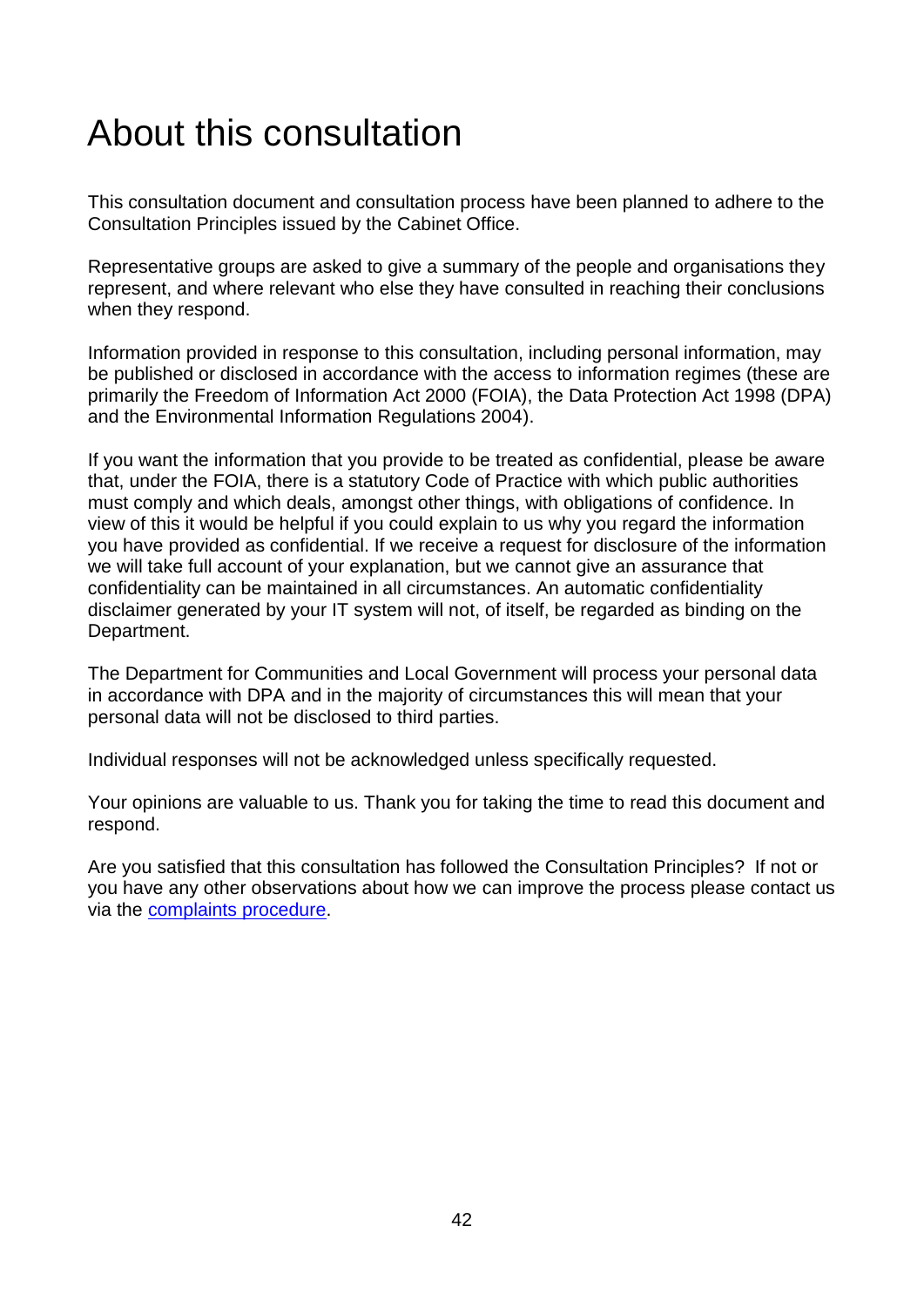# Consultation response proforma

**If you are responding by email or in writing, please reply using this questionnaire pro-forma, which should be read alongside the consultation document. You are able to expand the comments box should you need more space** 

Your Details (Required fields are indicated with an asterix(\*))

| <b>Family Name (Surname)*</b> |  |
|-------------------------------|--|
| First Name*                   |  |
| <b>Title</b>                  |  |
| Address                       |  |
| City/Town*                    |  |
| Postal Code*                  |  |
| <b>Telephone Number</b>       |  |
| Email Address*                |  |

Are the views expressed on this consultation your own personal views or an official response from an organisation you represent?\* (please tick as appropriate)

Personal View

Organisational Response

Name of Organisation (if applicable)

If you are responding on behalf of an organisation, please tick the box which best describes your organisation



Local Authority (including National Parks, Broads Authority, the Greater London Authority and London Boroughs)

Neighbourhood Planning Body/Parish or Town Council

Private Sector organisation (including housebuilders, housing associations, businesses, consultants)

Trade Association / Interest Group/Voluntary or Charitable organisation

Other (Please specify)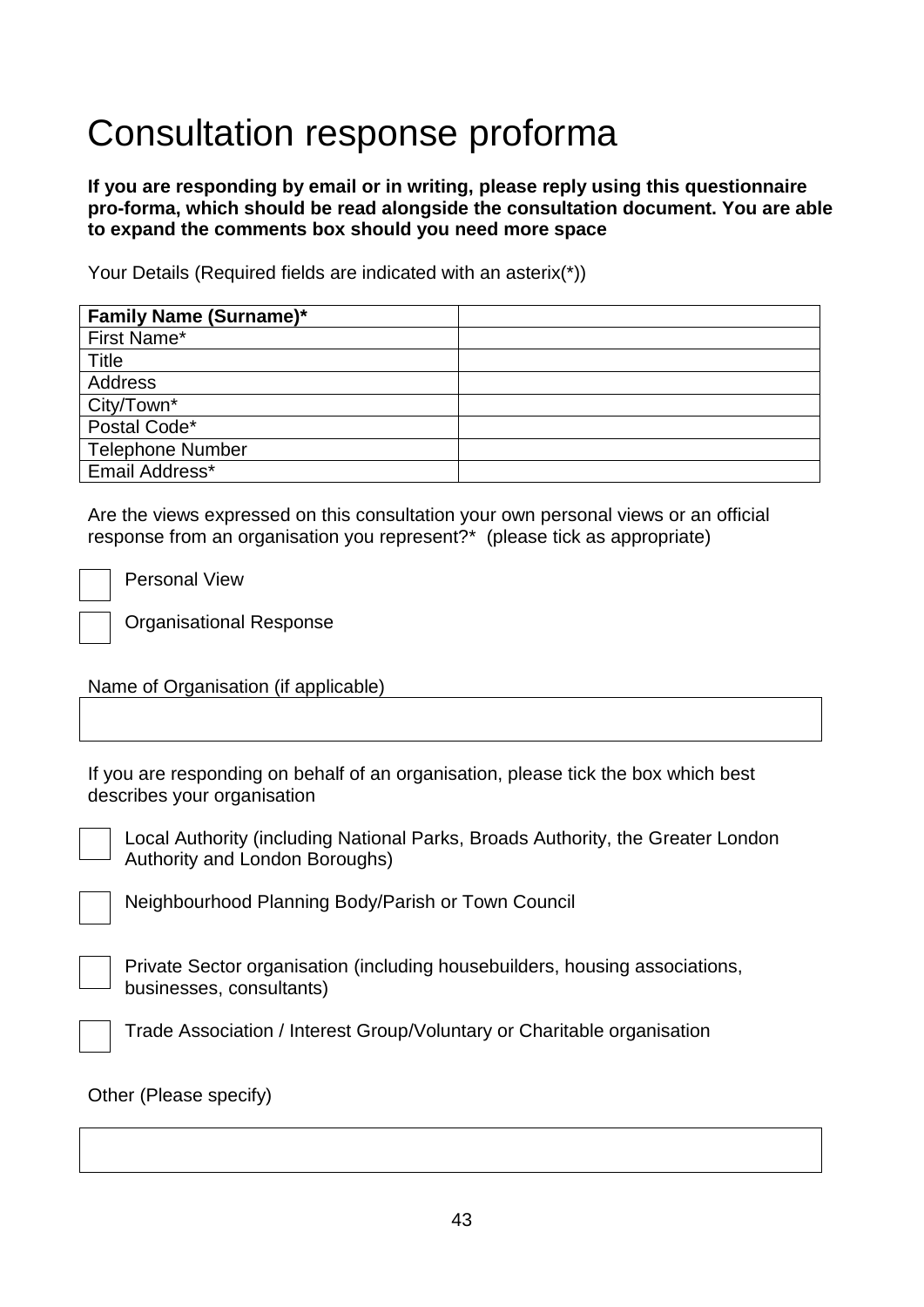## Proposed approach to calculating the local housing need

### **Question 1 (a)**

do you agree with the proposed standard approach to assessing local housing need? If not, what alternative approach or other factors should be considered?

| Yes                   |
|-----------------------|
| No.                   |
| Not sure / don't know |

#### Please enter your comments here

## **Question 1(b)**

how can information on local housing need be made more transparent?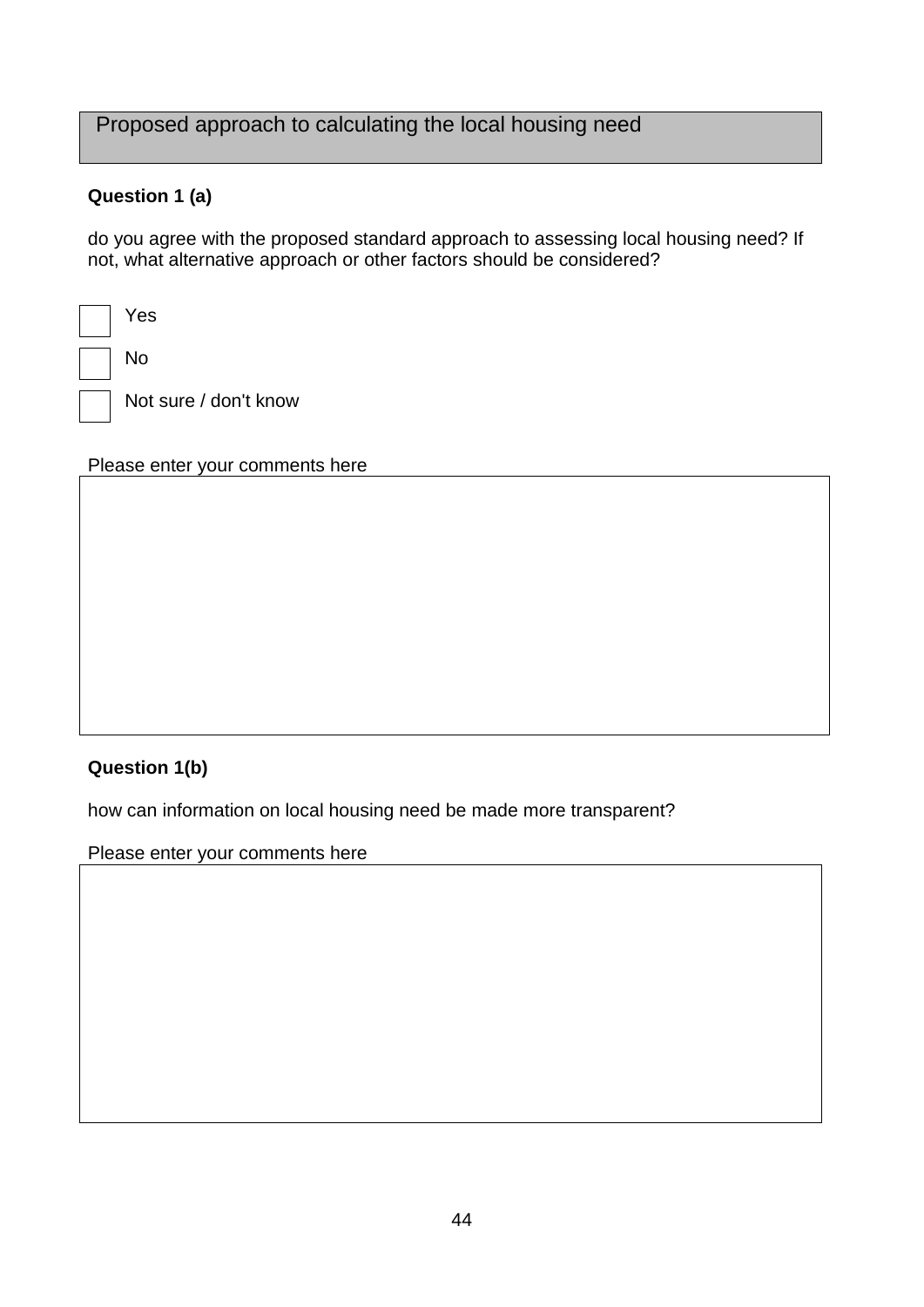## **Question 2**

do you agree with the proposal that an assessment of local housing need should be able to be relied upon for a period of two years from the date a plan is submitted?

| Yes                   |
|-----------------------|
| No                    |
| Not sure / don't know |

Please enter your comments here

## **Question 3**

do you agree that we should amend national planning policy so that a sound plan should identify local housing needs using a clear and justified method?

| Yes   |
|-------|
| No    |
| Not s |

sure / don't know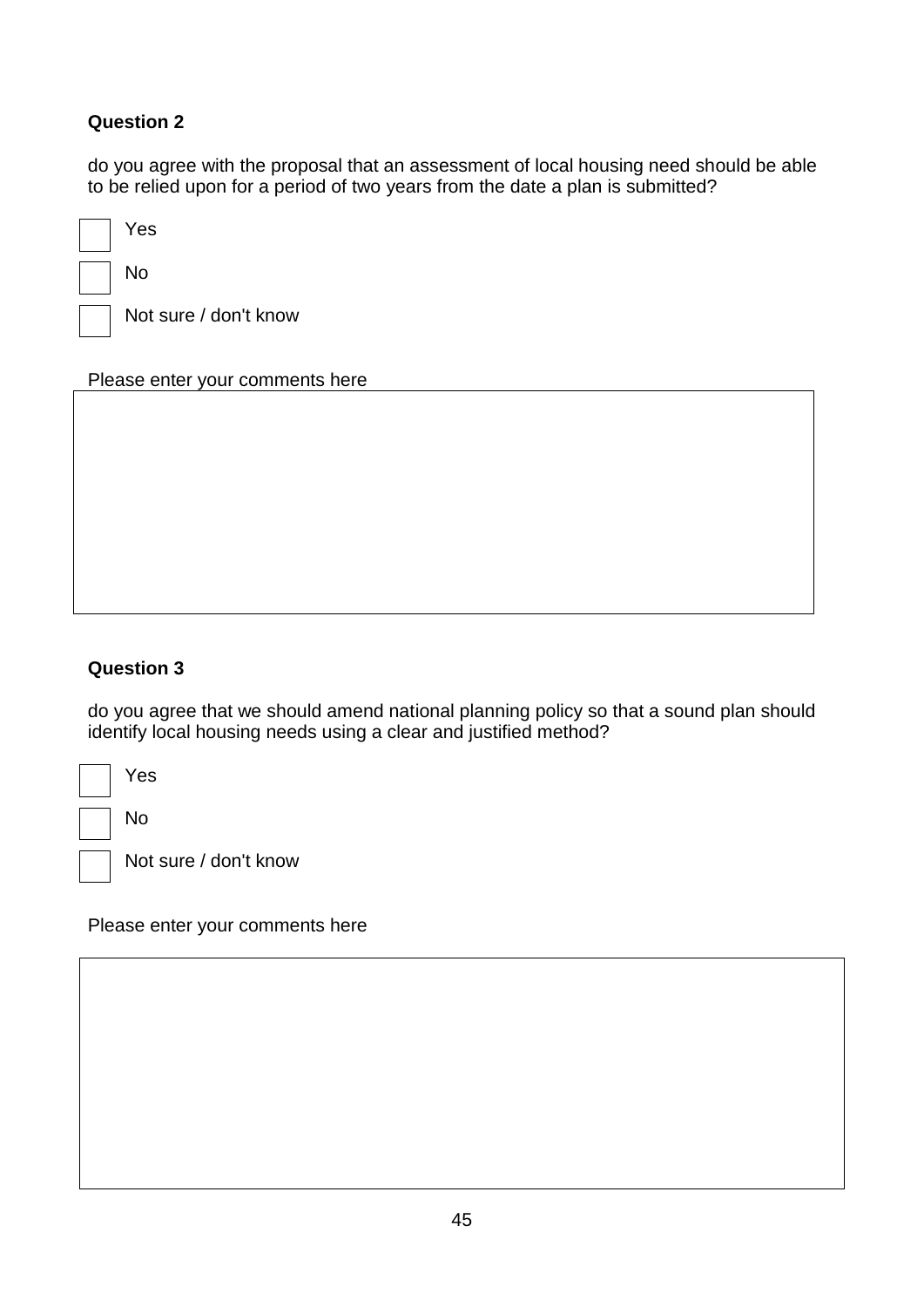### **Question 4**

do you agree with our approach in circumstances when plan makers deviate from the proposed method, including the level of scrutiny we expect from the Planning Inspectors?

| Yes                   |
|-----------------------|
| No                    |
| Not sure / don't know |

Please enter your comments here

### **Question 5(a)**

do you agree that the Secretary of State should have discretion to defer the period for using the baseline for some local planning authorities? If so, how best could this be achieved, what minimum requirements should be in place before the Secretary of State may exercise this discretion, and for how long should such deferral be permitted?

| Yes  |
|------|
| No   |
| トレヘキ |

Not sure / don't know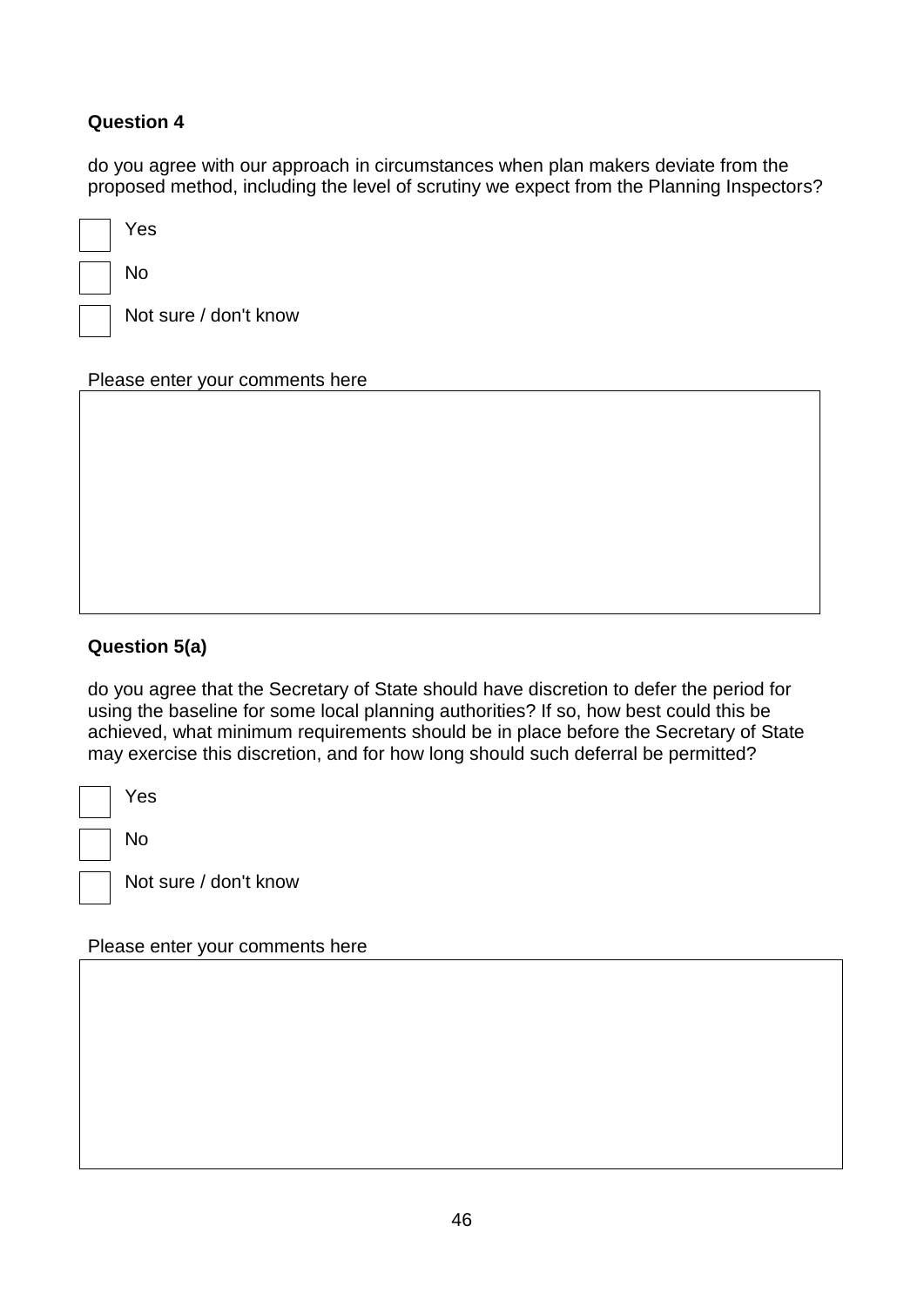## **Question 5(b)**

do you consider that authorities that have an adopted joint local plan, or which are covered by an adopted spatial development strategy, should be able to assess their five year land supply and/or be measured for the purposes of the Housing Delivery Test, across the area as a whole?

| Yes    |
|--------|
| No     |
| یہ +مN |

Not sure / don't know

Please enter your comments here

## **Question 5 (c)**

do you consider that authorities that are not able to use the new method for calculating local housing need should be able to use an existing or an emerging local plan figure for housing need for the purposes of calculating five year land supply and to be measured for the purposes of the Housing Delivery Test?

| Yes |
|-----|
| No  |

Not sure / don't know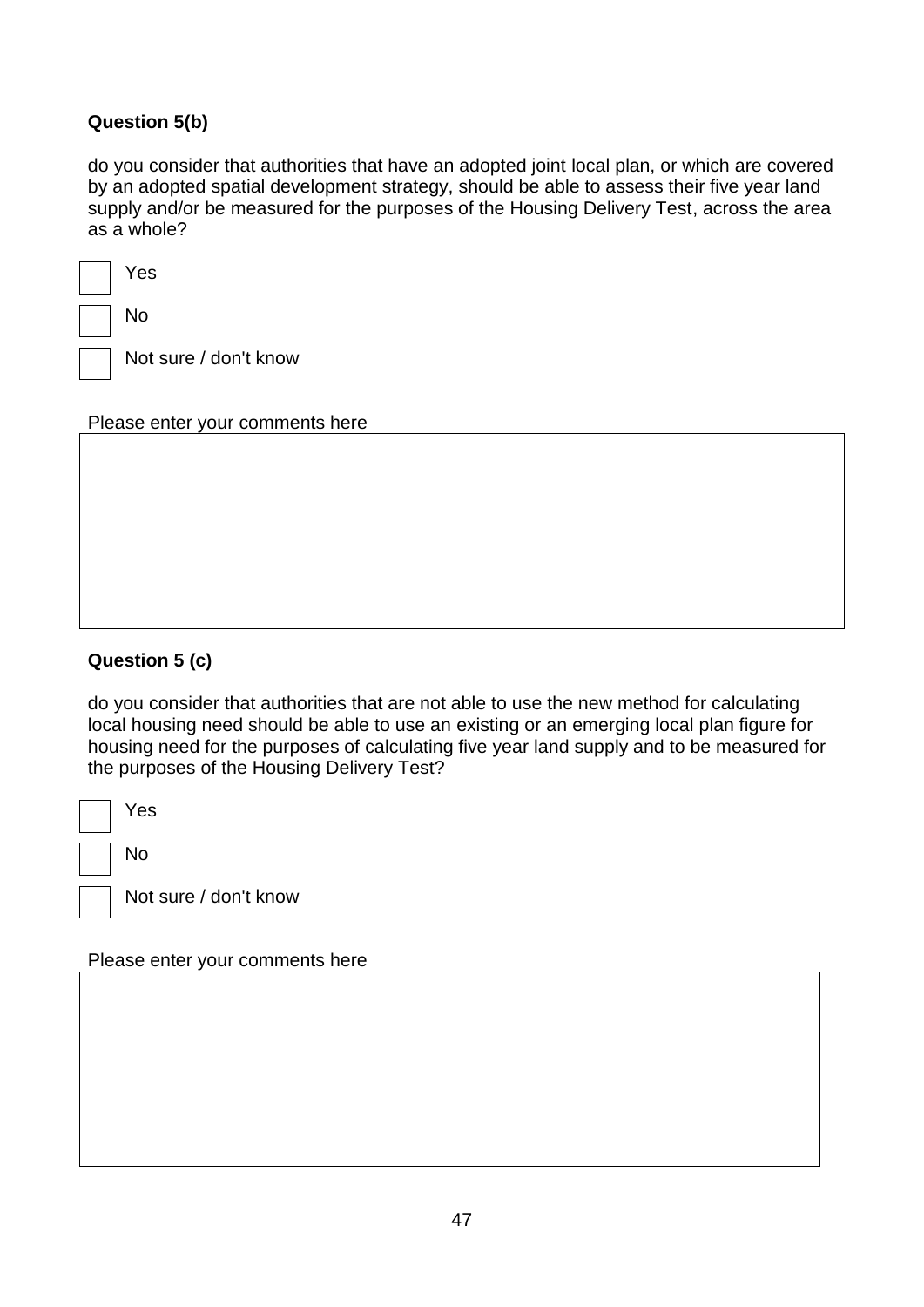## **Question 6**

do you agree with the proposed transitional arrangements for introducing the standard approach for calculating local housing need?

| Yes              |
|------------------|
| No               |
| Not sure / don't |

Please enter your comments here

know

## **Statement of Common Ground**

#### **Question 7(a)**

do you agree with the proposed administrative arrangements for preparing the statement of common ground?

Yes

No

Not sure / don't know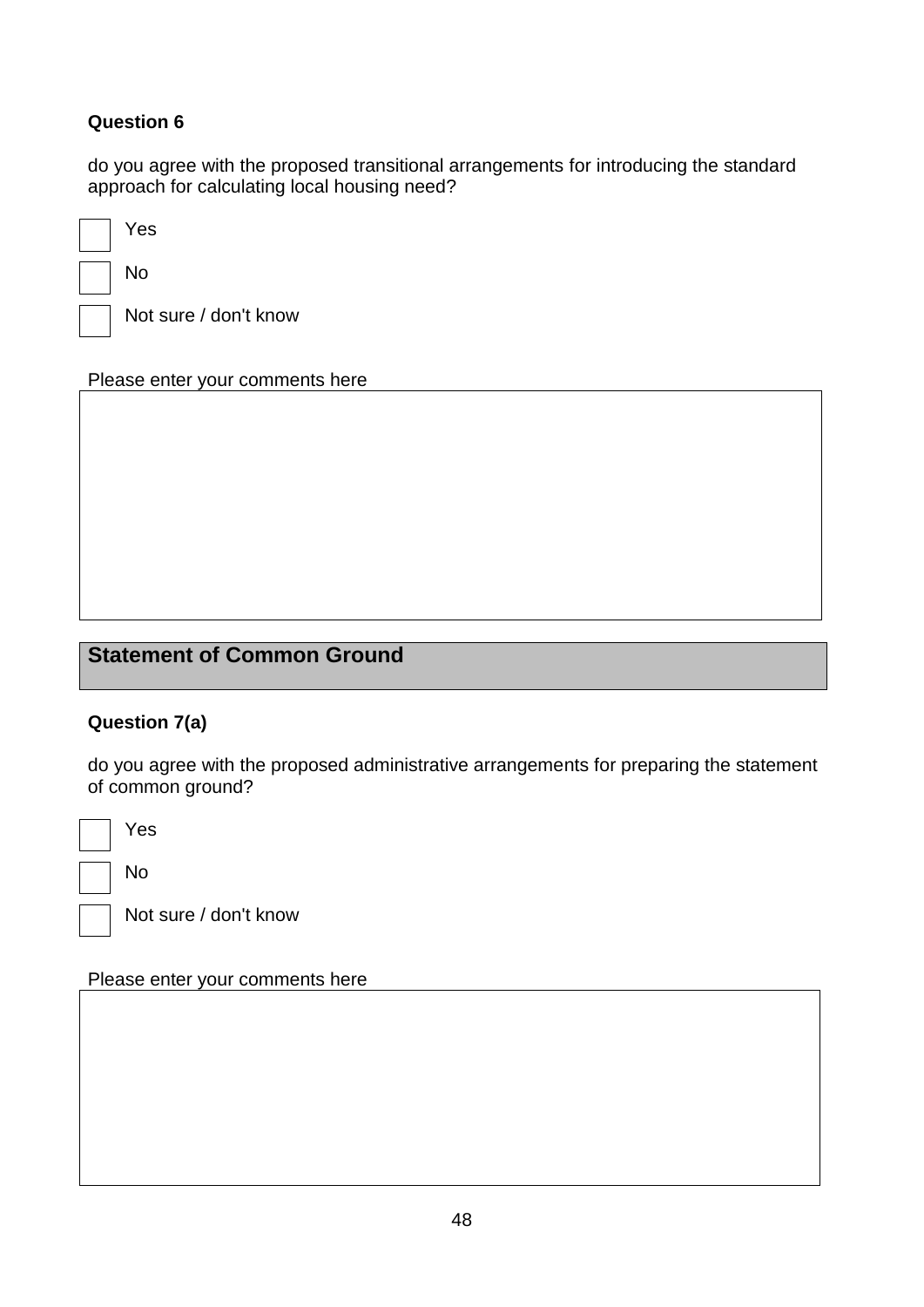## **Question 7(b)**

how do you consider a statement of common ground should be implemented in areas where there is a Mayor with strategic plan-making powers?

Please enter your comments here

## **Question 7(c)**

do you consider there to be a role for directly elected Mayors without strategic plan-making powers, in the production of a statement of common ground?

Yes

No

Not sure / don't know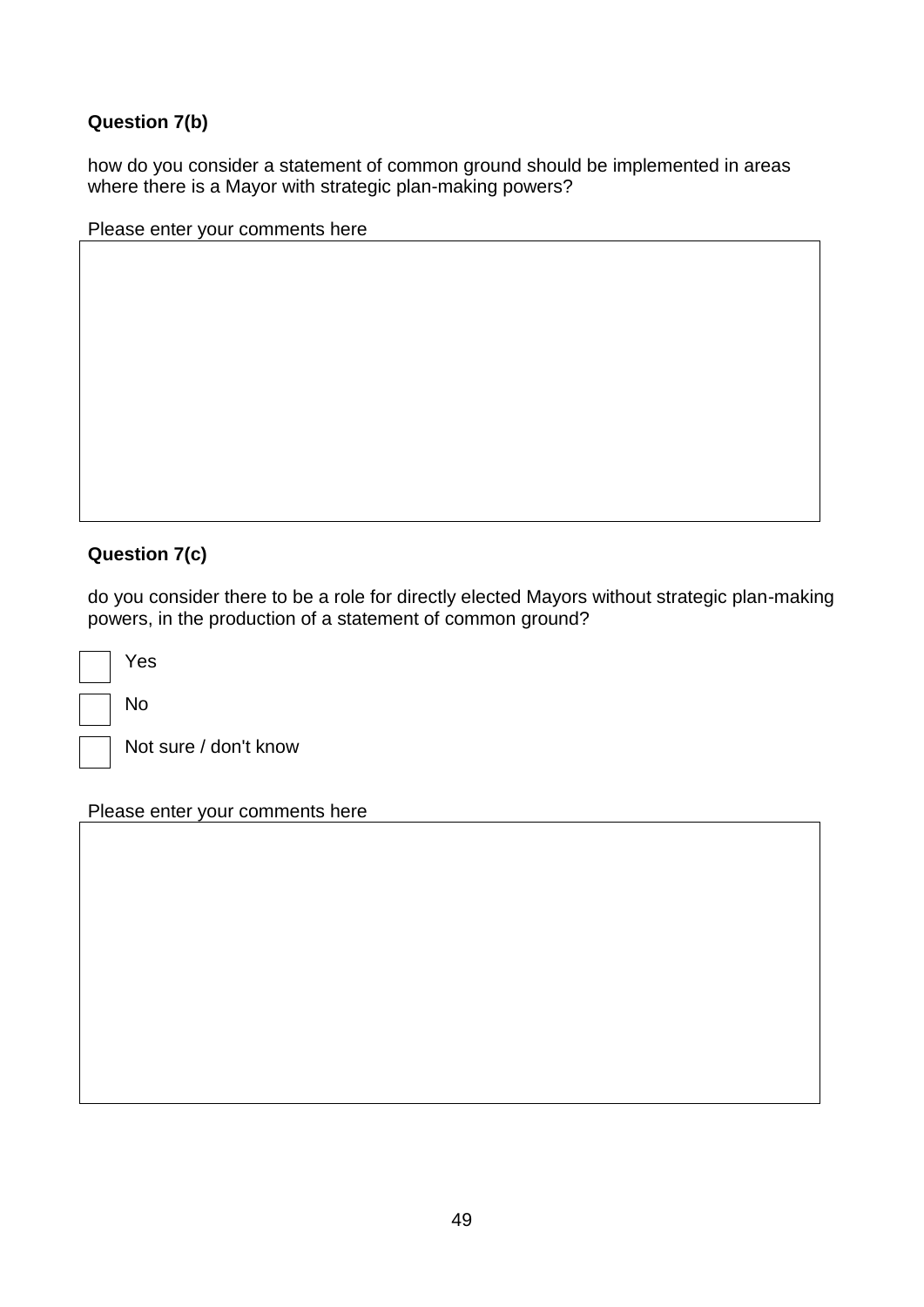### **Question 8**

do you agree that the proposed content and timescales for publication of the statement of common ground are appropriate and will support more effective co-operation on strategic cross-boundary planning matters?

| Yes  |
|------|
| No   |
| Not: |

Not sure / don't know

Please enter your comments here

### **Question 9(a)**

do you agree with the proposal to amend the tests of soundness to include that:

i) plans should be prepared based on a strategy informed by agreements over the wider area; and

ii) plans should be based on effective joint working on cross-boundary strategic priorities, which are evidenced in the statement of common ground?

| Yes      |
|----------|
| No       |
| Not sure |

e / don't know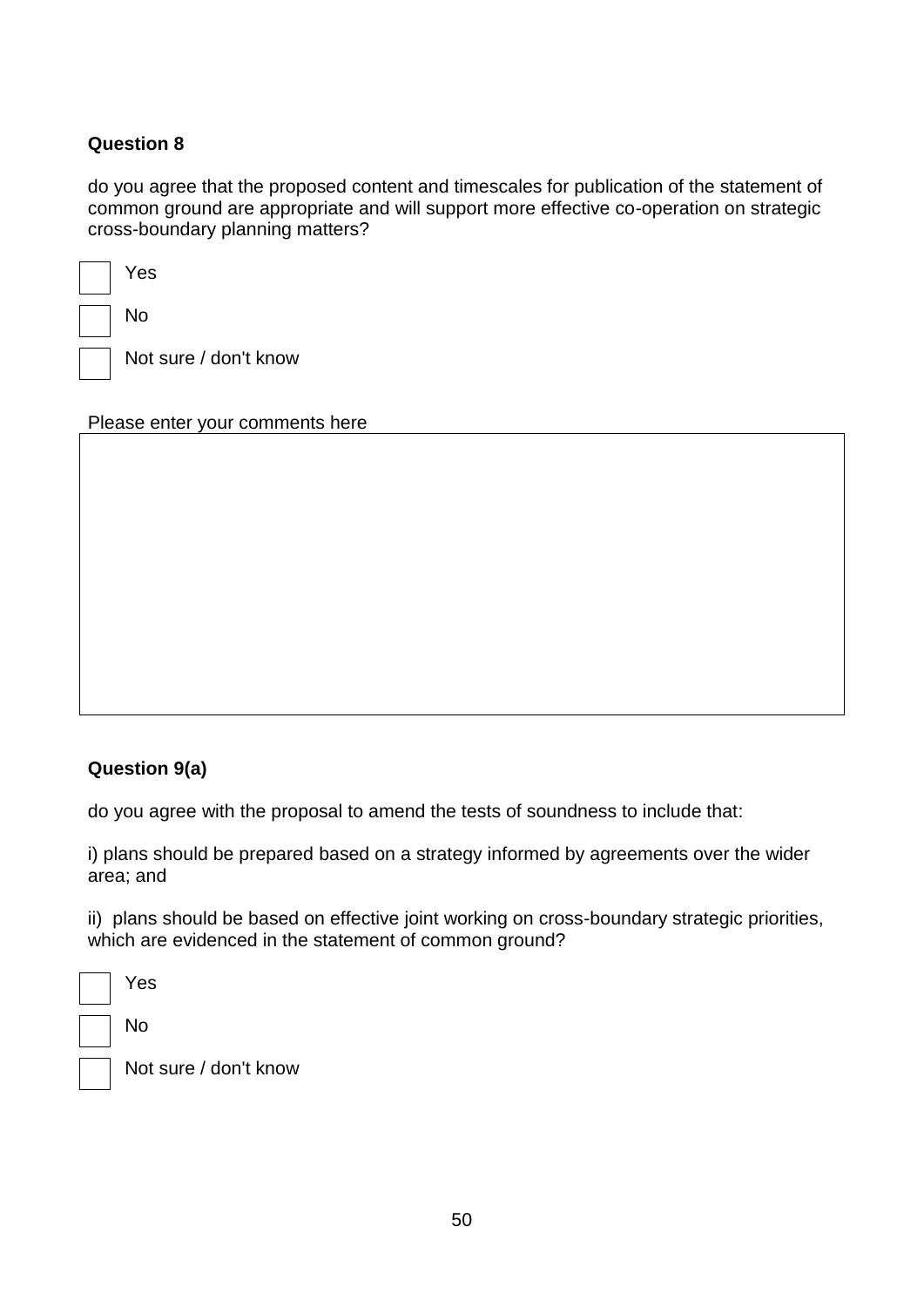Please enter your comments here

## **Question 9(b)**

do you agree to the proposed transitional arrangements for amending the tests of soundness to ensure effective co-operation?

| Yes |
|-----|
| No  |
| в.  |

Not sure / don't know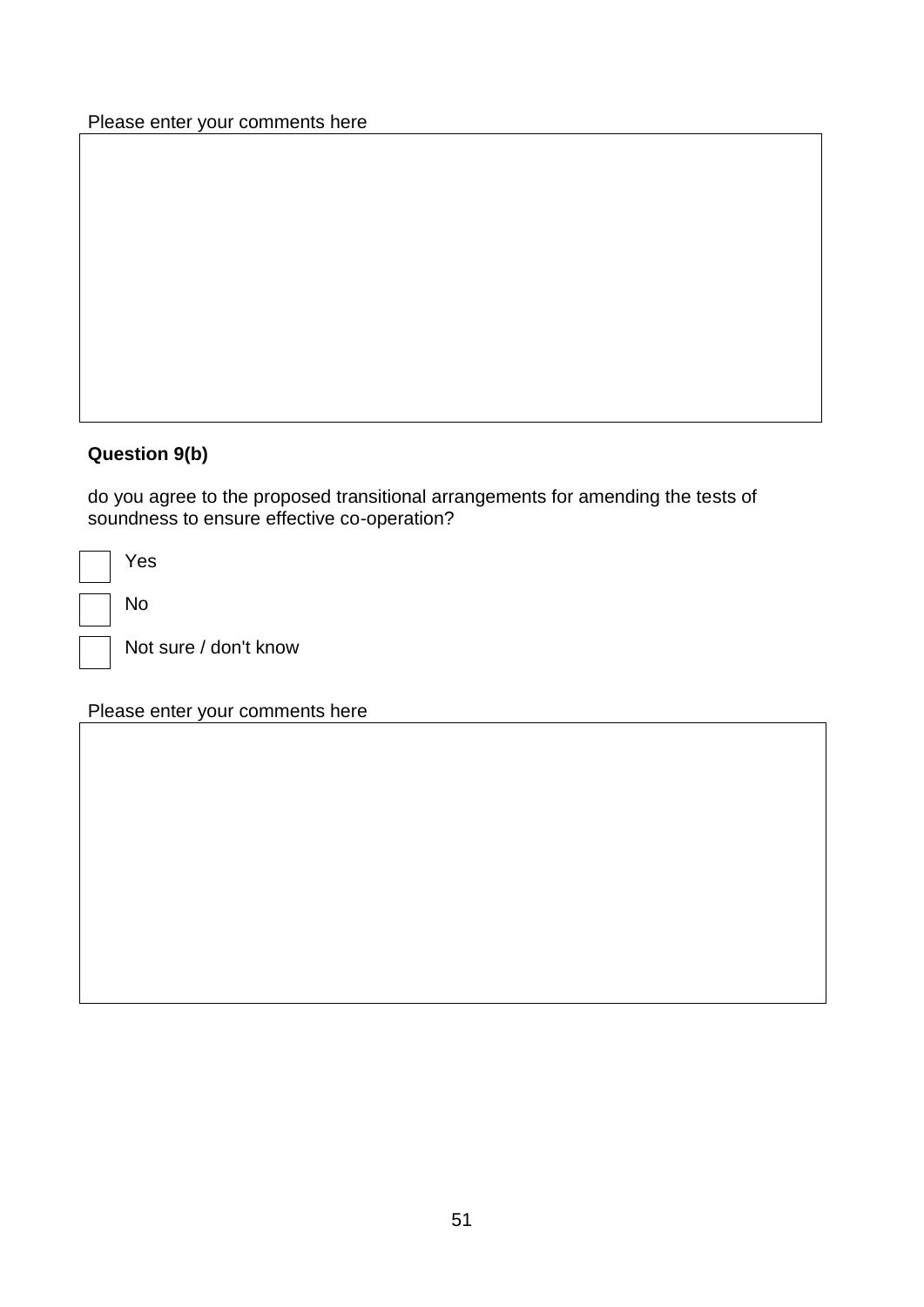## **Planning for a mix of housing needs**

### **Question 10(a)**

do you have any suggestions on how to streamline the process for identifying the housing need for individual groups and what evidence could be used to help plan to meet the needs of particular groups?

Please enter your comments here

#### **Question 10(b)**

do you agree that the current definition of older people within the National Planning Policy Framework is still fit-for-purpose?

Yes No

Not sure / don't know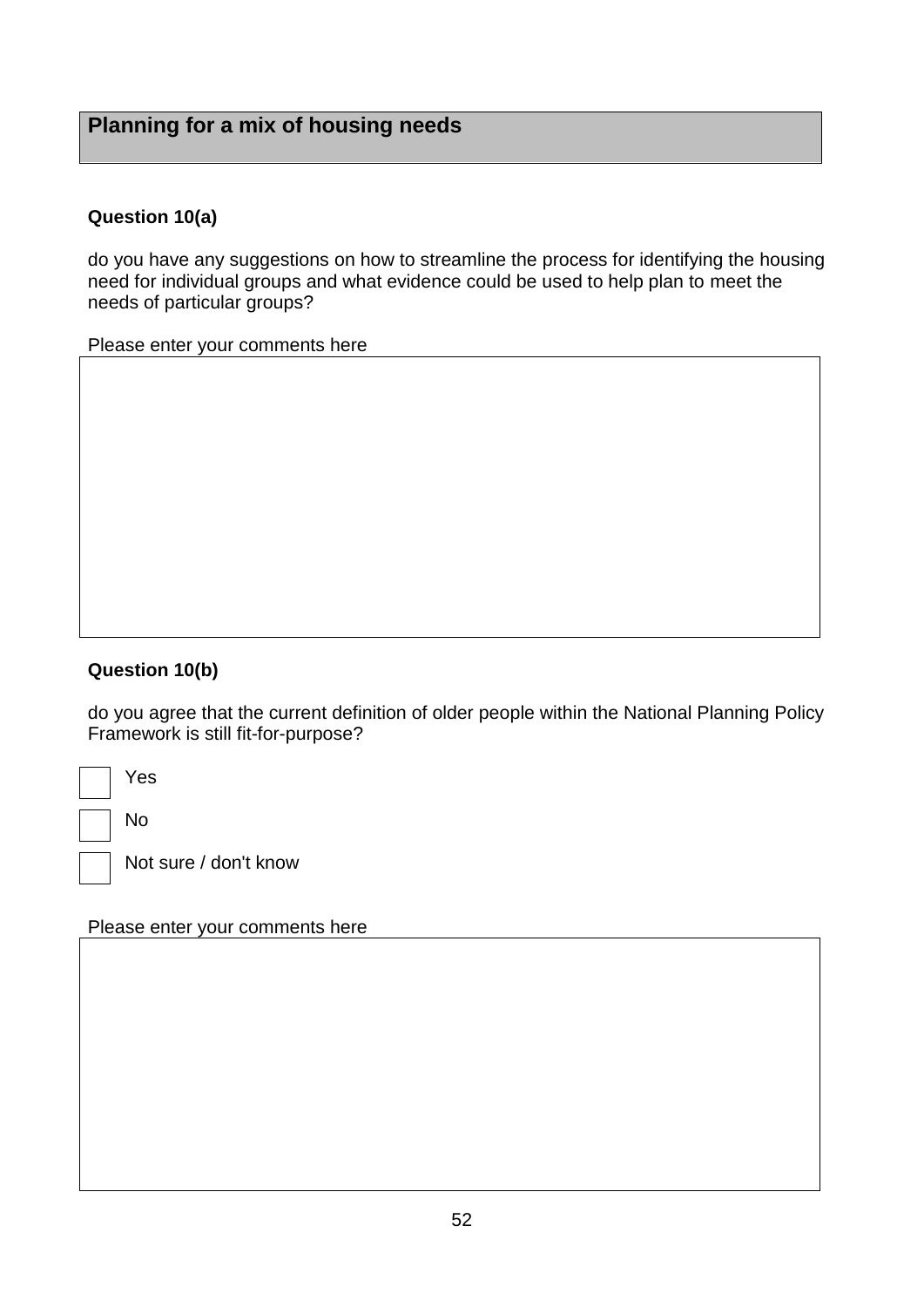## **Neighbourhood Planning**

### **Question 11(a)**

should a local plan set out the housing need for designated neighbourhood planning areas and parished areas within the area?

| Yes          |
|--------------|
| No           |
| Not sure / o |

don't know

Please enter your comments here

### **Question 11(b)**

do you agree with the proposal for a formula-based approach to apportion housing need to neighbourhood plan bodies in circumstances where the local plan cannot be relied on as a basis for calculating housing need?

| Yes                   |
|-----------------------|
| No                    |
| Not sure / don't know |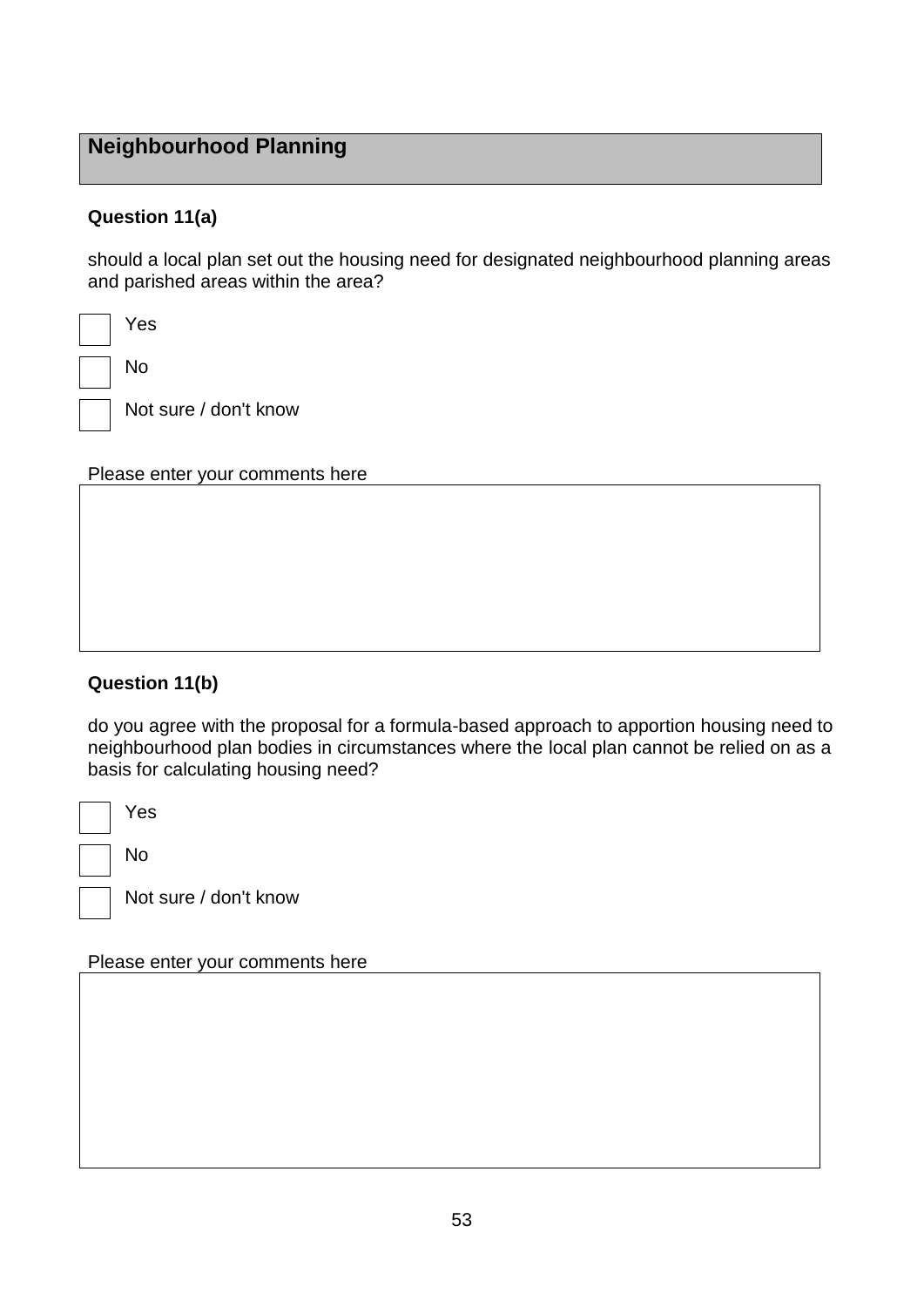## **Proposed approach to Viability Assessment**

### **Question 12**

do you agree that local plans should identify the infrastructure and affordable housing needed, how these will be funded and the contributions developers will be expected to make?

| Yes   |
|-------|
| No    |
| Not s |

Not sure / don't know

Please enter your comments here

#### **Question 13**

in reviewing guidance on testing plans and policies for viability, what amendments could be made to improve current practice?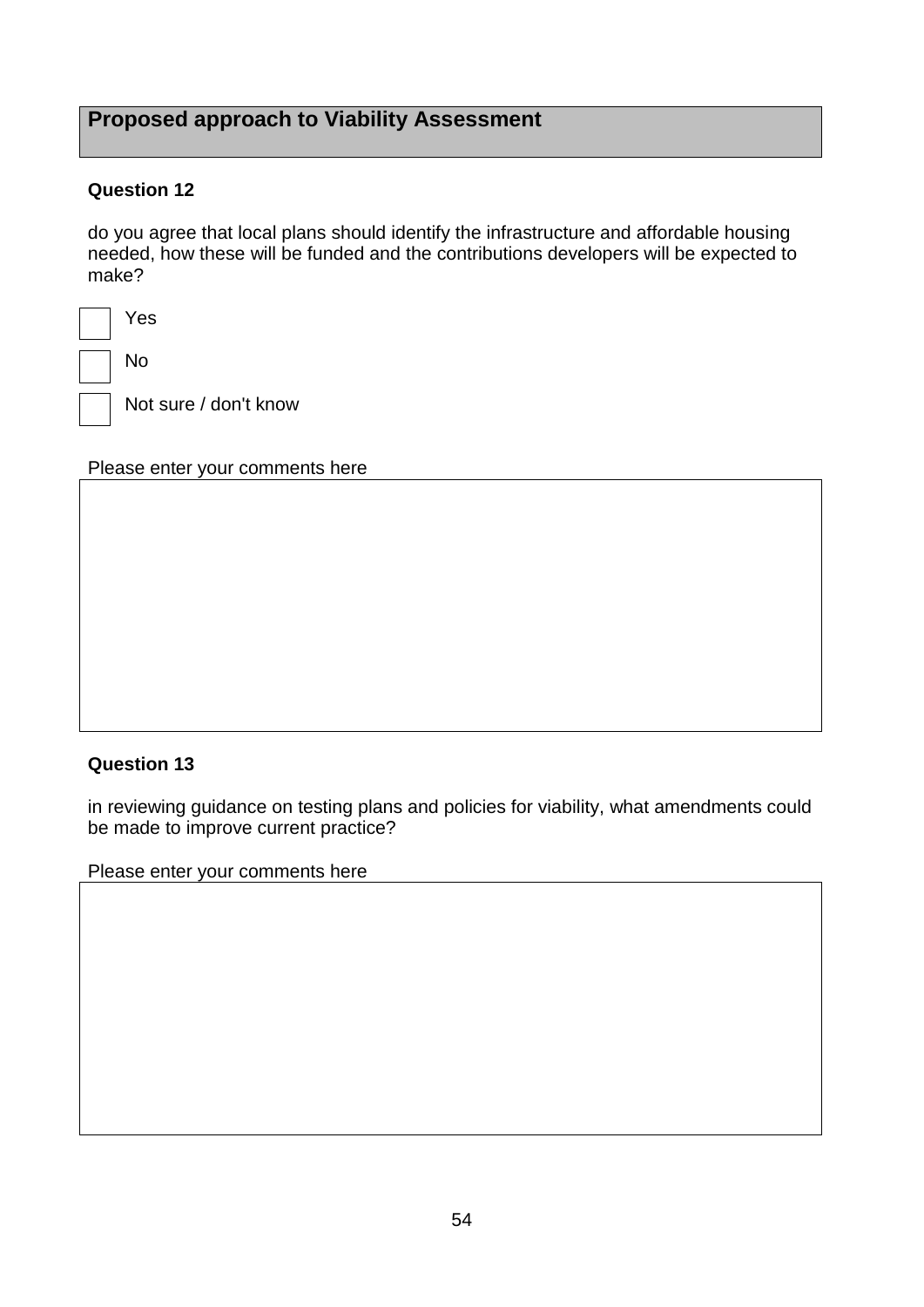### **Question 14**

do you agree that where policy requirements have been tested for their viability, the issue should not usually need to be tested again at the planning application stage?

| Yes                   |
|-----------------------|
| N٥                    |
| Not sure / don't know |

Please enter your comments here

#### **Question 15**

how can Government ensure that infrastructure providers, including housing associations, are engaged throughout the process, including in circumstances where a viability assessment may be required?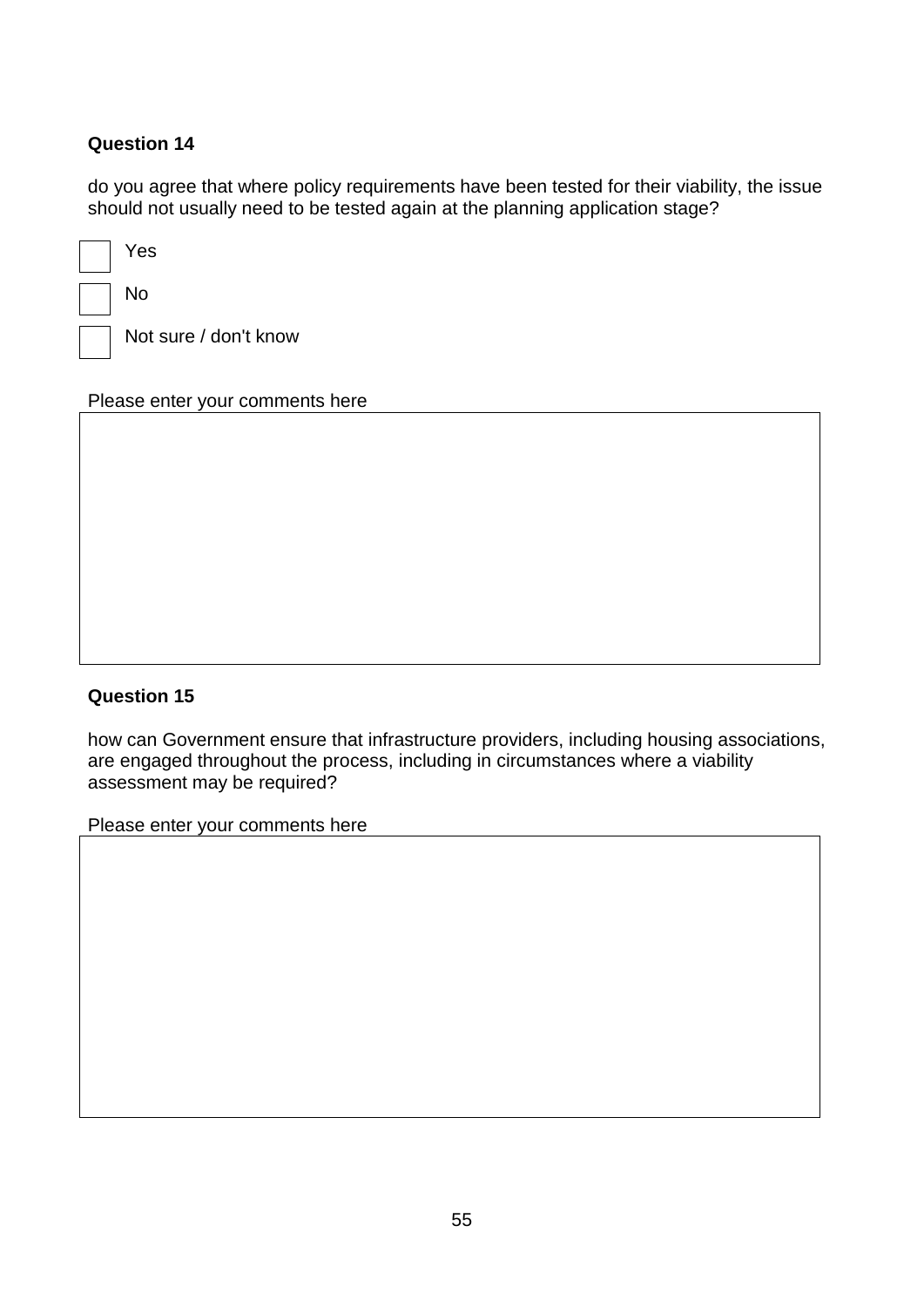#### **Question 16**

what factors should we take into account in updating guidance to encourage viability assessments to be simpler, quicker and more transparent, for example through a standardised report or summary format?

|  | Please enter your comments here |  |
|--|---------------------------------|--|
|--|---------------------------------|--|

### **Question 17(a)**

do you agree that local planning authorities should set out in plans how they will monitor and report on planning agreements to help ensure that communities can easily understand what infrastructure and affordable housing has been secured and delivered through developer contributions?

| Yes |
|-----|
| No  |

Not sure / don't know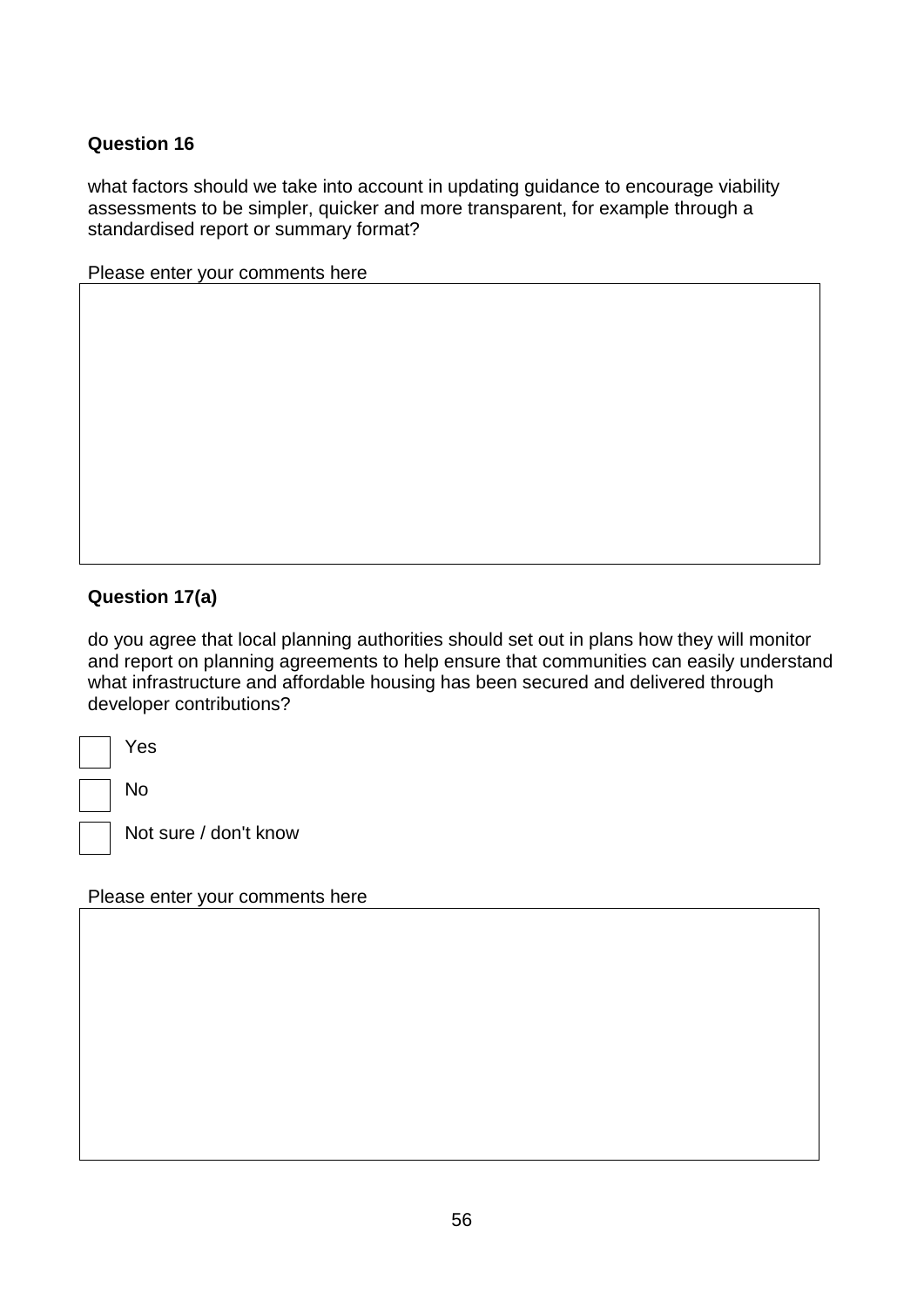### **Question 17(b)**

what factors should we take into account in preparing guidance on a standard approach to monitoring and reporting planning obligations?

Please enter your comments here

### **Question 17(c)**

how can local planning authorities and applicants work together to better publicise infrastructure and affordable housing secured through new development once development has commenced, or at other stages of the process?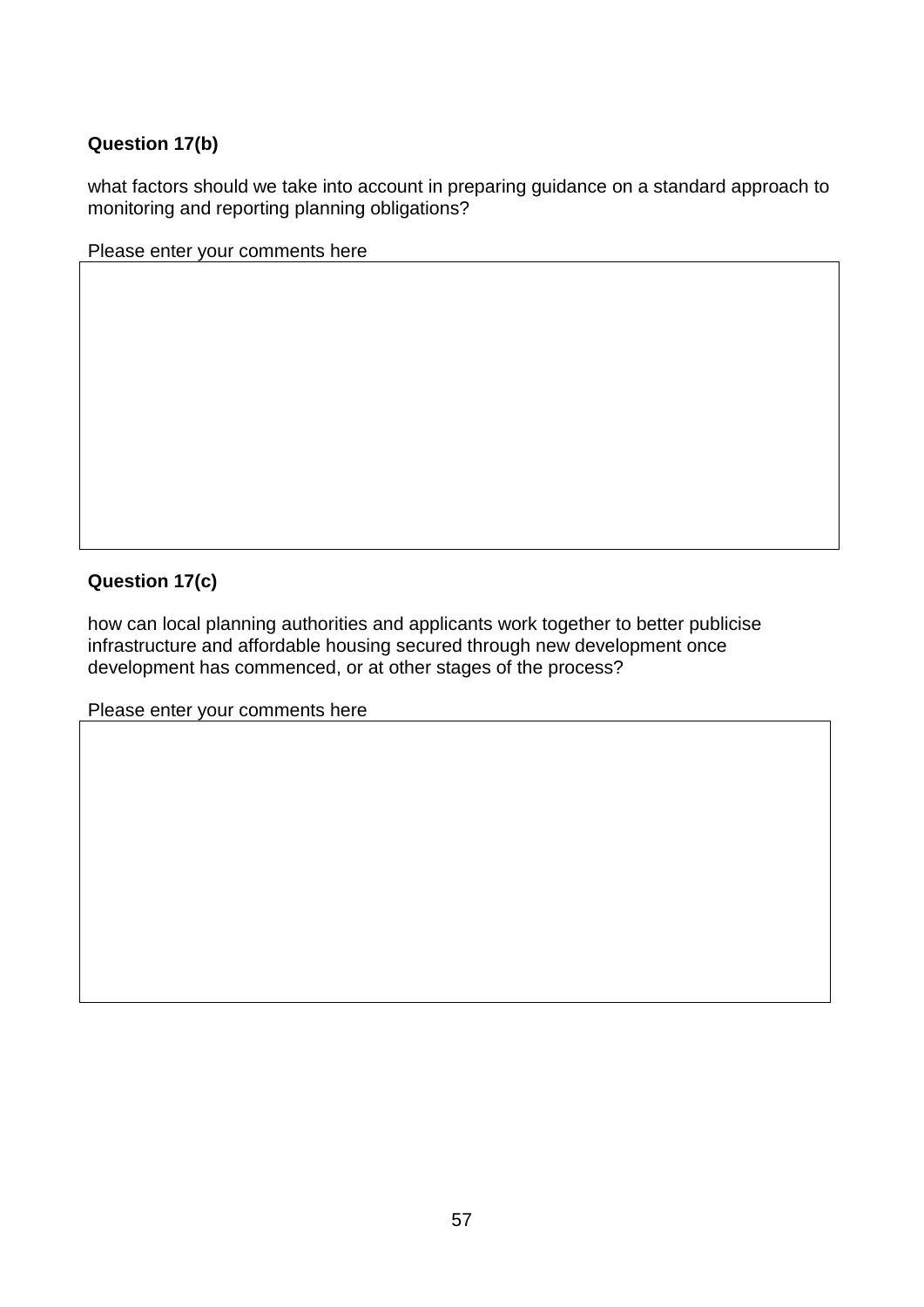## **Planning fees**

#### **Question 18(a)**

do you agree that a further 20 per cent fee increase should be applied to those local planning authorities who are delivering the homes their communities need? What should be the criteria to measure this?

| Yes                   |
|-----------------------|
| No                    |
| Not sure / don't know |

#### Please enter your comments here

#### **Question 18(b)**

do you think there are more appropriate circumstances when a local planning authority should be able to charge the further 20 per cent? If so, do you have views on how these circumstances could work in practice?

Yes

No

Not sure / don't know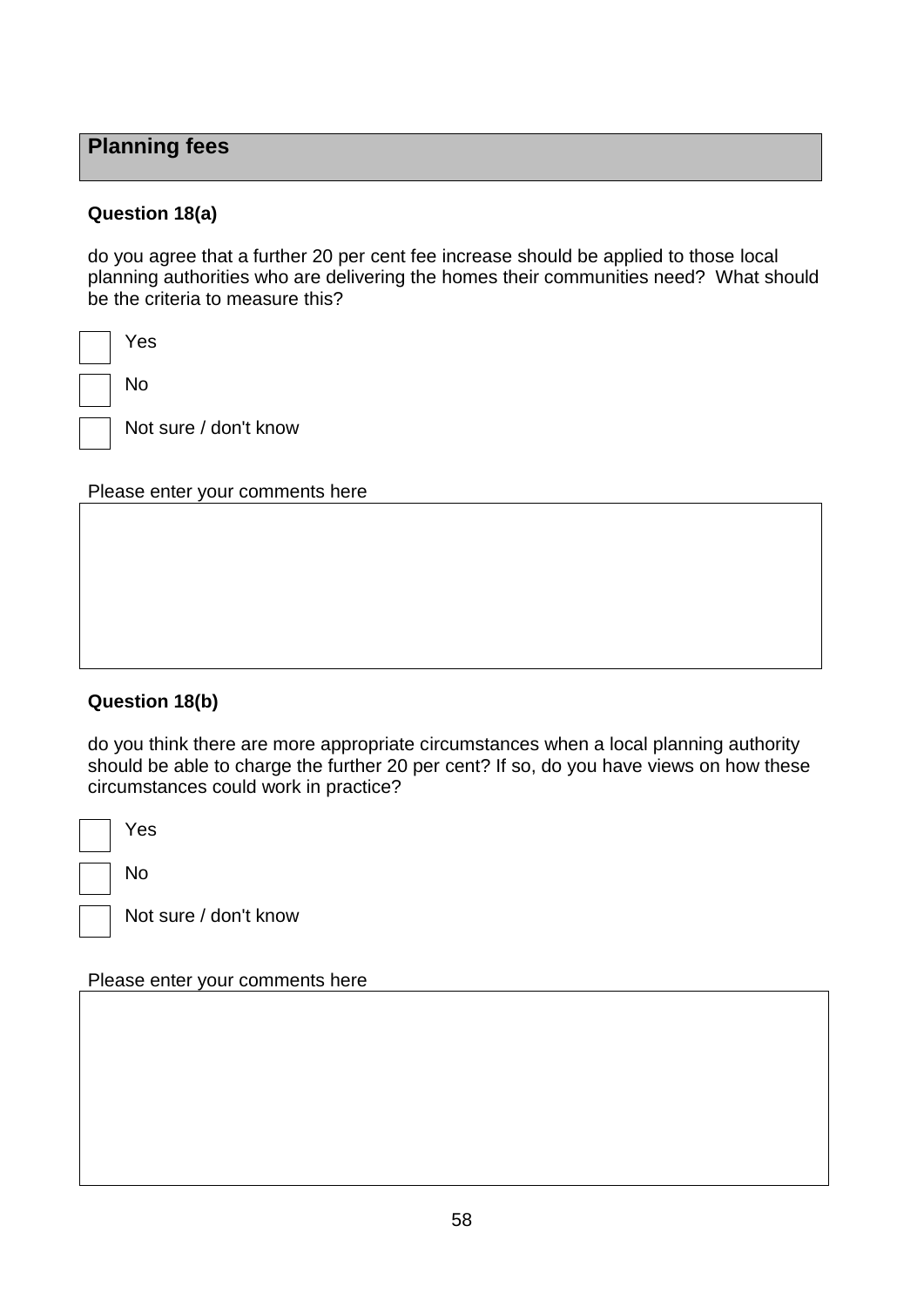## **Question 18(c)**

should any additional fee increase be applied nationally once all local planning authorities meet the required criteria, or only to individual authorities who meet them?

Apply nationally

Apply to Individual authorities only

Not sure / don't know

Please enter your comments here

### **Question 18(d)**

are there any other issues we should consider in developing a framework for this additional fee increase?